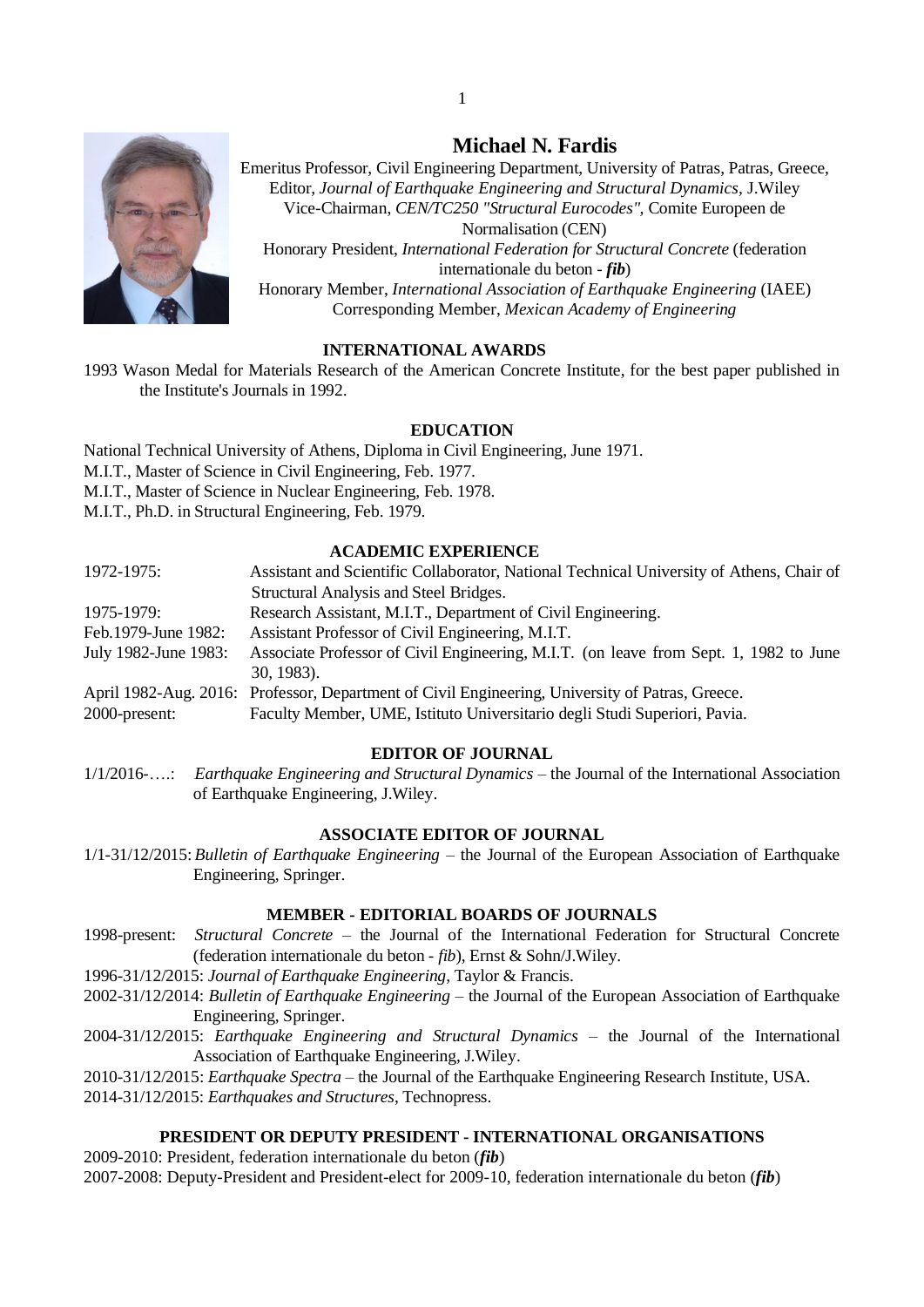#### **CHAIRMAN - INTERNATIONAL COMMITTEES**

- 1999-2005: CEN/TC250/SC8: Subcommittee 8 for Eurocode 8: "Design of Structures for Earthquake Resistance" of TC250: Structural Eurocodes, Comite Europeen de Normalisation (CEN).
- 2011-2012: Awards Committee, federation internationale du beton (*fib*).
- 2007-2008: Commission 7: Seismic Design, federation internationale du beton (*fib*).
- 1998-02: Task Group 7.1 of Seismic Design Commission of federation internationale du beton (*fib*): "Assessment and Retrofit of Existing Structures".
- 1991-93: Task Group TGIII/6, Comite Eurointernational du Beton (CEB): Behaviour and Analysis of Reinforced Concrete Structures under Alternate Actions Inducing Inelastic Response.

#### **CHAIRMAN – SCIENTIFIC OR ORGANISATION COMMITTEES OF INTERNATIONAL CONFERENCES**

- 2008-10: Chairman, Scientific Committee: 3rd *fib* Congress, June 2010, Washington DC.
- 2007-09: Chairman, Scientific Committee: *fib* Symposium "Concrete 21st Century Superhero Building a Sustainable Future", June 2009, London.
- 2001-03: Chairman, Organising Committee: *fib* Symposium "Concrete Structures in Seismic Regions", May 2003, Athens.

#### **VICE-CHAIRMAN - INTERNATIONAL COMMITTEES**

2013-2022: Comite Europeen de Normalisation (CEN), Technical Committee CEN/TC250 "Structural Eurocodes"

## **MEMBER - INTERNATIONAL SCIENTIFIC COMMITTEES**

- 2016-present: Model Code 2020 Task Group (TG10.1), federation internationale du beton, (*fib*).
- 2015-present: Commission 9: Dissemination of Knowledge, federation internationale du beton (*fib*).
- 2013-present: Awards Committee, federation internationale du beton (*fib*).
- 2012-2021: Executive Committee, International Association of Earthquake Engineering (Director).
- 2007-2015: Comite Europeen de Normalisation (CEN), TC250/SC8, Maintenance Group of Eurocode 8: "Design of structures for earthquake resistance"; Part 1: General, seismic action, rules for buildings; Part 2: Bridges; Part 3: Assessment and retrofitting of buildings; Part 4: Silos, tanks and pipelines; Part 5:

Foundations, retaining structures, geotechnical aspects; Part 6: Towers, masts and chimneys.

- 2002-2012: Presidium, federation internationale du beton (*fib*).
- 1999-2005: Comite Europeen de Normalisation (CEN), TC250/SC8, (ex-officio), Project Teams for revision of Eurocode 8: "Design of structures for earthquake resistance"; Part 1: General, seismic action, rules for buildings; Part 2: Bridges; Part 3: Assessment and retrofitting of buildings; Part 4: Silos, tanks and pipelines; Part 5: Foundations, retaining structures, geotechnical aspects; Part 6: Towers, masts and chimneys.
- 2007-2012: Model Code 2010 Committee (SAG5), federation internationale du beton, (*fib*).
- 1998-present: Technical Council, federation internationale du beton (*fib*).
- 1998-2014: Special Group on Dissemination of Knowledge (SAG2), federation internationale du beton (*fib*).
- 1998-2006 & 2009-2014: Seismic Design Commission, federation internationale du beton (*fib*).
- 2002-2013: Task Group 7.6, Seismic Design Commission: "Critical Comparison of Major Seismic Design Codes for Buildings", federation internationale du beton (*fib*).
- 2002-2007: Task Group 7.4, Seismic Design Commission: "Seismic Design and Assessment Procedures for Bridges", federation internationale du beton (*fib*).
- 1998-2002: Steering Committee, federation internationale du beton (*fib*).
- 1998-2002: Task Group 7.2, Seismic Design Commission: "Displacement-based Design and Assessment", federation internationale du beton (*fib*).
- 1998-2002: Special Activity Group on Information Technology in Concrete Design and Construction (SAG3), federation internationale du beton, (*fib*).
- 1997-1998: Management Group, federation international du Beton (*fib*).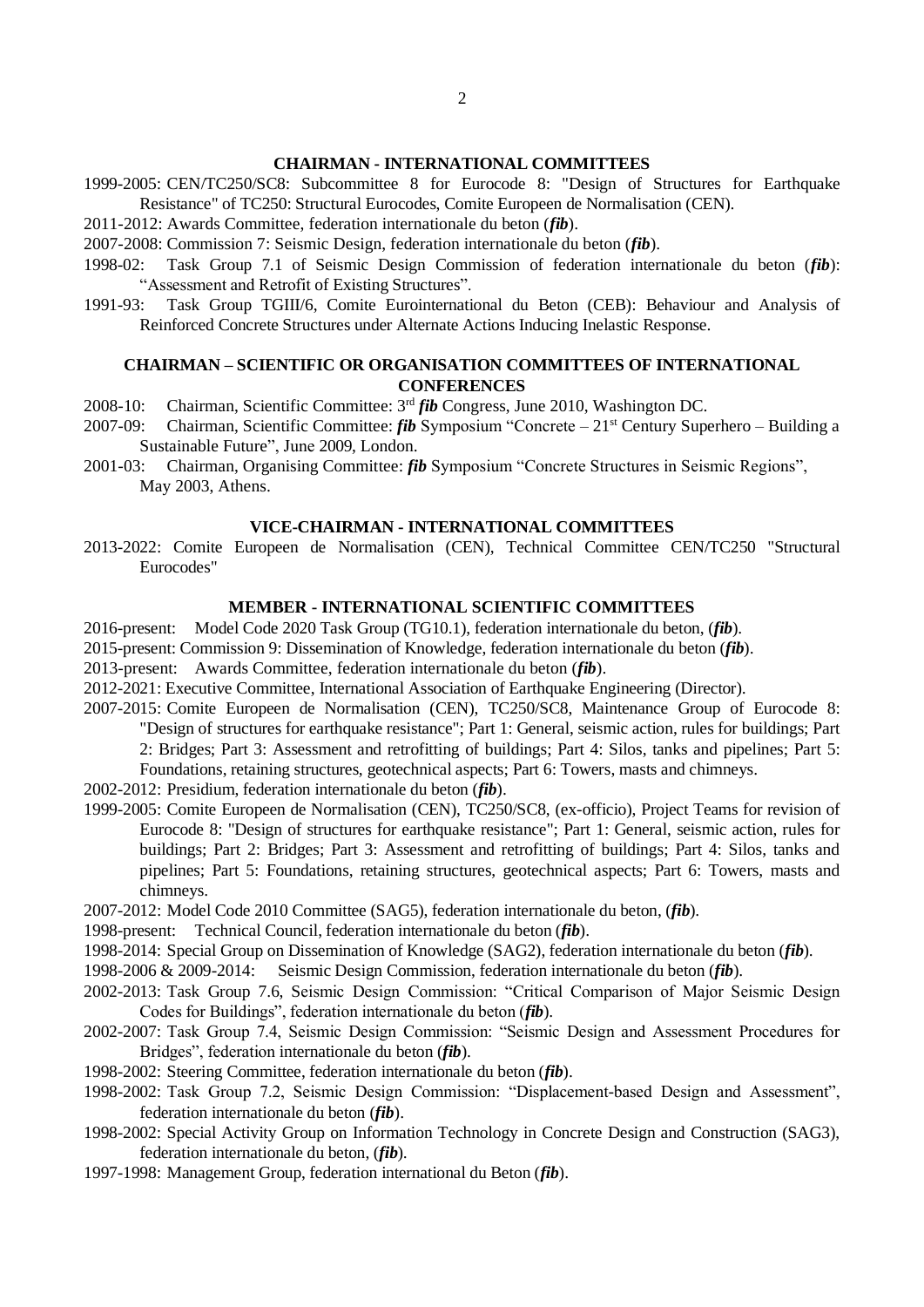- 1995-1998: Strategy Group, federation internationale du beton (*fib*).
- 1997-1998: Administrative Council, Comite Eurointernational du Beton (CEB).
- 1994-1998: Task Group TGIII/2: Seismic Design, Comite Eurointernational du Beton (CEB).
- 1991-1998: Permanent Commission III: Design, Comite Eurointernational du Beton (CEB).
- 1986-1991: General Task Group GTG22: Behaviour and Analysis of Reinforced Concrete Structures under Alternate Actions Inducing Inelastic Response, Comite Eurointernational du Beton (CEB).
- 1987-1991: Committee for Model Code 1990 (CMC90), Comite Eurointernational du Beton (CEB).
- 1985-1987: Revision Group for CEB/FIP 1978 Model Code for Concrete Structures, (CEB/MCRG), Comite Eurointernational du Beton (CEB).
- 1991-1994: Comite Europeen de Normalisation (CEN): TC250/SC8-Eurocode 8: Project Team 6 (PT6) on Repair and Strengthening.
- 1991-1994: Comite Europeen de Normalisation (CEN): TC250/SC8-Eurocode 8: Ad Hoc Group "Concrete" of Project Team 1 (PT1) – General.

#### **MEMBER, SCIENTIFIC COMMITTEES OF INTERNATIONAL CONFERENCES**

- 2017-2019: Scientific Committee, 5<sup>th</sup> International Conference. "Smart Monitoring, Assessment and Rehabilitation of Civil Structures" Aug. 2019, Potsdam.
- 2017-2019: Scientific Committee, fib Symposium "Concrete: Innovations in materials, design and structures", May 2019, Krakow.
- 2017-2018: Scientific Committee: 5th *fib* Congress, October 2018, Melbourne.
- 2016-2017: Scientific Committee: 4<sup>th</sup> International Conference. "Smart Monitoring, Assessment and Rehabilitation of Civil Structures" Sept. 2017, Zurich.
- 2016-2017: Scientific Committee, Concrete Innovation Conference and 11th High Performance Concrete Symposium, March 2017, Tromsø, Norway.
- 2016-2017: Scientific Committee, *fib* Symposium "High tech concrete: Where technology and engineering meet", June 2017, Maastricht, The Netherlands.
- 2015-2017: Scientific Committee 9th International Conference on Analytical Models and New Concepts in Concrete and Masonry Structures (AMCM2017), June 2017, Gliwice, PL.
- 2015-2016: Scientific Committee: 1st International Conference on Νatural hazards and infrastructure Protection, design, rehabilitation, June 2016, Chania, GR.
- 2015-2016: Scientific Committee: 11th International *fib* Ph.D Symposium in Civil Engineering, Aug. 2016, Tokyo.
- 2015-2016: International Advisory Committee: 2nd International Conference on Concrete Sustainability (ICCS16), June 2016, Madrid.
- 2014-2015: Scientific Committee: 3rd International Conference. "Smart Monitoring, Assessment and Rehabilitation of Civil Structures" Sept. 2015, Antalya.
- 2012-2014: Scientific Committee: 4th *fib* Congress, February 2014, Mumbai.
- 2013-2014: Scientific Committee: 10<sup>th</sup> International *fib* Ph.D Symposium in Civil Engineering, July 2014, Quebec.
- 2013-2014: International Advisory Committee, 8<sup>th</sup> International Conference Analytical Models and New Concepts in Concrete and Masonry Structures (AMCM2014), June 2014, Wroklaw.
- 2011-2013: Scientific Committee: 2nd Intern. Conf. "Smart Monitoring, Assessment, Rehabilitation of Civil Structures" Sept. 2013, Istanbul.
- 2011-2013: Scientific Committee: *fib* Symposium "Engineering a Concrete Future: Technology, Modeling & Construction" April 2013, Tel Aviv.
- 2011-2012: International Advisory Committee, First International Conference on Performance-based and Lifecycle Structural Engineering (PLSE 2012), Dec. 2012, Hong Kong.
- 2011-2012: Scientific Committee: 15<sup>th</sup> World Conference on Earthquake Engineering, Sept. 2012, Lisbon.
- 2011-2012: Scientific Committee: *fib* Symposium "Concrete Structures for Sustainable Community", June 2012, Stockholm.
- 2011-2012: Scientific Committee: 9<sup>th</sup> International *fib* Ph.D Symposium in Civil Engineering, July 2012, Karlsruhe.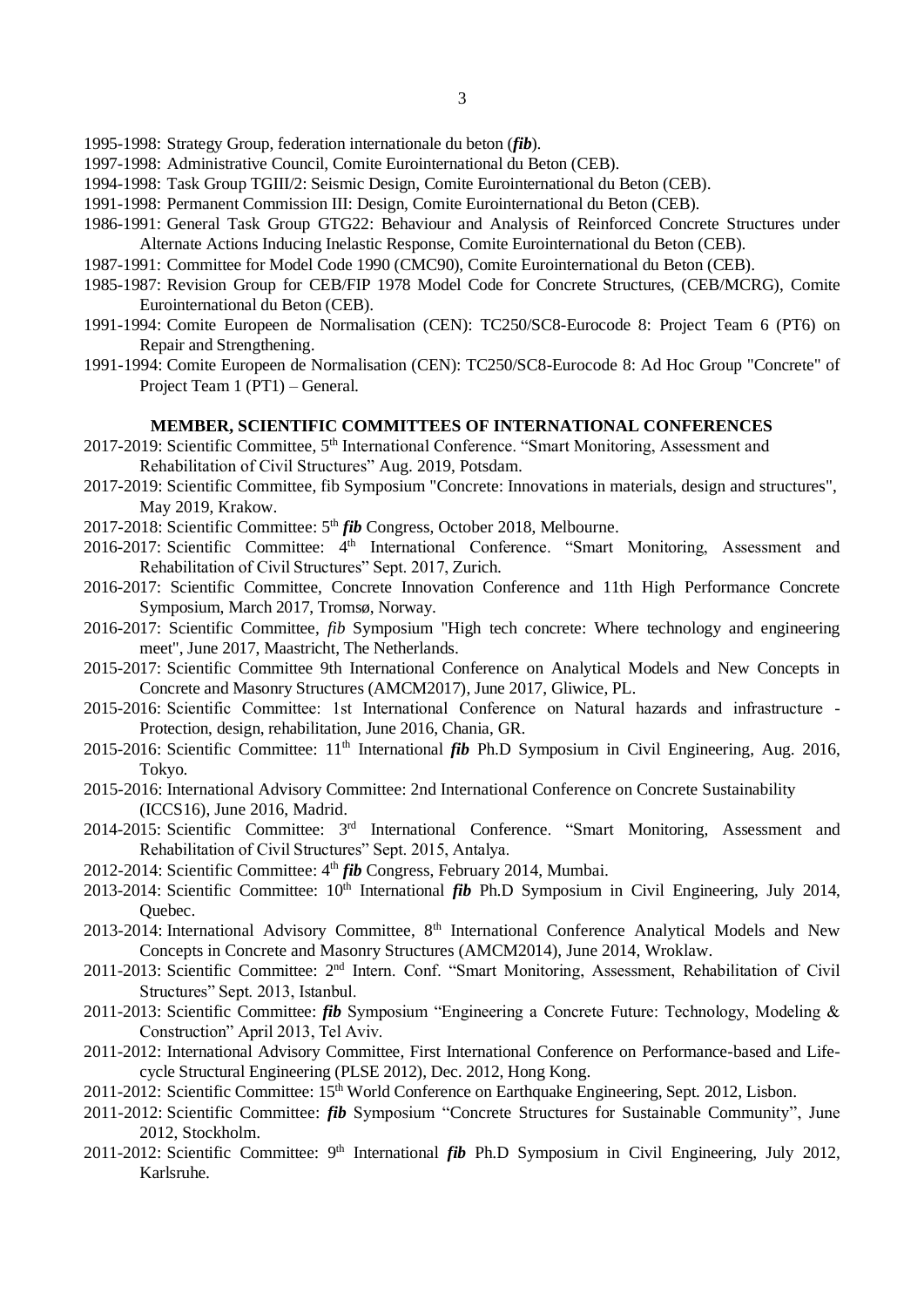- 2010-2011: Scientific Committee: *fib* Symposium "Concrete engineering for excellence and efficiency", June 2011, Prague.
- 2010-2011: International Advisory Committee, 7<sup>th</sup> International Conference Analytical Models and New Concepts in Concrete and Masonry Structures (AMCM2011), June 2011, Krakow.
- 2009-2010: Scientific Committee: 8th International *fib* Ph.D Symposium in Civil Engineering, June 2010, Copenhagen.
- 2009-2010: Scientific Committee: 14th European Conference on Earthquake Engineering, Aug.-Sept. 2010, Ohrid.
- 2008-2010: Scientific Committee: IABSE- *fib* Conference "Codes of Practice in Structural Engineering Development and Needs for International Practice", May 2010, Dubrovnik.
- 2007-2009: Scientific Committee: 9<sup>th</sup> International Symposium on Fiber Reinforced Polymer Reinforcement for Concrete Structures (FRPRCS-9), July 2009, Adelaide.
- 2007-2008: International Advisory Committee, 6<sup>th</sup> International Conference Analytical Models and New Concepts in Concrete and Masonry Structures (AMCM2008), June 2008, Lodz.
- 2007-2008 Scientific Committee: 7 h International *fib* Ph.D Symposium in Civil Engineering, Sept. 2008, Stuttgart.
- 2007-2008: Scientific Committee: 8<sup>th</sup> International Symposium on Utilization of High-Strength and High-Performance Concrete, Oct. 2008, Tokyo.
- 2007-2008: Scientific Committee: *fib* Symposium "Tailor Made Concrete Structures", May 2008, Amsterdam.
- 2006-2007: Scientific Committee: 8th International Symposium on Fiber Reinforced Polymer Reinforcement for Concrete Structures (FRPRCS-8), July 2007, Patras.
- 2006-2007: Scientific Committee: *fib* Symposium "Concrete Structures Inducing Development and Prosperity", May 2007, Dubrovnik.
- 2005-2006: Scientific Committee: 3rd International Conference on Bridge Maintenance, Safety and Management (IABMAS'06), July 2006, Porto.
- 2004-2006: Scientific Committee: 2nd *fib* Congress, June 2006, Napoli.
- 2004-2006: Scientific Committee: 6th International *fib* Ph.D Symposium in Civil Engineering, August 2006, Zurich.
- 2004-2005: Scientific Committee: *fib* Symposium "Keep Concrete Attractive", May 2005, Budapest.
- 2004-2005: Scientific Committee: IABSE Symposium "Structures and Extreme Events", Sept. 2005, Lisbon.
- 2003-2004: Scientific Committee: 5th International Ph.D Symposium in Civil Engineering, June 2004, Delft.
- 2003-2004: Scientific Committee: *fib* Symposium "Segmental Construction in Concrete", Nov. 2004, Delhi.
- 2001-2003: Scientific Committee: *fib* Symposium "Concrete Structures in Seismic Regions", May 2003, Athens.
- 2001-2002: Scientific Committee: 12th European Conference on Earthquake Engineering, Sept. 2002, London.

# **MEMBER, INTERNATIONAL SCIENTIFIC ADVISORY/EVALUATION COMMITTEES**

- 2017-18: Project Review Panel: ATC-134 "Calibration of seismic evaluation methodologies" Applied Technology Council, Redwood, California
- 2017: International Review Panel, National Practice Directive for seismic design, NEN, Delft, The **Netherlands**
- 2009-14: Scientific Committee: French R&D project "Behavior & Assessment of Special Construction Works - Cracking & Shrinkage (CEOS.fr)".
- 2012-14: Single External Evaluator, Instituto de Engenharia de Estruturas, Territorio e Construçâo, Lisbon Technical University (Instituto Superior Tecnico)
- 2007-11: Scientific Advisory Permanent External Commission, Instituto de Engenharia de Estruturas, Territorio e Construçâo, Lisbon Technical University (Instituto Superior Tecnico)
- 2007: Evaluation Board of the Department of Structural Engineering of the Politecnico di Milano, Milano.
- 2007-09: Technical review panel, research network project DPC-RELUIS: "Consorzio Interuniversitario Rete dei Laboratori Universitari di Ingegneria Sismica", Italy
- 2006-08: Expert Committee on Earthquake engineering and associated infrastructures, TAMARIS Seismic Laboratory CEA (Commissariat à l'Energie Atomique), Saclay, France.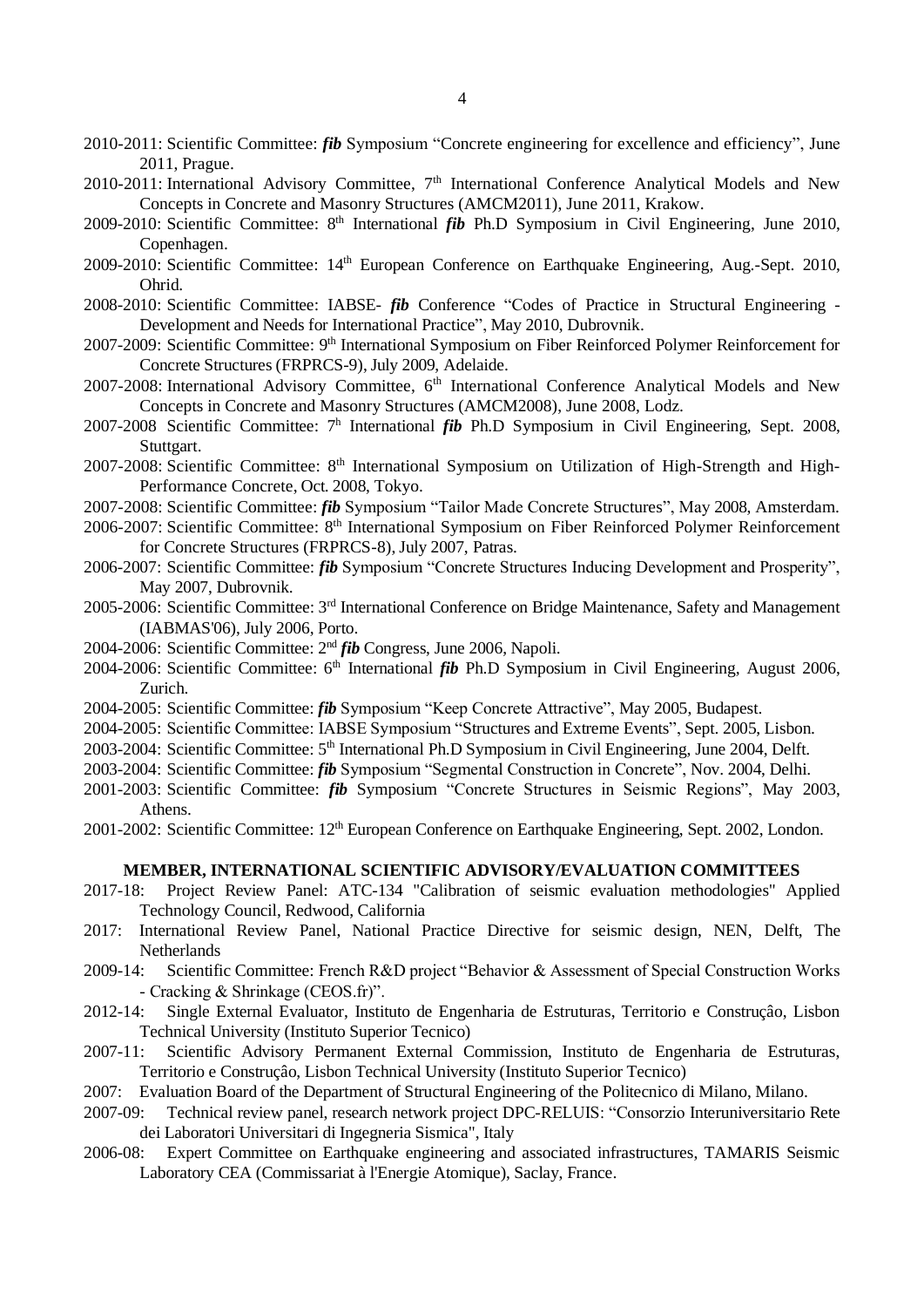2000-03: Proposal evaluation panels and Visit teams, NEES program, National Science Foundation, Washington, D.C.

#### **CHAIRMAN - GREEK COMMITTEES**

- 2012-2013: Awards Committee for best Doctoral Thesis and best international journal paper by young Greek engineers in the period 2009-2012, Greek Association of Earthquake Engineering
- 1998-2012: Head, Greek Delegation to the federation internationale du beton (*fib***)**.
- 2001-2006: Permanent Committee for the maintenance and application of the Greek Codes for Seismic Design and Concrete Structures, Earthquake Planning and Protection Organisation (EPPO).
- 1985-1987, 1994-2002: Permanent Scientific Committee on Earthquake Engineering, Earthquake Planning and Protection Organization (EPPO).
- 1989-1995: Technical Council of the University of Patras (1986-1989: Vice chairman).
- 1993: Committee for the evaluation of the design and the bids for the Congress Center of the University of Patras.
- 1988: Committee for the evaluation of the design and the bids for the Οlympic Velodrome and the Olympic Swimming Center, General Secretariat for Athletics.

## **MEMBER - GREEK COMMITTEES**

1998-2014: Technical Adjudication Panel for Rion-Antirrion Bridge, Ministry of Public Works.

- 2000- present: Committee for the Code for Structural Interventions, Earthquake Planning and Protection Organisation (EPPO).
- 1992-1998: Greek Delegation to the Comite Eurointernational du Beton (CEB).
- 1989-1991, 1999-2005: Board of Directors, Earthquake Planning and Protection Organization (EPPO).
- 1994-1995: Committee for the Contract Negotiations for the Rion-Antirrion Bridge, Greek Ministry of Public Works.
- 1993-1994: Committee for the evaluation of the bids for the Rion-Antirrion Bridge, Ministry of Public Works.
- 1993: Committee for the evaluation of the design and the bids for the Motorway twin bridge over the Corinth Canal, Ministry of Public Works.
- 1992-2002: National Committee for the Evaluation of Seismic Risk,
- 1987-2000: Committee for the Code on Design and Construction of Reinforced Concrete Structures, Ministry of Public Works.
- 1987-2000: Committee for the Seismic Design Code, Ministry of Public Works.
- 1992-1993: Scientific Committee, European Center for Earthquake Protection and Prediction.

#### **OTHER PROFESSIONAL AND TECHNICAL EXPERIENCE**

- 1973-1975: Engineer, bridge design, Prof. Panayotounakos's Design Firm, Athens.
- 1988-1989: Director of the Organisation of School Buildings.
- 1980-2017: Consultant to the following:

Visidyne, Inc., Burlington, Mass. 1980-82

W.R. Grace and Co., Cambridge, Mass. 1980-82

The Celotex Corp., Tampa, Florida, 1981

NUCLEBRAS, Nuclen, Rio de Janeiro, 1981

Los Alamos Nat. Laboratory, New Mexico, 1982

Structural Designs Ltd., Athens, 1989-1991

Ministry of Public Works, Athens, 1993-2014

Hochtief, 1997-1999

Rio-Antirio Bridge Concessionaire, 1998-2014

International Atomic Energy Agency, Vienna, 2004

Archirodon Construction, Athens, 2013

Architectural Institute of Korea and Korea University, Seoul, 2015

Standards Institution of Israel, Tel Aviv, 2016, 2018

Dr. E.Leibovich Consulting Engineers Ltd, Tel Aviv, 2016-17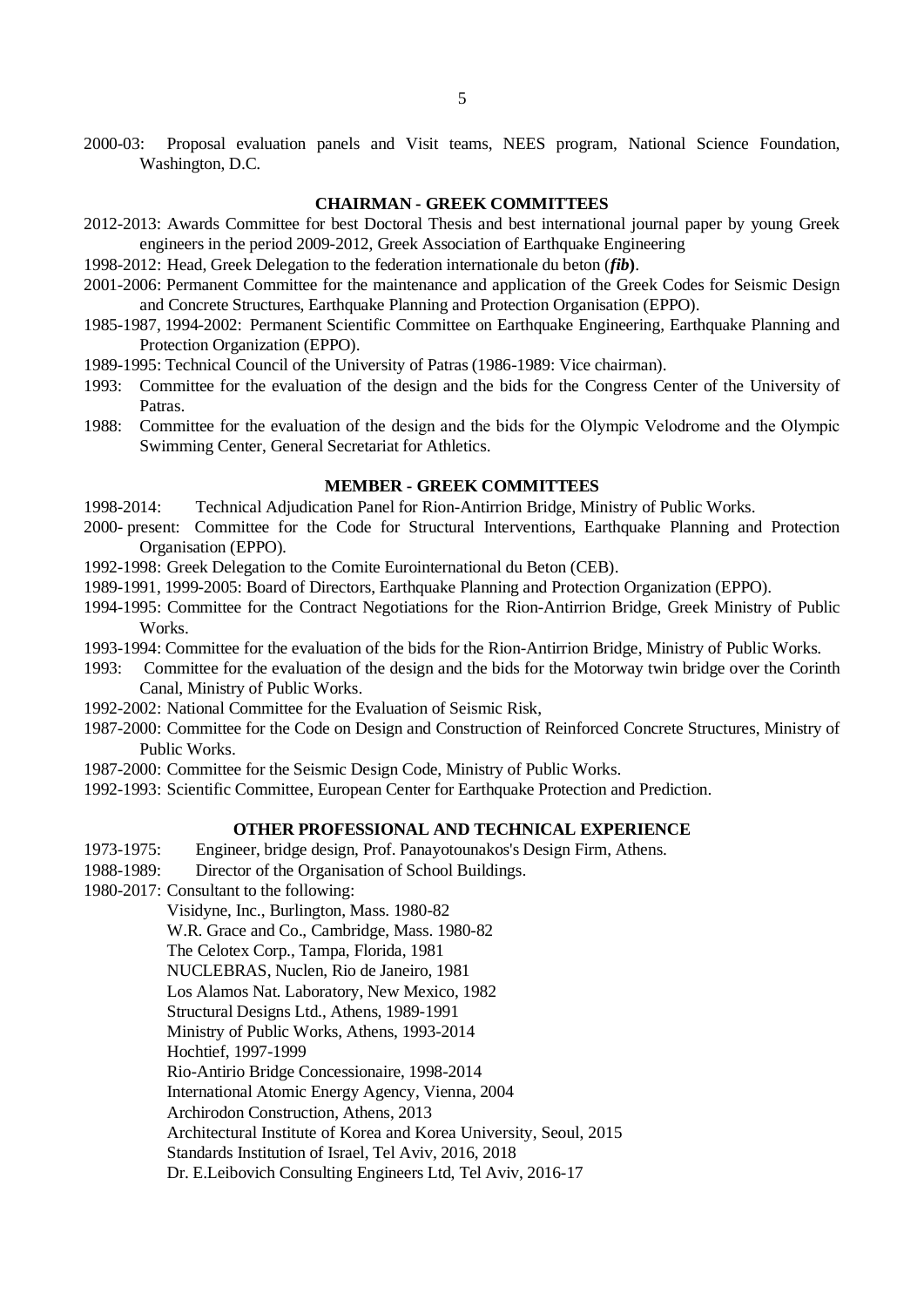NEN, Standards Institution of the Netherlands, Delft, 2017

## **CITATIONS**

**Google Scholar** (https://scholar.google.gr/citations?user=dBDLVwEAAAAJ&hl=en): about **10250 Scopus** (https://www.scopus.com/authid/detail.uri?authorId=7006644796): about **4700 (h-index 32) Web of Science:** about **3750**.

#### **PUBLICATIONS**

## **Books**

- 1. M.N. FARDIS, E.C. CARVALHO, P. FAJFAR and Α. PECKER Seismic Design of Concrete Buildings to Eurocode 8, CRC Press, Taylor & Francis, 2015, 424p, ISBN 978-1466559745
- 2. Β. KOLIAS, M.N. FARDIS and Α. PECKER Designers' Guide to Eurocode 8: Design of bridges for earthquake resistance, EN 1998-2. Institution of Civil Engineers (ICE) Publishing, London, 2012, 250p, ISBN 978-0-7277-5735-7.
- 3. M.N. FARDIS Seismic Design, Assessment and Retrofitting of Concrete Buildings (based on EN-Eurocode 8). Springer Science+Business Media BV, Dordrecht, 2009, 766p, ISBN 978-1-4020-9841-3
- 4. M.N. FARDIS, E. CARVALHO, A. ELNASHAI, E. FACCIOLI, P. PINTO and A. PLUMIER. Designers' Guide to EN 1998-1 and EN 1998-5: Eurocode 8: Design of Structures for Earthquake Resistance. General Rules, Seismic Actions, Design Rules for Buildings, Foundations and Retaining Structures. Thomas Telford Publishers, London, 2005, 2009, 2011, 285p, ISBN 07277-3348-6 (published in Italian by EPC Editore, 2011, ISBN: 978-88-6310-276-5, in Greek by Kleidarithmos, S.A., 2011, ISBN: 978-960-461-452-3 and in Russian by Moscow State University for Civil Engineering, 2013, ISBN: 978-5-7264-0731-9)
- 5. M.N. FARDIS, Design of Earthquake Resistant Concrete Structures (in Greek), 296p, Hellenic Open University, 2003, ISBN 960-538-351-9.
- 6. M.N. FARDIS and S.H. DRITSOS, Assessment of Seismic Damage, Repair and Retrofitting of Concrete Buildings (in Greek), 335p, Hellenic Open University, 2003, ISBN 960-538-235-0.
- 7. M.N. FARDIS, Prestressed Concrete (in Greek), 1<sup>st</sup> Edition: 196 p., University of Patras Publishing House, Patras, 1986; 2<sup>nd</sup> Edition: 208p, University of Patras Publishing House, 1997. 3<sup>rd</sup> Edition: 222p, University of Patras Publishing House, 2001.
- 8. M.N. FARDIS, Reinforced Concrete (in Greek), 1<sup>st</sup> Edition: Vol. I, 224 p., Vol. II, 242 p., Vol. III, 162 p., Greek Textbook Publishing Organization, Athens, 1985; 2<sup>nd</sup> Edition: Vol. I, 341p, Vol. II, 339p, Vol. III, 248p. University of Patras Publishing House, 1997; 3<sup>rd</sup> Edition: Vol. I, 336p, Vol. II, 353p, Vol. III, 355p., University of Patras Publishing House, 2007.
- 9. M.N. FARDIS, Design of Concrete Bridges (in Greek), University of Patras Publishing House, Patras, 149p. 2006.

## **Chapters in Books**

- 1. M.N. FARDIS, Member Type Models for the Nonlinear Seismic Response Analysis of Reinforced Concrete Structures, in "Experimental and Numerical Methods in Earthquake Engineering", J. Donea and P.M. Jones, Eds, Kluwer Academic Publishers, ISBN 0-7923-1434-4, Dordrecht, The Netherlands, 1991, pp. 247-280.
- 2. M.N. FARDIS, Chapter 6: Finite Element Modeling of Reinforced Concrete, in "Behaviour and Analysis of Reinforced Concrete Structures under Alternate Actions inducing Inelastic Response. Vol. 1: General Models", Comite Eurointernational du Beton, Bull. No. 210, Laussane, July 1991 and in "RC Elements under Cyclic Loading", Comite Eurointernational du Beton, Bull. No. 231, Thomas Telford Publications, London, ISBN 0-7277-2086-4, April 1996, pp. 134-167.
- 3. M.N. FARDIS and F. FILIPPOU, Chapter 1: Frame Members in Bending with or without Axial Force, in "Behaviour and Analysis of Reinforced Concrete Structures under Alternate Actions inducing Inelastic Response. Vol. 2: Frames", Comite Eurointernational du Beton, Bull. No. 220, Laussane, May 1994, and "RC Frames under Earthquake Loading", Comite Eurointernational du Beton, Bull. No. 231, Thomas Telford Publications, London, ISBN 0-7277-2085-6, May 1996, pp. 1-102.
- 4. M.N. FARDIS and J-D WOERNER, Chapter 2: Frame Members in Flexure and Axial Force with High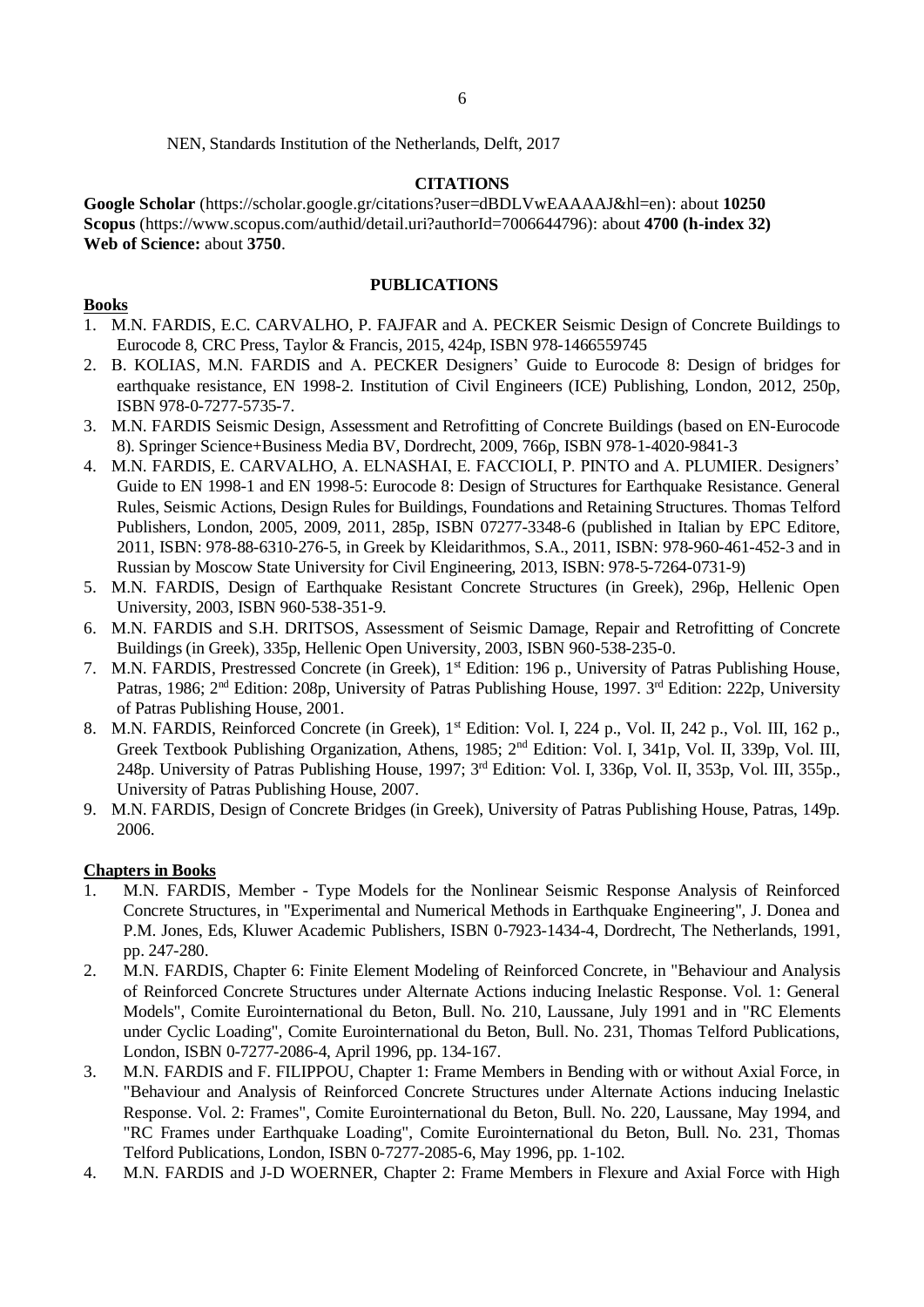Shear, in "Behaviour and Analysis of Reinforced Concrete Structures under Alternate Actions inducing Inelastic Response. Vol. 2: Frames", Comite Eurointernational du Beton, Bull. No. 220, Laussane, May 1994 and in "RC Frames under Earthquake Loading", Comite Eurointernational du Beton, Bull. No. 231, Thomas Telford Publications, London, ISBN 0-7277-2085-6, May 1996, pp. 103-137.

- 5. M.N. FARDIS Chapter 9: Reinforced Concrete Structures, in "Computer Analysis and Design of Earthquake Resistant Structures - A Handbook", Computational Mechanics Publications, Southampton, ISBN 1-85312-374-9, 1997, pp. 441-532.
- 6. M.N. FARDIS and T.B. PANAGIOTAKOS, Displacement-based Design of RC Buildings: Proposed Approach and Application, in "Seismic Design Methodologies for the Next Generation of Codes", (P. Fajfar and H. Krawinkler, eds.), Balkema, Rotterdam, ISBN 90-5410-928-9, 1997, pp. 195-206.
- 7. A. ELNASHAI, M.N. FARDIS and A.J. KAPPOS Chapter 5: Selected Case Studies, in "Seismic Design of RC Structures for Controlled Inelastic Response", Comite Eurointernational du Beton, Bull. No.236, Lausanne, March 1997, ISBN 2-88394-035-5, pp. 79-158, and Bull.240, Thomas Telford Ltd., London, ISBN 0-7277-2641-2, 1998, pp.60-132.
- 8. M.N. FARDIS, Chapter 3: "Review of Seismic Assessment Procedures", in "Seismic Assessment and Retrofit of RC Buildings" *fib* Bull. No.24, federation internationale du beton, Lausanne, ISBN 2-88394- 064-9, pp. 37-90, May 2003
- 9. M.N. FARDIS, A. ELNASHAI and T.C. TRIANTAFILLOU Chapter 5: "Seismic Retrofitting Techniques", in "Seismic Assessment and Retrofit of RC Buildings" *fib* Bull. No.21, federation internationale du beton, Lausanne, ISBN 2-88394-064-9, pp. 151-228, May 2003
- 10. M.N. FARDIS, T. PANAGIOTAKOS, D. BISKINIS and A. KOSMOPOULOS, "Seismic Assessment of Existing RC Buildings", in "Seismic Assessment and Rehabilitation of Existing Buildings", S.T. Wasti & G. Ozcebe, eds. NATO Science Series, IV. Earth and Environmental Sciences - Vol.29, Kluwer Academic Publishers, Dordrecht, pp. 215-244, ISBN 1-4020-1624-7, May 2003.
- 11. S.N. BOUSIAS and M.N. FARDIS, "Experimental Research on Vulnerability and Retrofitting of Old-Type RC Columns under Cyclic Loading", in "Seismic Assessment and Rehabilitation of Existing Buildings", S.T. Wasti & G. Ozcebe, eds. NATO Science Series, IV. Earth and Environmental Sciences - Vol.29, Kluwer Academic Publishers, Dordrecht, pp. 245-268, ISBN 1-4020-1624-7, May 2003.
- 12. M.N. FARDIS, Chapter 5: "Displacement Capacity of Members and Systems" in "Displacement-based Design of RC Buildings" *fib* Bull. No.25, federation internationale du beton, Lausanne, ISBN 2-88394- 065-7, pp. 107-136, May 2003
- 13. M.N. FARDIS, A European Perspective for Performance-Based Seismic Design, in "Performance-Based Seismic Design - Concepts and Implementation" (P.Fajfar, H.Krawinkler, eds.), PEER Report 2004/05 University of California, Berkeley, ISBN 09762060-0-5, p. 1-13, Sept. 2004.
- 14. M.N. FARDIS, "Design Rules for Seismic Retrofitting with FRPs According to Eurocode 8 and their Background" in "Retrofitting of Concrete Structures through Externally Bonded FRPs, with emphasis on Seismic Applications" *fib* Bull. No.35, federation internationale du beton, Lausanne, ISBN 2-88394- 075-4, pp. 199-217, April 2006.
- 15. S.N. BOUSIAS, M. N. FARDIS, A.-S. SPATHIS and D. BISKINIS, Shotcrete or FRP Jacketing of Concrete Columns for Seismic Retrofitting, in: "Advances in Earthquake Engineering for Urban Risk Reduction", S.T. Wasti & G. Ozcebe, eds. NATO Science Series, IV. Earth and Environmental Sciences - Vol.66, Kluwer Academic Publishers, Dordrecht, pp. 33-46, ISBN 1-4020-4569-7, 2006.
- 16. D.E. BISKINIS and M.N. FARDIS, Sections: I-2.2.1:"Effective elastic stiffness of RC members for use in linear analyses emulating nonlinear ones" pp.44-52, I-3.1:"Acceptance and design criteria in terms of deformations for RC members under uni- or bi-directional cyclic loading at different performance levels" pp.61-79, II-2.2.1:"Simple estimation of secant-to-yield stiffness of concrete piers on the basis of test results" pp.111-122 & II-3.1.1: "Simple rules for the estimation of the flexure- or shear-controlled cyclic ultimate deformation of concrete piers, on the basis of test results" pp.130-133, in "Guidelines for Displacement-based Design of Buildings and Bridges" Lessloss-2007/05, European School for Advanced Studies in Reduction of Seismic Risk, ROSE School, EUCENTRE, Pavia, Italy, (Fardis M.N., Editor) 2007, ISBN 2-88394-075-4
- 17. V. BARDAKIS, T.B. PANAGIOTAKOS and M.N. FARDIS, Sections: II-1.2:"Design of bridge piers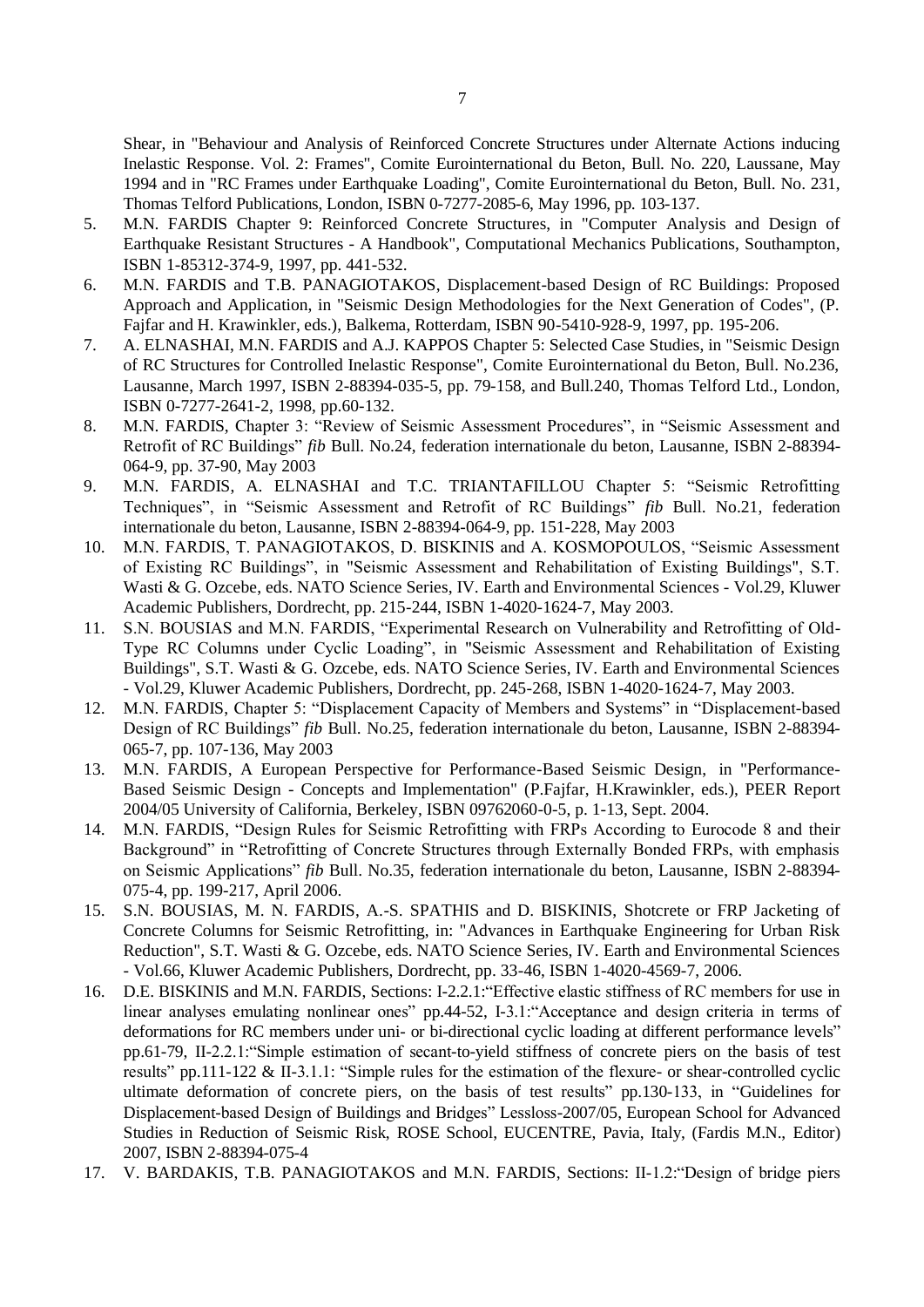directly on the basis of displacement and deformation demands, without iterations with analysis" pp. 111-122, in ""Guidelines for Displacement-based Design of Buildings and Bridges" Lessloss-2007/05, European School for Advanced Studies in Reduction of Seismic Risk, ROSE School, EUCENTRE, Pavia, Italy, (Fardis M.N., Editor) 2007, ISBN 2-88394-075-4

- 18. M.N. FARDIS, "Ertüchtigung von seismisch beanspruchten Betonbauwerken", Kapitel X, Beton Kalender 2008, Teil II, Ernst & Sohn/Wiley, ISBN 978-3-433-01839-2, pp.275-308, 2008
- 19. D.E. BISKINIS and M.N. FARDIS, Chapter 15: "Upgrading of Resistance and Cyclic Deformation Capacity of Deficient Concrete Columns" , in "Seismic Risk Assessment and Retrofitting with special emphasis on existing low rise structures" (Ilki A et al, eds.), Springer Dordrecht, ISBN 978-90-481-2680- 4, 2009.
- 20. M.N. FARDIS and G. TSIONIS, Chapter 3: "Specific rules for design and detailing of concrete building. Design for DCM and DCH. Illustration of elements design" in "Eurocode 8: Seismic design of buildings- Worked examples" [\(B. Acun,](http://bookshop.europa.eu/en/search/Filter?SearchParameter=%26%40QueryTerm%3D*%26Author%3DB.%2BAucun) [A. Athanasopoulou,](http://bookshop.europa.eu/en/search/Filter?SearchParameter=%26%40QueryTerm%3D*%26Author%3DA%2BAthanasopoulou) [E. Carvalho,](http://bookshop.europa.eu/en/search/Filter?SearchParameter=%26%40QueryTerm%3D*%26Author%3DE.%2BCarvalho) M.N. Fardis and [A. Pinto,](http://bookshop.europa.eu/en/search/Filter?SearchParameter=%26%40QueryTerm%3D*%26Author%3DP.%2BPinto) eds.) JRC Scientific and Technical Report, European Commission, Joint Research Centre, Institute for the Protection and Security of the Citizen, EUR 25204EN, ISBN 978-92-79-23068-4, 2012, 53-82.
- 21. M.N. FARDIS, A. SCHETAKIS and E. STREPELIAS, Chapter 15: "Seismic Rehabilitation of Concrete Buildings by Converting Frame Bays into RC Walls", in "Seismic Evaluation and Rehabilitation of Structures" (Ilki A & Fardis M.N., eds.) Springer, Dordrecht, ISBN 978-3-319-00457-0, 2013, 261-280.
- 22. E. STREPELIAS, X. PALIOS, S.N. BOUSIAS and M.N. FARDIS, Chapter 16: "Pseudo-Dynamic Tests of 4-Storey Non-Ductile Frames with RC Infilling of the Bay", in "Seismic Evaluation and Rehabilitation of Structures" (Ilki A & Fardis M.N., eds.) Springer, Dordrecht, ISBN 978-3-319-00457-0, 2013, 281- 301.
- 23. M.N. FARDIS, Sections 1.3: "Europe" pp. 48-86, 2.3: "Beams" pp. 180-183 and 2.4 "Columns" pp. 184- 189 in "Critical Comparison of Major Seismic Codes in Buildings" *fib* Bull. No.69, federation internationale du beton, Lausanne, ISBN 978-2-88394-109-0, 2013.
- 24. G. TSIONIS, M.N. FARDIS. Chapter 9: "Fragility functions of road and railway bridges" in "SYNER-G: Typology definition and fragility functions for physical elements at seismic risk" (K. Pitilakis, H. Crowley, A.M. Kaynia, eds.) Springer Verlag Berlin Heidelberg, ISBN 978-94-007-7871-9, 2014.
- 25. A. PAPAILIA, G. TSIONIS, M.N. FARDIS. Chapter 23: "Seismic fragility of RC buildings designed to Eurocodes 2 and 8" in "Performance-Based Seismic Engineering: Vision for an Earthquake Resilient Society" (M. Fischinger, ed.) Springer, Dordrecht, ISBN 978-94-017-887, 2014, 315-332.
- 26. M.N. FARDIS, Chapter 7: "From performance- and displacement-based assessment of existing buildings per EN1998-3 to design of new concrete structures in *fib* MC2010", in "Perspectives in European Earthquake Engineering and Seismology" (A. Ansal, ed.), Springer Verlag Berlin Heidelberg, ISBN 978-3-319-07117-6, 2014.
- 27. M.N. FARDIS, "Reinforced Concrete Structures in Earthquake-Resistant Construction", in Encyclopedia of Earthquake Engineering (Beer M et al, eds.), Springer Verlag, Berlin-Heidelberg, ISBN 978-3-642- 35343-7, 2015
- 28. M.N. FARDIS, "European Structural Design Codes: Seismic Actions", in Encyclopedia of Earthquake Engineering (Beer M et al, eds.), Springer Verlag, Berlin-Heidelberg, ISBN 978-3-642-35343-7, 2015
- 29. M.N. FARDIS, Chapter 8: "EN 1998-3: Seismic assessment and retrofitting of existing buildings", in "Eurocodes: background and applications. Elaboration of maps for climatic and seismic actions for structural design with the Eurocodes", by P. Formichi, L. Danciu, S. Akkar, O. Kale, N. Malakatas, P. Croce, D. Nikolov, A. Gocheva, P. Luechinger, M. Fardis, A. Yakut, R. Apostolska, M.L. Sousa, S. Dimova, A. Pinto; Publications Office of the European Union, ISBN 978-92-79-63702-5, 2016, pp. 141- 156.
- 30. M.N. FARDIS, S. GRAMMATIKOU and D.E. BISKINIS Member models for the practical performance-based seismic evaluation of concrete buildings through nonlinear analysis. PESDES 2017 Performance-Based Seismic Design of Structures (D. Beskos, Y. Zhou, J. Qian, X. Lu Eds.) Oct. 2017
- 31. M.N. FARDIS, Chapter 2: "Synergies and conflicts between seismic design and design for other extreme actions" in ["Earthquake Engineering and Structural Dynamics in Memory of Ragnar Sigbjörnsson"](http://www.springer.com/gp/book/9783319620985) (R. Rupakhety, S. Olafsson, Eds), Springer Verlag Berlin Heidelberg, ISBN 978-3-319-62098-5, Jan. 2018,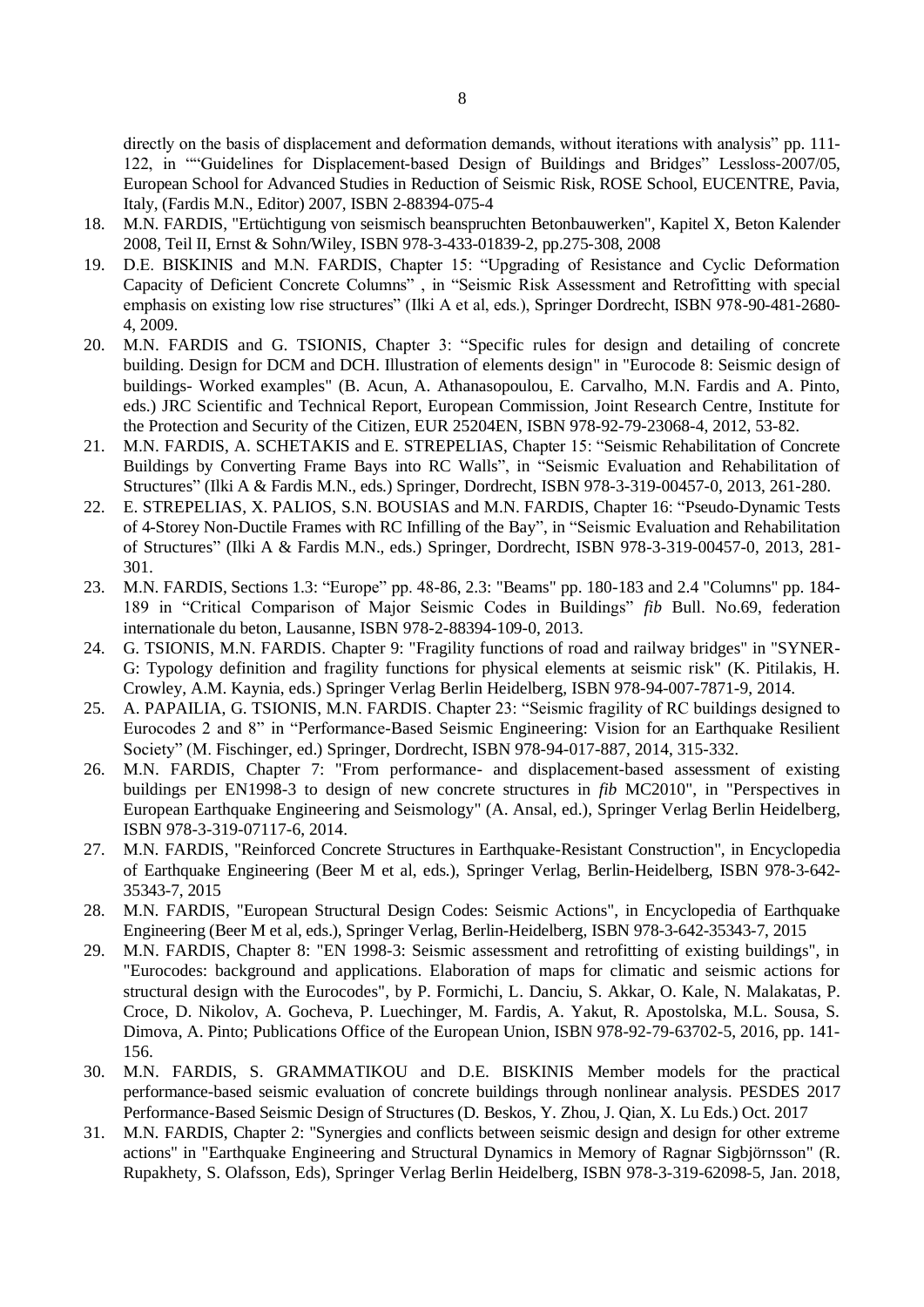pp. 31-71.

32. M.N. FARDIS, Chapter 4: "From Force- to Displacement-Based Seismic Design of Concrete Structures and Beyond" in "Recent Advances in Earthquake Engineering in Europe" (K. Pitilakis, ed.), Springer Verlag Berlin Heidelberg, 2018. DOI: 10.1007/978-3-319-75741-4\_4

# **Editor of Books**

- 1. "Behaviour and Analysis of Reinforced Concrete Structures under Alternate Actions inducing Inelastic Response. Vol. 2: Frames", Comite Eurointernational du Beton, Bull. No. 220, ISBN 2-88394-023-1, 380p, Lausanne, 1994.
- 2. "RC Frames under Earthquake Loading", Comite Eurointernational du Beton, Bull. No.230, Thomas Telford Publications, London, ISBN 0-7277-2085-6, May 1996, 303p,
- 3. "Experimental and Numerical Investigations on the Seismic Response of R.C. Infilled Frames and Recommendations for Code Provisions", ECOEST/PREC8 Report No. 6, Laboratorio Nacional de Engenharia Civil Publications, Lisbon, ISBN 972-49-1702-9, Nov. 1996, 199p.
- 4. "Shear Walls", ECOEST/ICONS Rep. 5 (with J.M. Reynouard), Laboratorio Nacional de Engenharia Civil Publications, Lisbon, ISBN 972-49-1889-0, July 2001, 240p.
- 5. "Innovative Seismic Design Concepts", ECOEST/ICONS Rep. 3 (with G.M. Calvi), Laboratorio Nacional de Engenharia Civil Publications, Lisbon, ISBN 972-49-1891-2, Jan. 2002, 206p.
- 6. "Seismic Assessment and Retrofit of RC Buildings" *fib* Bull. No.24, Federation Internationale du Beton, Lausanne, ISBN 2-88394-064-9, May 2003, 325p.
- 7. "SPEAR: Seismic Performance Assessment and Rehabilitation" Proceedings of the International Workshop, Ispra, Italy. ISBN 92-894-9923-0, Office of Official Publications of the European Unions, Luxembourg, April 2005 (with P. Negro), 304p.
- 8. "Retrofitting of Concrete Structures through Externally Bonded FRPs, with emphasis on Seismic Applications" *fib* Bull. No.35, Federation Internationale du Beton, Lausanne, ISBN 2-88394-075-4, April 2006, 217p.
- 9. "Guidelines for Displacement-based Design of Buildings and Bridges", LESSLOSS Report No. Lessloss-2007/05, European School for Advanced Studies in Reduction of Seismic Risk, ROSE School, EUCENTRE, Pavia, Italy, ISBN 978-88-6198-009-9, July, 2007, 220p.
- 10. "Advances in Performance-based Earthquake Engineering" Springer, Dordrecht, ISBN 978-90-481- 8745-4, June 2010, 486p.
- 11. "Role of Seismic Testing Facilities in Performance-based Earthquake Engineering" Springer, Dordrecht, ISBN 978-94-007-1976-7, Oct. 2011 (with Z. Rakicevic), 384p.
- 12. "Innovative Materials and Techniques in Concrete Construction" Springer, Dordrecht, ISBN 978-94- 007-1996-5, Oct. 2011, 379p.
- 13. "Seismic Evaluation and Rehabilitation of Structures" Springer, Dordrecht, ISBN 978-3-319-00457-0, August 2013 (with A. Ilki), 455p.
- 14. "Eurocode 8: Seismic design of buildings- Worked examples" (with [B. Aucun,](http://bookshop.europa.eu/en/search/Filter?SearchParameter=%26%40QueryTerm%3D*%26Author%3DB.%2BAucun) [A. Athanasopoulou,](http://bookshop.europa.eu/en/search/Filter?SearchParameter=%26%40QueryTerm%3D*%26Author%3DA%2BAthanasopoulou) [E.](http://bookshop.europa.eu/en/search/Filter?SearchParameter=%26%40QueryTerm%3D*%26Author%3DE.%2BCarvalho)  [Carvalho,](http://bookshop.europa.eu/en/search/Filter?SearchParameter=%26%40QueryTerm%3D*%26Author%3DE.%2BCarvalho) [A. Pinto.](http://bookshop.europa.eu/en/search/Filter?SearchParameter=%26%40QueryTerm%3D*%26Author%3DP.%2BPinto)) JRC Scientific and Technical Report, European Commission, Joint Research Centre, Institute for the Protection and Security of the Citizen, EUR 25204EN, 2012. ISBN 978-92- 79-23068-4, 502p.
- 15. "Eurocodes: background and applications. Elaboration of maps for climatic and seismic actions for structural design with the Eurocodes" (with P. Formichi, L. Danciu, S. Akkar, O. Kale, N. Malakatas, P. Croce, D. Nikolov, A. Gocheva, P. Luechinger, A. Yakut, R. Apostolska, M.L. Sousa, S. Dimova, A. Pinto) Publications Office of the European Union, ISBN 978-92-79-63702-5, 2016.

# **Papers in Refereed International Journals**

- 1. M.N. FARDIS and C.A. CORNELL, Containment Liner Seismic Reliability under Statistical Uncertainty, Nuclear Engineering and Design, Vol. 49, No. 3, Sept. 1978, pp. 279-294.
- 2. M.N. FARDIS and C.A. CORNELL, Seismic Soil-Containment Interaction: Pipe Safety, Journal of the Engineering Mechanics Division, ASCE, Vol. 104, No. EM6, Proc. Paper 14218, December 1978, pp. 1353-1370.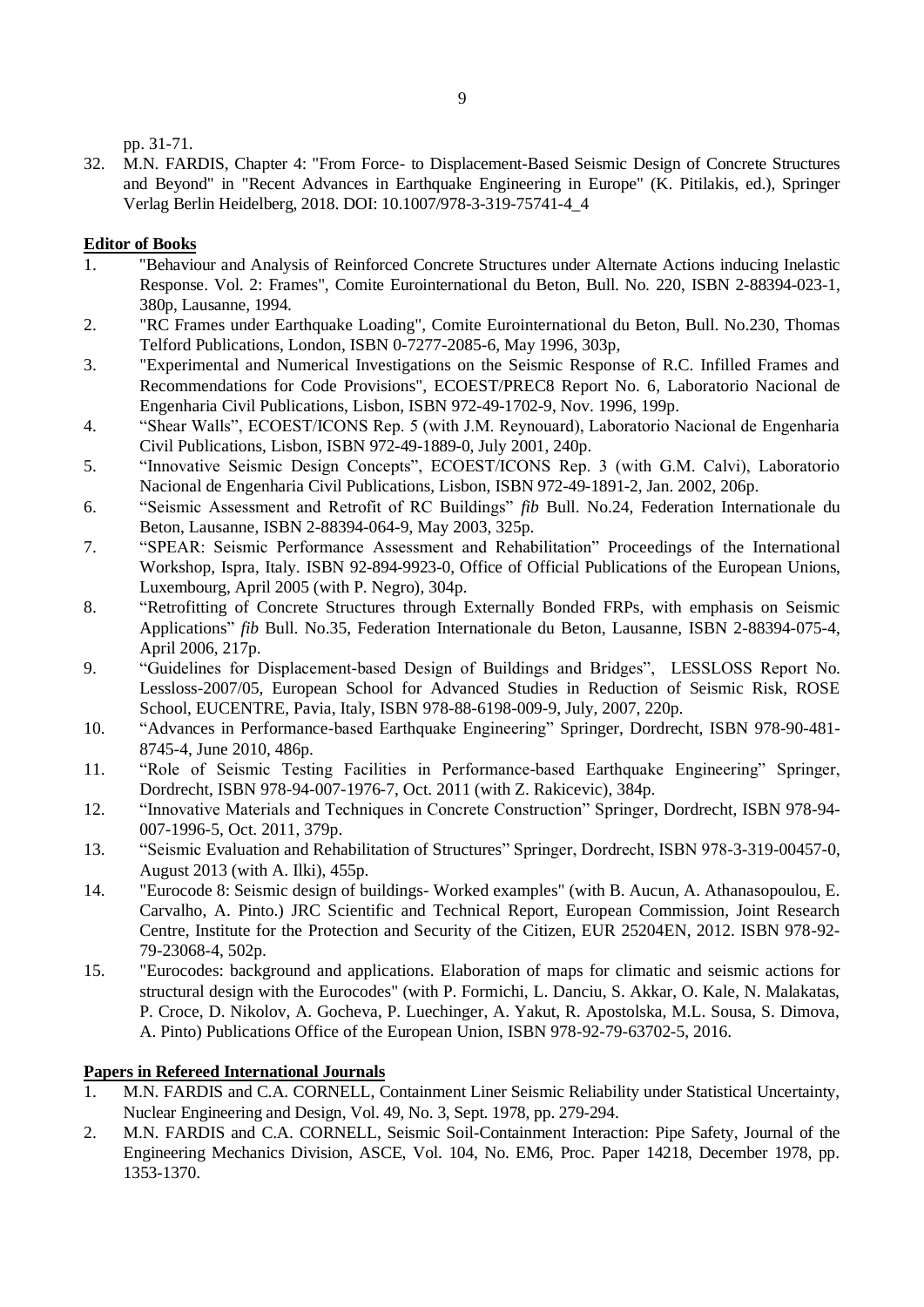- 3. M.N. FARDIS, C.A. CORNELL, and J.E. MEYER, Accident and Seismic Containment Reliability, Journal of the Structural Division, ASCE, Vol. 105, No. ST1, Proc. Paper 14305, January 1979, pp. 67-83.
- 4. M.N. FARDIS and O. BUYUKOZTURK, A Shear Transfer Model for Reinforced Concrete, Journal of the Engineering Mechanics Division, ASCE, Vol. 105, No. EM2, Proc. Paper 14507, April 1979, pp. 255-275.
- 5. M.N. FARDIS and O. BUYUKOZTURK, Shear Stiffness of Concrete by Finite Elements, Journal of the Structural Division, ASCE, Vol. 106, No. ST6, Proc. Paper 14563, June 1980, pp. 1311-1327.
- 6. M.N. FARDIS and C.A. CORNELL, Analysis of Coherent Multistate Systems, IEEE Transactions on Reliability, Vol. R-30, No. 2, June 1981, pp. 117-122.
- 7. M.N. FARDIS and D. VENEZIANO, Statistical Analysis of Sand Liquefaction, Journal of the Geotechnical Engineering Division, ASCE, Vol. 107, No. GT10, Proc. Paper 16604, Oct. 1981, pp. 1361-1377.
- 8. M.N. FARDIS and D. VENEZIANO, Estimation of SPT-N and Relative Density, Journal of the Geotechnical Engineering Division, ASCE, Vol. 107, No. GT10, Proc. Paper 16590, Oct. 1981, pp. 1345-1359.
- 9. M.N. FARDIS and D. VENEZIANO, Probabilistic Analysis of Deposit Liquefaction, Journal of the Geotechnical Engineering Division, ASCE, Vol. 108, No. GT3, Proc. Paper 16918, March 1982, pp. 395-417.
- 10. M.N. FARDIS and H. KHALILI, Concrete Encased in Fiberglass Reinforced-Plastic, Journal of the American Concrete Institute, Vol. 78, No. 6, Nov.-Dec. 1981, pp. 440-446.
- 11. M.N. FARDIS and C.A. CORNELL, Multistate Reliability Analysis, Nuclear Engineering and Design, Vol. 71 (3), August (II) 1982.
- 12. M.N. FARDIS and H. KHALILI, FRP-encased Concrete as Structural Material, Magazine of Concrete Research, Vol. 34, No. 121, Dec. 1982, pp. 191-202. Discussion: Vol. 35, No. 125, Dec. 1983, pp. 242-243.
- 13. M.N. FARDIS, B. ALIBE and J.L. TASSOULAS, Monotonic and Cyclic Constitutive Law for Concrete, Journal of the Engineering Mechanics Division, ASCE, Vol. 108, No. EM2, Proc. Paper 17871, April 1983, pp. 516-536.
- 14. M.N. FARDIS, A. NACAR and M.A. DELICHATSIOS, R/C Containment Safety under Hydrogen Detonation, Journal of Structural Engineering, ASCE, Vol. 109, No. 11, Proc. Paper 18359, Nov. 1983, pp. 2511-2527.
- 15. M.N. FARDIS, and A. NACAR, Static Ultimate Capacity of R/C Containment, Journal of Structural Engineering, ASCE, Vol. 110, No. 5, Proc. Paper 18800, May 1984, pp. 961-977.
- 16. M.N. FARDIS and E.S. CHEN, A Cyclic Multiaxial Model for Concrete, Computational Mechanics, V. 1, 1986, pp. 301-315.
- 17. M.N. FARDIS, A-M. O. SKOUTEROPOULOU and S.N. BOUSIAS, Stiffness Matrix of Free-standing Helical Stairs, Journal of Structural Engineering, ASCE, V. 113, No. 1, Paper No. 21166, Jan. 1987, pp. 74-87.
- 18. A-M.O. SKOUTEROPOULOU, S.N. BOUSIAS and M.N. FARDIS, Stiffness of Free-standing Stairs with 180<sup>o</sup> Turn, Journal of Structural Engineering, ASCE, V. 113, No. 12, Paper No. 22042, Dec. 1987, pp. 2415-2438.
- 19. V.G. PAPADAKIS, C.G. VAYENAS and M.N. FARDIS, A Reaction Engineering Approach to the Problem of Concrete Carbonation, Journal of American Institute of Chemical Engineering, V. 35, No. 10, Oct. 1989, pp. 1639-1650.
- 20. V.G. PAPADAKIS, C.G. VAYENAS and M.N. FARDIS, Fundamental Modeling and Experimental Investigation of Concrete Carbonation, American Concrete Institute Materials Journal, V. 88, No.4, July-Aug. 1991, pp. 363-373.
- 21. V.G. PAPADAKIS, C.G. VAYENAS and M.N. FARDIS, Physical and Chemical Characteristics Affecting the Durability of Concrete, American Concrete Institute Materials Journal, V.88, No.2, March-April 1991 pp. 186-196.
- 22. V.G. PAPADAKIS, C.G. VAYENAS and M.N. FARDIS, Experimental Investigation and Mathematical Modeling of the Concrete Carbonation Problem, Chemical Engineering Science, Vol. 46, No 5/6, 1991,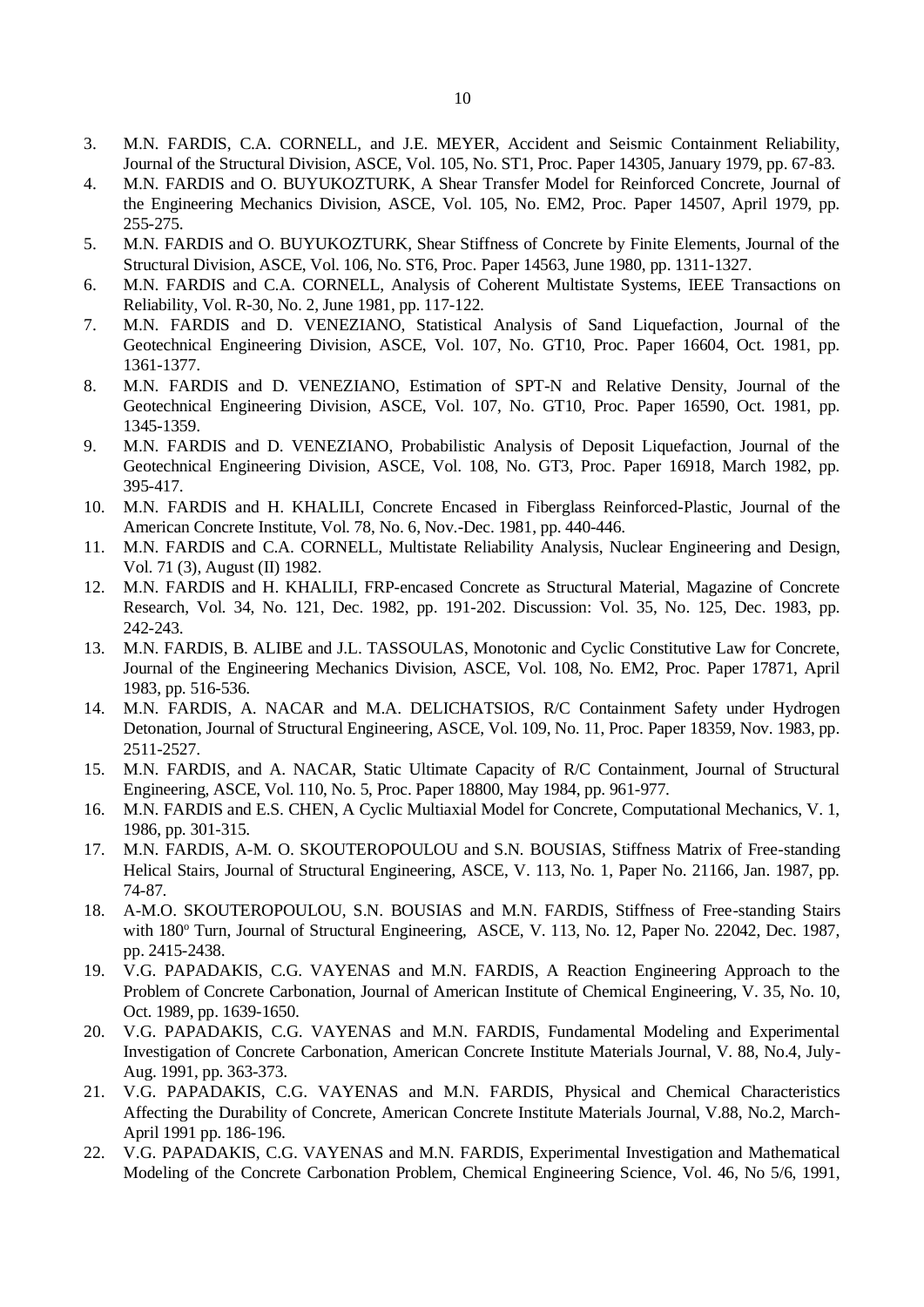pp. 1333-1338.

- 23. M.G. SFAKIANAKIS and M.N. FARDIS, Bounding Surface Model for Cyclic Biaxial Bending of RC Sections, Journal of Engineering Mechanics, ASCE, Vol. 117, No.12, December 1991, pp. 2748-2769.
- 24. M.G. SFAKIANAKIS and M.N. FARDIS, Nonlinear Finite Element for Modeling Reinforced Concrete Columns in Three-dimensional Analysis, Computers and Structures, Vol. 40, No. 6, 1991, pp. 1405-1419.
- 25. M.G. SFAKIANAKIS and M.N. FARDIS, RC Column Model for Inelastic Seismic Response Analysis in 3D, Journal of Engineering Mechanics, ASCE, Vol. 117, No.12, December 1991, 2770-2787.
- 26. V.G. PAPADAKIS, M.N. FARDIS and C.G. VAYENAS, Hydration and Carbonation of Pozzolanic Cements, American Concrete Institute Materials Journal, V. 89, No.2, March-April 1992, 119-130.
- 27. V.G. PAPADAKIS, M.N. FARDIS and C.G. VAYENAS, Effect of Composition, Environmental Factors and Lime/Cement Mortar Coating, on Concrete Carbonation, Materials and Structures, Vol. 25, 1992, 293- 304.
- 28. F. KARANTONI, and M.N. FARDIS, Computed vs Observed Seismic Response and Damage of Masonry Buildings, Journal of Structural Engineering, ASCE, Vol.118, No.7, July 1992, 1804-1821.
- 29. F. KARANTONI, and M.N. FARDIS, Effectiveness of Seismic Strengthening Techniques of Masonry Buildings, Journal of Structural Engineering, ASCE, Vol.118, No.7, July 1992, 1884-1902.
- 30. S.N. ECONOMOU and M.N. FARDIS, Uniform Reliability Safety Format Seismic Design of Reinforced Concrete Structure, Earthquake Engineering and Structural Dynamics, Vol. 23, No.4, April 1994, 413-431.
- 31. S.N. BOUSIAS, G. VERZELETTI, M.N. FARDIS and E. GUTIERREZ, Load-path Effects on Column Biaxial Bending with Axial Force, Engineering Mechanics Journal, ASCE, Vol.118, No.5, May 1995, 596-605.
- 32. V.G. PAPADAKIS, M.N. FARDIS and C.G. VAYENAS, Physicochemical Processes and Mathematical Modelling of Concrete Chlorination, Chemical Engineering Science, Vol.51, No.4, 1996, pp. 505-513.
- 33. M.N. FARDIS and T.B. PANAGIOTAKOS, Seismic Design and Response of Bare and Infilled Reinforced Concrete Buildings. Part I: Bare Structures, Journal of Eathquake Engineering, Imperial College Press, Vol.1, No. 1, Jan. 1997, 219-256.
- 34. M.N. FARDIS and T.B. PANAGIOTAKOS, Seismic Design and Response of Bare and Infilled Reinforced Concrete Buildings. Part II: Infilled Structures, Journal of Earthquake Engineering, Imperial College Press, Vol.1, No. 3, 1997, 473-503.
- 35. M.N. FARDIS, Seismic analysis of RC structures, Progress in Structural Engineering and Materials, Vol.1, No.1, 1997, 1-10.
- 36. T.C. TRIANTAFILLOU and M.N. FARDIS, Strengthening of Historic Masonry Structures with Composite Materials, Materials and Structures, Vol. 30, Oct. 1997, 486-496.
- 37. T.B. PANAGIOTAKOS and M.N. FARDIS, Effect of Column Capacity Design on Earthquake Response of Reinforced Concrete Buildings, Journal of Earthquake Engineering, Vol.2, No 1, 1998, 113-145.
- 38. M.N. FARDIS, S.N. BOUSIAS, G. FRANCHIONI and T.B. PANAGIOTAKOS, Seismic Response and Design of RC Structures with Plan-eccentric Masonry Infills, Journal of Earthquake Engineering and Structural Dynamics, Vol.28, May 1999, 173-191.
- 39. M.N. FARDIS, P. NEGRO, S.N. BOUSIAS and A. COLOMBO, Seismic Design of Open-story Infilled RC Buildings, Journal of Earthquake Engineering, Imperial College Press, Vol.3, No.1, 1999, 173-198.
- 40. T.B. PANAGIOTAKOS and M.N. FARDIS, Estimation of Inelastic Deformation Demands in Multistory RC Buildings, Journal of Earthquake Engineering and Structural Dynamics, Vol. 28, Feb. 1999, 501-528.
- 41. T.B. PANAGIOTAKOS and M.N. FARDIS, Deformation-Controlled Earthquake Resistant Design of RC Buildings, Journal of Earthquake Engineering, Vol. 3, No.4, 1999, 495-518.
- 42. T.B. PANAGIOTAKOS and M.N. FARDIS, A Displacement-based Seismic Design Procedure of RC Buildings and Comparison with EC8, Journal of Earthquake Engineering and Structural Dynamics, Vol. 30, 2001, 1439-1462.
- 43. T.B. PANAGIOTAKOS and M.N. FARDIS, Deformations of Reinforced Concrete Members at Yielding and Ultimate, ACI Structural Journal, Vol. 98, No.2, March-April 2001, 135-148.
- 44. S.N.BOUSIAS, T.B.PANAGIOTAKOS and M.N.FARDIS, Modelling of RC Members Under Cyclic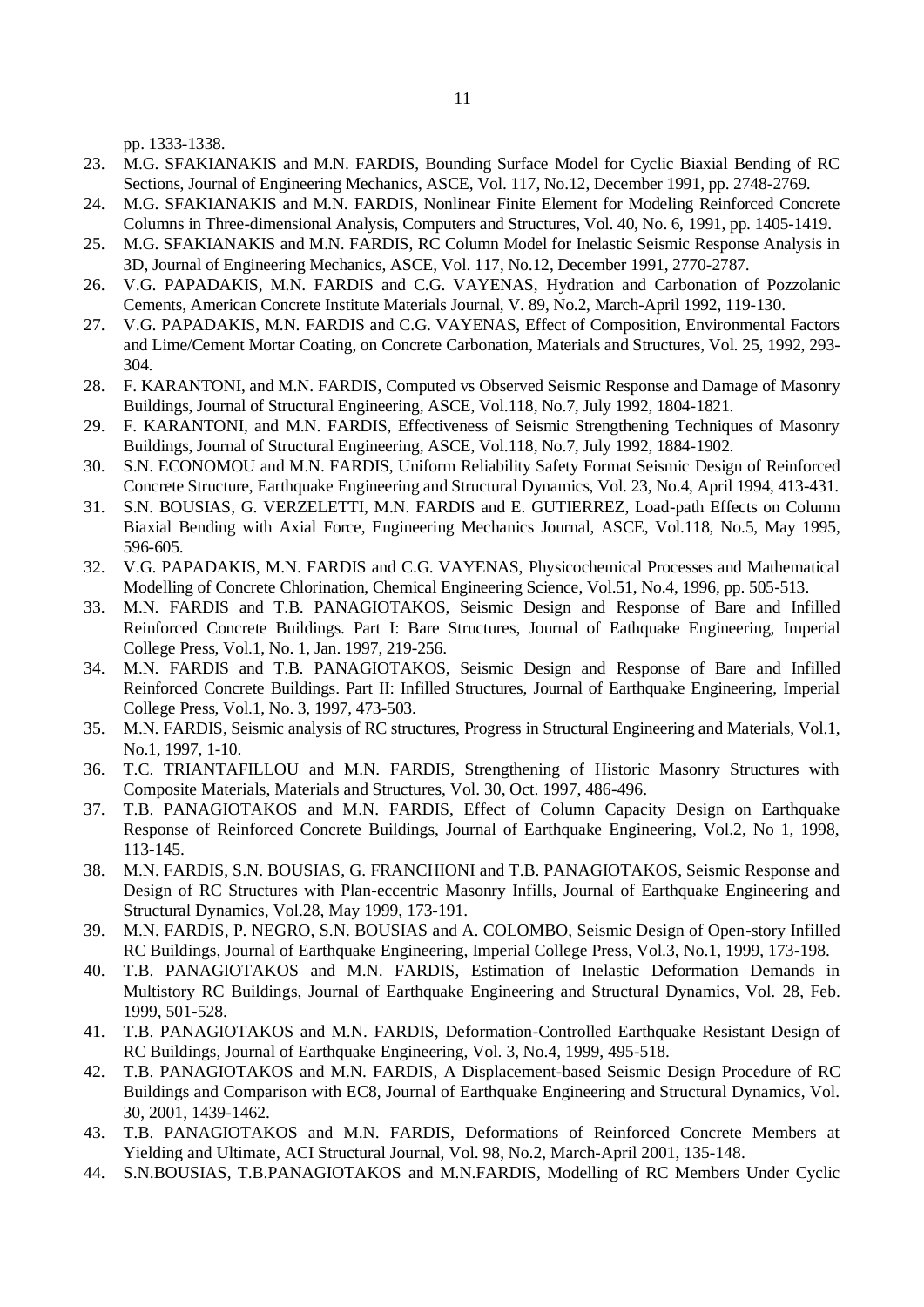Biaxial Flexure and Axial Force, Journal of Earthquake Engineering, Vol. 6, No. 2, April 2002, 213- 238.

- 45. S.N.BOUSIAS, T.C. TRIANTAFILLOU, M.N.FARDIS, L.-A.SPATHIS, B.O'REGAN, FRP Retrofitting of Rectangular RC Columns with or without Corrosion. ACI Structural Journal, Vol. 101, No. 4, July-August 2004, 512-520.
- 46. D.E. BISKINIS, G.K. ROUPAKIAS and M.N. FARDIS, Degradation of Shear Strength of RC Members with Inelastic Cyclic Displacements, ACI Structural Journal, Vol. 101, No. 6, Nov.-Dec. 2004, pp.773-783.
- 47. T.B. PANAGIOTAKOS and M.N. FARDIS, Seismic Performance of RC Frames designed to Eurocode 8 or to the Greek Codes 2000, Bulletin of Earthquake Engineering, Vol. 2, No.2, 2004, 221-259.
- 48. S.N.BOUSIAS, L.-A. SPATHIS and M.N.FARDIS, Concrete or FRP Jacketing of Columns with Lap Splices for Seismic Rehabilitation, Advanced Concrete Technology, Japan Concrete Institute, Vol. 4 No.3, pp. 431-444, October 2006.
- 49. S.N.BOUSIAS, L.-A. SPATHIS and M.N.FARDIS, Seismic Retrofitting of Columns with Lap-Spliced Smooth Bars through FRP or Concrete Jackets, Earthquake Engineering, 2007, Vol. 11, No 5, pp. 653- 674.
- 50. S.N.BOUSIAS, D.E. BISKINIS, M.N.FARDIS and L.-A. SPATHIS, Strength, Stiffness and Cyclic Deformation Capacity of Concrete Jacketed Members, ACI Structural Journal, 2007, Vol. 104, no. 5, pp. 521-531.
- 51. S.N.BOUSIAS, M.N.FARDIS, L.-A. SPATHIS and A. KOSMOPOULOS Pseudodynamic Response of Torsionally Unbalanced 2-Story Test Structure, Earthquake Engineering and Structural Dynamics, Vol. 36, No. 8, 2007, 1065-1088.
- 52. A. KOSMOPOULOS and M.N.FARDIS, Estimation of Inelastic Seismic Deformations in Asymmetric Multistory RC Buildings, Earthquake Engineering and Structural Dynamics, Vol. 36, No. 9, 2007, 1209- 1234.
- 53. D.E. BISKINIS and M.N. FARDIS, Effect of Lap Splices on Flexural Resistance and Cyclic Deformation Capacity of RC Members, Beton- und Stahlbetonbau, Sonderheft Englisch, 102, 2007.
- 54. A. KOSMOPOULOS and M.N.FARDIS, Simple Models for Inelastic Seismic Analysis of Asymmetric Multistory Buildings, Journal of Earthquake Engineering, Vol. 12, No. 5, July 2008, 704-727.
- 55. D.E. BISKINIS and M.N. FARDIS, Deformations at Flexural Yielding of Members with Continuous or Lap-Spliced Bars, Structural Concrete, Vol. 11, No. 3, September 2010, 127-138.
- 56. D.E. BISKINIS and M.N. FARDIS, Flexure-Controlled Ultimate Deformations of Members with Continuous or Lap-Spliced Bars, Structural Concrete, Vol. 11, No. 2, June 2010, 93-108.
- 57. M.N. FARDIS, Modelling of Concrete Buildings for Practical Nonlinear Seismic Response Analysis, ACEE (Architecture Civil Engineering Environment) Journal, Vol. 3, No. 1, March 2010.
- 58. V.G. BARDAKIS and M.N. FARDIS, A Displacement-Based Seismic Design Procedure for Concrete Bridges having Deck Integral with the Piers, Bulletin of Earthquake Engineering, Vol. 9, 2, 2011, 537- 560
- 59. V.G. BARDAKIS and M.N. FARDIS, Nonlinear Dynamic v Elastic Analysis for Seismic Deformation Demands in Concrete Bridges having Deck Integral with the Piers, Bulletin of Earthquake Engineering, Vol. 9, 2, 2011, 519-536.
- 60. M.N. FARDIS, A. PAPAILIA and G. TSIONIS, Seismic fragility of RC framed and wall-frame buildings designed to the EN-Eurocodes, Bulletin of Earthquake Engineering, Vol. 10, 6, 2012, 1767- 1793.
- 61. M.N. FARDIS and G. TSIONIS, Eigenvalues and modes of distributed-mass symmetric multispan bridges with restrained ends for seismic response analysis, Engineering Structures, 2013, 51, 141-149.
- 62. M.N. FARDIS, Performance- and displacement-based seismic design and assessment of concrete structures in the Model Code 2010. Structural Concrete, Vol. 14, No. 3, 2013, 215-229, DOI 10.1002/suco.201300001.
- 63. D.E. BISKINIS and M.N. FARDIS, Stiffness and Cyclic Deformation Capacity of Circular RC Columns with or without Lap-Splices and FRP Wrapping, Bulletin of Earthquake Engineering, Vol. 11, No. 5, Oct. 2013, 1447-1466.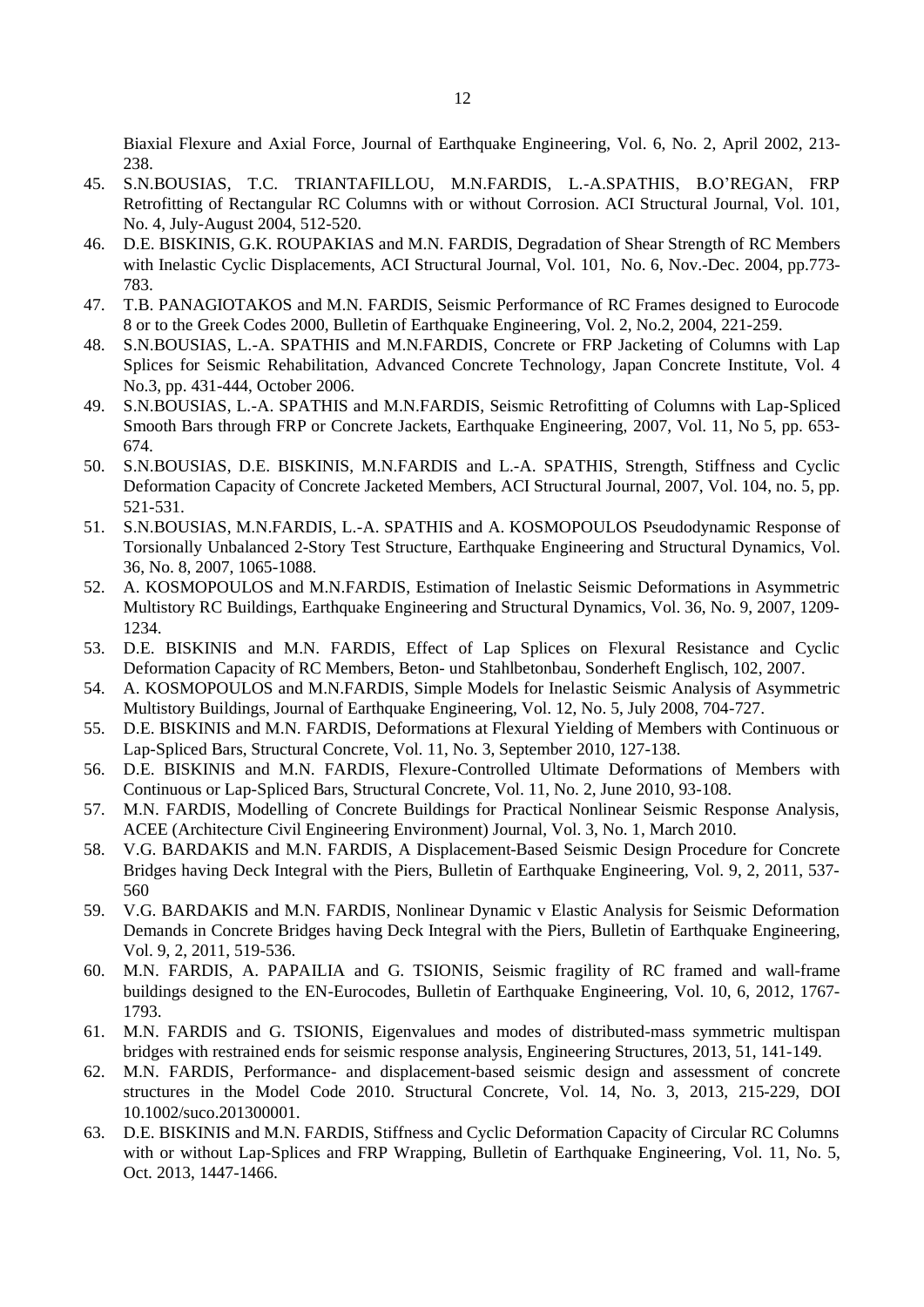- 64. M.N. FARDIS, A. SCHETAKIS and E. STREPELIAS, RC buildings retrofitted by converting frame bays into RC walls, Bulletin of Earthquake Engineering, Vol. 11, 2013, No. 5, 1541-1561.
- 65. E. STREPELIAS, X. PALIOS, S.N. BOUSIAS and M.N. FARDIS, Experimental investigation of concrete frames infilled with RC for seismic rehabilitation, Journal of Structural Engineering, ASCE, 2013, Vol. 139..
- 66. D.E. BISKINIS and M.N. FARDIS, Models for FRP-wrapped rectangular RC columns with continuous or lap-spliced bars under cyclic lateral loading, Engineering Structures, 2013, Vol. 57, Dec. 2013, pp.199–212.
- 67. F. KARANTONI, G. TSIONIS, F. LYRANTZAKI and M.N. FARDIS, Seismic fragility of regular masonry buildings for in-plane and out-of-plane failure, Earthquakes and Structures, Vol. 6 (6) 2014 pp.:689-713.
- 68. K. ANTONIOU, G. TSIONIS and M.N. FARDIS, Inelastic shears in ductile RC walls of mid-rise wallframe buildings and comparison to Eurocode 8, Bulletin of Earthquake Engineering March 2015, Vol. 13(3), pp 841-869.
- 69. E. LIOSSATOU and M.N. FARDIS, Residual displacements of RC Structures as SDOF Systems. Earthquake Engineering and Structural Dynamics, April 2015, Vol. 44(4), pp.713-734
- 70. M.N. FARDIS, E. LIOSSATOU and A.J. KOSMOPOULOS, Analysis of First Building Retrofitted to EN-Eurocode 8 vs. Performance under Near-Design-Level Earthquake, Bulletin of Earthquake Engineering. Vol. 13(9), September 2015, pp 2567-2590
- 71. S. GRAMMATIKOU, D.E. BISKINIS and M.N. FARDIS, Strength, Deformation Capacity and Failure Mode of RC Walls under Cyclic Loading, Bulletin of Earthquake Engineering. Vol. 13(11), November 2015, pp 3277-3300
- 72. M.N. FARDIS and D.E. BISKINIS, Transnational Access to European Seismic Research Facilities, Structures and Buildings, Vol. 168(11), November 2015, pp 775-787 - Themed issue on seismic testing of timber buildings.
- 73. M.N. FARDIS, Uplift of deck or footings in bridges with distributed mass subjected to transverse earthquake, Earthquake Engineering and Structural Dynamics, Vol. 44(15), 2015, pp. 2755-2773
- 74. D.E. BISKINIS, M.N. FARDIS and A. ANDRIOPOULOS-PSAROS, Strength, stiffness and cyclic deformation capacity of RC frames converted into walls by infilling with RC. Bulletin of Earthquake Engineering, Vol. 14(3), 2016, pp. 769-803.
- 75. S. GRAMMATIKOU, D.E. BISKINIS and M.N. FARDIS, Ultimate strain criteria for RC members in monotonic or cyclic flexure. Journal of Structural Engineering, ASCE, Vol. 142(9), 04016046, Sept. 2016.
- 76. E. LIOSSATOU and M.N. FARDIS, Near-fault effects on residual displacements of RC structures. Earthquake Engineering and Structural Dynamics, Vol. 45(9), July 2016, p.1391-1409.
- 77. X. PALIOS, M.N. FARDIS, E. STREPELIAS, S.N. BOUSIAS. Unbonded brickwork for the protection of infills from seismic damage. Engineering Structures, Vol. 131, Jan. 2017, p.614-624.
- 78. N. STATHAS, S. SKAFIDA, S.N. BOUSIAS, M.N. FARDIS, S. DIGENIS, X. PALIOS Hybrid simulation of bridge pier uplifting. Bulletin of Earthquake Engineering, Vol. 15(8), Aug. 2017, p. 3385- 3398.
- 79. N. STATHAS, X. PALIOS, E. STREPELIAS, M.N. FARDIS, S.N. BOUSIAS, A. SARKIS Dry-jointed precast concrete frame on rocking or fixed footings under cyclic lateral loading, Bulletin of Earthquake Engineering, Vol. 15(11), Nov. 2017, p. 4915-4938.
- 80. S. GRAMMATIKOU, M.N. FARDIS and D.E. BISKINIS Models for the flexure-controlled strength, stiffness and cyclic deformation capacity of concrete columns with smooth bars, including lap-splicing and FRP jackets. Bulletin of Earthquake Engineering, Vol. 16, Issue 1, Jan. 2018, p.341-375.
- 81. N. STATHAS, S.N. BOUSIAS, X. PALIOS, E. STREPELIAS, M.N. FARDIS. Continuous one-way RC slabs with sinking outer support: Tests and simple model. Journal of Structural Engineering, ASCE, Vol. 144(2), Feb. 2018, paper 04017194.
- 82. N. STATHAS, S.N. BOUSIAS, X. PALIOS, E. STREPELIAS, M.N. FARDIS. Tests and simple model of RC frame subassemblies for postulated loss of column. Journal of Structural Engineering, ASCE, Vol. 144(2), Feb. 2018, paper 04017195.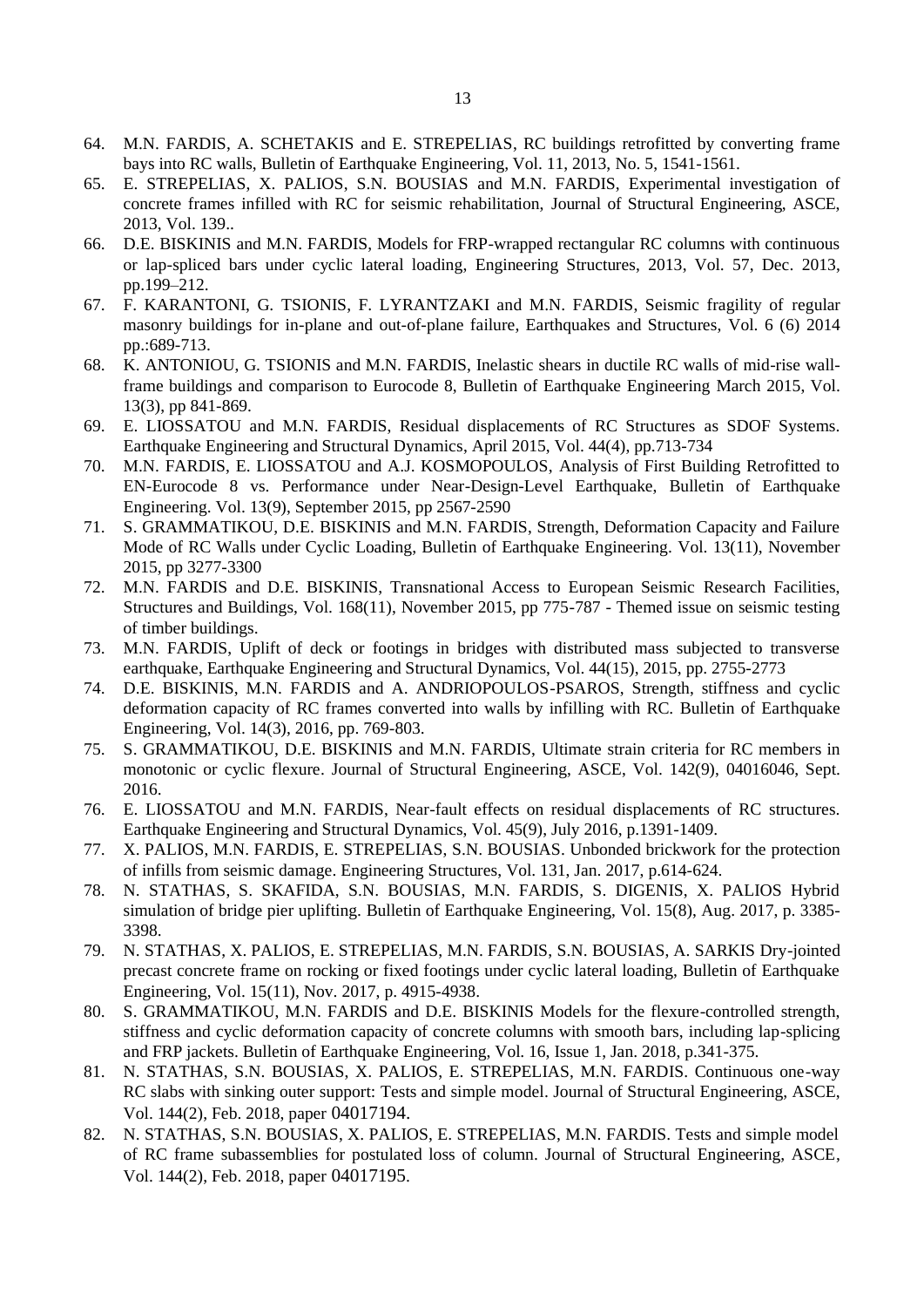- 83. S. GRAMMATIKOU, D.E. BISKINIS and M.N. FARDIS Flexural rotation capacity models fitted to test results using different statistical approaches. Structural Concrete, Vol. 19(2), April 2018, 608-624.
- 84. S. GRAMMATIKOU, D.E. BISKINIS and M.N. FARDIS Effects of load cycling, FRP jackets and lapsplicing of longitudinal bars on effective stiffness and ultimate deformation of flexure-controlled RC members. Journal of Structural Engineering, ASCE, Vol. 144(6), June 2018, paper 04017195.
- 85. M.N. FARDIS and L. AZDEJKOVIC Decompression events during transverse seismic response of symmetric three-pier bridges with distributed mass. Journal of Structural Engineering, ASCE, Vol. 144(9), Sept. 2018, paper 04018141.
- 86. M.N. FARDIS Capacity Design: Early history. Earthquake Engineering and Structural Dynamics, Vol. 47(14), Nov. 2018. p. 2887-2896.
- 87. S. GRAMMATIKOU, M.N. FARDIS and D.E. BISKINIS Energy dissipation models for RC members and structures. Earthquake Engineering and Structural Dynamics, Vol. 48(3), March 2019. p. 287-305.
- 88. N. STATHAS, I. KARAKASIS, E. STREPELIAS, X. PALIOS, S. BOUSIAS and M.N. FARDIS Tests and analysis of RC building, with or without masonry infills, for instant column loss. Engineering Structures Vol. 193, 2019, 57-67.
- 89. D.E. BISKINIS and M.N. FARDIS Cyclic shear resistance for seismic design, based on monotonic shear models in fib Model Code 2010 and in the 2018 draft of Eurocode 2. Structural Concrete, Vol. 21(1), Feb. 2020, 129-150.
- 90. D.E. BISKINIS and M.N. FARDIS Cyclic shear resistance model for Eurocode 8 consistent with the second-generation Eurocode 2. Bulletin of Earthquake Engineering, Vol. 18(6), Apr. 2020, p. 2891- 2915.
- 91. X. PALIOS, E. STREPELIAS, N. STATHAS, M.N. FARDIS, S. BOUSIAS, C.Z. CHRYSOSTOMOU and N. KYRIAKIDES Three-story, two-bay concrete frames with plain bars under cyclic lateral loading Bulletin of Earthquake Engineering, Vol. 18(13), Oct. 2020, p. 5859 - 5884
- 92. M.N. FARDIS A Levels-of-Approximation approach to seismic design or assessment of beam-column joints in shear. Structural Concrete, Vol. 22(3), June 2021, p. 1259-1284.
- 93. M.N. FARDIS Shear strength model for RC joints, consistent with the shear design rules for prismatic members in the second-generation Eurocodes. Bulletin of Earthquake Engineering, Vol. 19(2), Febr. 2021, p. 889-917.
- 94. M.N. FARDIS Multispan bridges with distributed deck and pier mass and pier-flexure-deck-torsion coupling under transverse excitation - Analytical solution, parametric studies, design implications. Earthquake Engineering and Structural Dynamics. Vol. 50(14) Dec. 2021. p.3713-3740.
- 95. M.N. FARDIS Flat slabs as primary seismic elements in second-generation Eurocode 8. Bulletin of Earthquake Engineering (in press), 2022.
- 96. S. GRAMMATIKOU, M.N. FARDIS and D.E. BISKINIS Energy dissipation in reinforced concrete members before and after yielding. Earthquake Engineering and Structural Dynamics, (On line, Jan. 2022). DOI: 10.1002/eqe.3600.

## **Invited Keynote papers in Refereed International Conferences**

- 1. M.N. FARDIS, Lessons Learned in Past Earthquakes, Invited State-of-the-Art Lecture, 10th European Conference on Earthquake Engineering, (G. Duda, ed.), Balkema, Rotterdam, Vienna, Aug. 1994, pp. 779- 788.
- 2. M.N. FARDIS, Current Trends in European Earthquake Resistant Analysis and Design of Reinforced Concrete, Invited Keynote Lecture, 3rd Turkish National Earthquake Engineering Conference, Istanbul, March 1995.
- 3. M.N. FARDIS and T.B. PANAGIOTAKOS, Earthquake Response of Reinforced Concrete Structures, Invited Keynote Lecture, 5th SECED Conference on European Seismic Design Practice-Research and Applications, Chester, U.K., Oct. 1995, (A. Elnashai, ed.), Balkema, Rotterdam, pp. 11-18.
- 4. M.N. FARDIS, Engineering Aspects of the Mt. Parnes (GR) Earthquake of 7/9/99, Invited lecture, Italian National Earthquake Engineering Conference, Torino, Sept. 1999.
- 5. M.N. FARDIS, Eurocode 8: Its Conversion to a European Norm within the Framework of Current Developments Worldwide, Invited lecture, Italian National Earthquake Engineering Conference, Torino,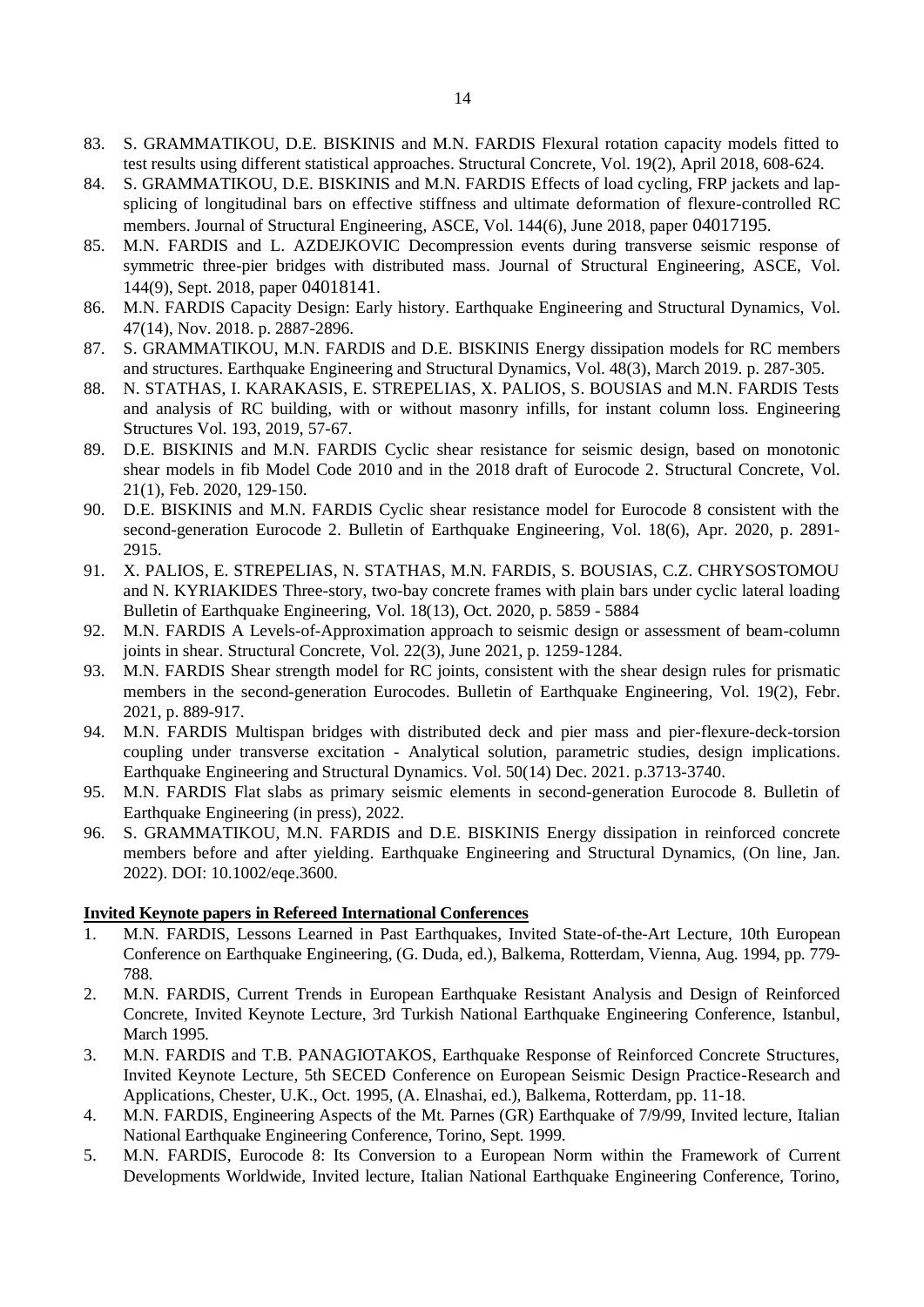Sept. 1999.

- 6. M.N. FARDIS, Seismic Assessment and Retrofit of RC Structures, Invited State-of-the-Art Lecture, Proceedings 11th European Conference on Earthquake Engineering, Paris, Sept. 1998.
- 7. M.N. FARDIS, "Eurocode 8: Design of Structures for Earthquake Resistance", (invited lecture), Proceedings Earthquake Risk Minimization Conference, Nicosia, March 2002.
- 8. M.N. FARDIS, Code Developments in Earthquake Engineering, (Invited keynote lecture), Proceedings 12th European Conference on Earthquake Engineering, Paper No. 297, London, Sept. 2002.
- 9. M.N. FARDIS, European Developments in Codified Seismic Design of Concrete Structures, (Keynote paper K-20), Proceedings of 1<sup>st</sup> *fib* Congress, Osaka, Oct. 2002.
- 10. M.N. FARDIS, "Earthquake-Resistant Design of Concrete Buildings according to prEN1998-1 (Eurocode 8)", Keynote lecture, Portuguese Concrete Conference: BE2002, Lisbon, Nov. 2002.
- 11. M.N. FARDIS, "Seismic Assessment and Retrofitting of Existing Buildings According to Eurocode 8", Keynote lecture, 5<sup>th</sup> Turkish Earthquake Engineering Conference, Istanbul, May 2003.
- 12. M.N. FARDIS, The European Code for Seismic Design and Rehabilitation: Eurocode 8. Invited Lecture, 1<sup>st</sup> International Saudi Building Code Conference, Riyadh, Dec. 2005.
- 13. M.N. FARDIS and A. KOSMOPOULOS, Practical Implementation of Seismic Assessment Method in Eurocode 8 - Part 3, with Linear or Nonlinear Analysis and Deformation-based Verification using Empirical Chord Rotation Capacity Expressions, Keynote lecture, 6th Turkish Earthquake Engineering Conference, Istanbul, Oct. 2007.
- 14. M.N. FARDIS, Eurocode 8 and the Outlook for its Application as the 1<sup>st</sup> European Standard for Earthquake-Resistant Design, Keynote speech, 8<sup>th</sup> Pacific Conference on Earthquake Engineering, Singapore, Dec. 2007.
- 15. M.N. FARDIS, Modelling of Concrete Buildings for Practical Nonlinear Seismic Response Analysis, Keynote Lecture, 6<sup>th</sup> International Conference on Analytical Models and New Concepts in Concrete and Masonry Structures (AMCM2008), Lodz, June 2008.
- 16. M.N. FARDIS, Performance- and Displacement-Based Seismic Design of Concrete Structures, Invited lecture, The Second Kwang-Hua World Forum on Performance-based Design Theory and Code Development for Civil and Structural Engineering, Tongji University, Shanghai, Oct. 2009.
- 17. M.N. FARDIS, Seismic Engineering Research Infrastructures for European Synergies (SERIES), Invited lecture, The Fourth Kwang-Hua World Forum, Tongji University, Shanghai, Dec. 2011.
- 18. M.N. FARDIS, Performance-and displacement-based seismic design of concrete structures, Keynote Lecture, 7<sup>th</sup> International Conference on Analytical Models and New Concepts in Concrete and Masonry Structures (AMCM2011), Krakow, June 2011.
- 19. M.N. FARDIS, "Eurocode 8 as the 1st European Standard for Earthquake-Resistant Design and Prospects for Future" Keynote speech, Symposium "Seismic Design Codes: Past, Present and Future", Mexican Society in Earthquake Engineering. Puebla, Mexico, June 2012.
- 20. M.N. FARDIS, Performance-and displacement-based seismic design of concrete structures in *fib* Model Code 2010, Keynote Lecture, ACE (Advances in Civil Engineering) 2012 Conference, Ankara, Oct. 2012.
- 21. M.N. FARDIS, The European approach to seismic engineering and codification for concrete structures, Closing Keynote Lecture, *fib* Symposium "Engineering a Concrete Future: Technology, Modelling & Construction", Tel Aviv, April 2013.
- 22. E.C. CARVALHO, M.N. FARDIS, EN 1998-2: Bridges, in "Harmonization of the European normative base of construction design - Training Course on Eurocode 8", Moscow, May 2013
- 23. M.N. FARDIS, Seismic design and assessment of concrete structures in the *fib* Model Code 2010, Keynote Lecture, 15th Symposium of Macedonian Association of Structural Engineers (15MACE), Ohrid, Sept. 2013.
- 24. M.N. FARDIS, European seismic design codes for concrete structures: Past, present and future. Keynote Lecture, 2nd Turkish Conference on Earthquake Engineering & Seismology (TDMSK-2013), Antakya, Sept. 2013.
- 25. M.N. FARDIS, D. BISKINIS and S. GRAMMATIKOU, RC members in cyclic loading: Strength, deformation capacity, failure modes, 8<sup>th</sup> International Conference on Analytical Models and New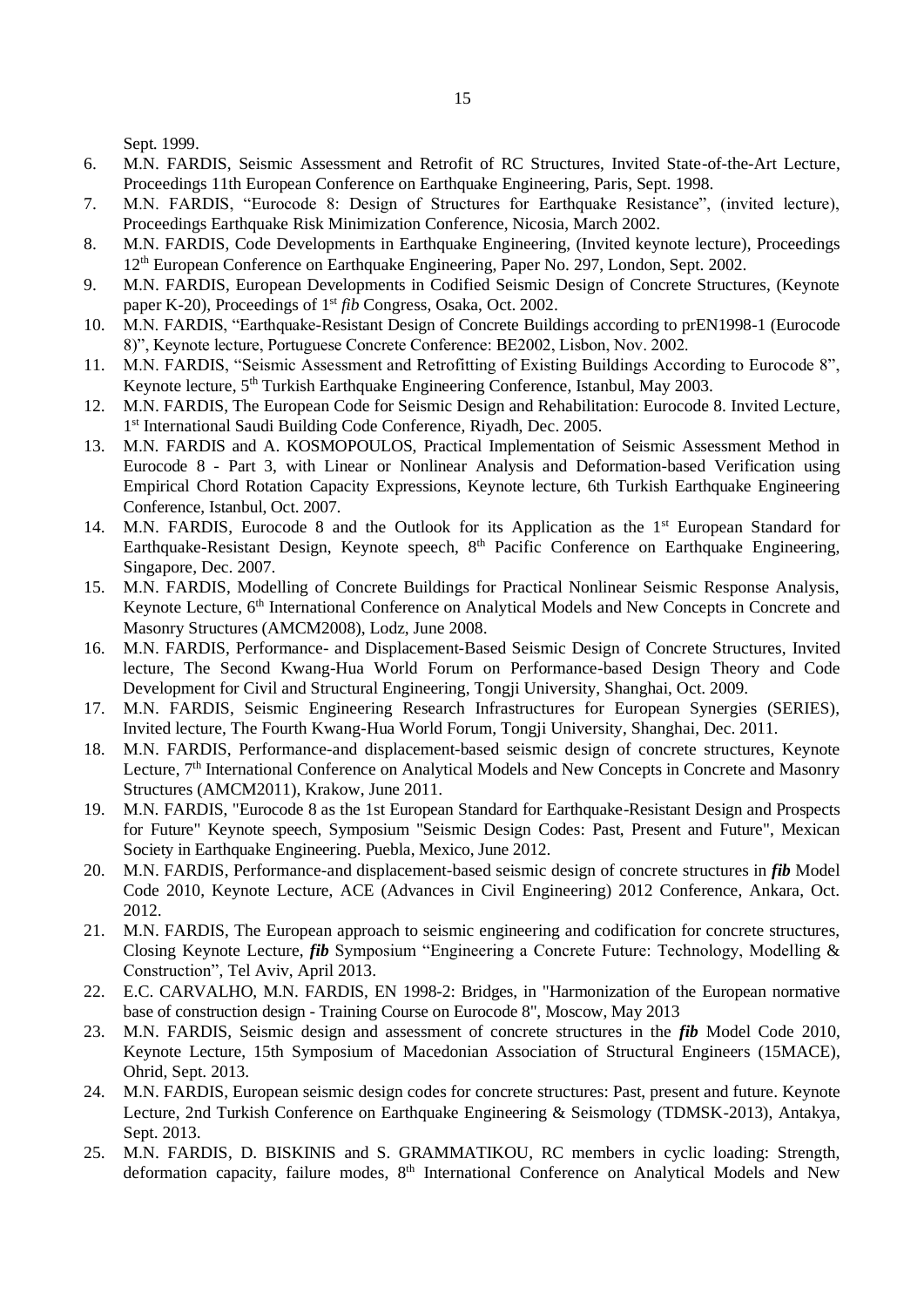Concepts in Concrete and Masonry Structures (AMCM2014), Wroclaw, June 2014.

- 26. M.N. FARDIS, From performance- and displacement-based assessment of existing buildings per EN1998-3 to design of new concrete structures in *fib* MC2010, 2nd European Conference on Earthquake Engineering and Seismology, Istanbul, Aug. 2014
- 27. M.N. FARDIS, Experience from the use of the European Standard EN 1998-3 for seismic assessment and retrofitting - Prospects for the future. SMAR 2015. Keynote Lecture, 3rd Conference on Smart Monitoring, Assessment and Rehabilitation of Civil Structures, Antalya, Sept. 2015.
- 28. M.N. FARDIS, Multihazard design of concrete buildings. 1st International Conference on Νatural hazards and infrastructure - Protection, design, rehabilitation, Chania, June 2016.
- 29. M.N. FARDIS, Holistic design of concrete structures for resilience to blast, impact, fire and earthquake. 1st International Workshop on Resilience, Torino, Sept. 2016.
- 30. M.N. FARDIS, Multihazard design of concrete structures for earthquake, blast, impact or fire. 20th National Congress of the Mexican Society of Structural Engineering, Merida, Nov. 2016.
- 31. M.N. FARDIS, Design models for strength, stiffness and cyclic deformation capacity of RC members
- 32. retrofitted with FRP. Invited Presentation, Μini-symposium "Seismic Retrofit of RC Structures with FRP Composites", 8th International Conference on Fibre-Reinforced Polymer Composites in Civil Engineering (CICE 2016), Hong Kong, Dec. 2016.
- 33. M.N. FARDIS, From ductility-based seismic design of concrete structures to design for resilience to multiple hazards, Invited Presentation, The Seventh Kwang-Hua World Forum, Tongji University, Shanghai, Dec. 2016.
- 34. M.N. FARDIS, Synergies and conflicts between seismic design and design for other extreme actions. Keynote speech, International Symposium in Earthquake Engineering and Structural Dynamics, Reykjavik, June 2017
- 35. M.N. FARDIS, Impact of experimental research on the Eurocode 8 provisions for RC structures. Keynote Lecture, 7th International Conference on Advances in Experimental Structural Engineering, (7AESE) Pavia, Sept. 2017.
- 36. M.N. FARDIS, From Force-based to Displacement-based seismic design of RC structures and beyond (Keynote lecture) 16<sup>th</sup> European Conference on Earthquake Engineering, Thessaloniki, June 2018.
- 37. M.N. FARDIS, Energy dissipation in concrete structures under earthquake shaking, Invited Presentation, The Eighth Kwang-Hua World Forum, Tongji University, Shanghai, Dec. 2018.
- 38. M.N. FARDIS, Practical, rules-based seismic assessment of concrete buildings through nonlinear response-history analysis. Invited Plenary Lecture, COMPDYN 2019, Heraklion, Crete, June 2019.

## **Invited contributions to international Workshops and Volumes honoring distinguished professors**

- 1. M.N. FARDIS, Computational Model of Inelastic Behaviour of RC Members in Cyclic Shear. In Proceedings Volume Honoring Prof. T.P. Tassios, National Technical University of Athens Editions, Athens, 1992, pp. 141-159.
- 2. M.N. FARDIS, Current Developments and Prospects for Eurocode 8, Proceedings Prof. G. Penelis International Symposium on Concrete and Masonry Structures, pp.35-46, Thessaloniki, October 2000.
- 3. D. BISKINIS, G. ROUPAKIAS and M.N. FARDIS, "Stiffness and Cyclic Deformation Capacity of Circular Concrete Columns", in: "Befestigungstechnik Bewehrungstechnik und …Festschrift zu Ehren von Prof. Dr.-Ing. Rolf Eligehausen anlaesslich seines 60. Geburtstages" (W. Fuchs, H.-W. Reinhardt, eds.), Aktuelle Beitrage aus Forschung und Praxis, Ibidem-Verlag, ISBN: 3-89821-208-4, Stuttgart 2002, pp. 321-330.
- 4. M.N. FARDIS and D. BISKINIS, Deformation Capacity of RC Members, as Controlled by Flexure or Shear. In Proceedings of International Symposium on Performance-based Engineering for Earthquake Resistant Structures honoring Prof. Shunsuke Otani University of Tokyo, Sept. 2003, pp. 511-530.
- 5. M.N. FARDIS, A Proposal for Performance- and Displacement-based Seismic Design of Concrete Structures. In Proceedings of Workshop in honor of Prof. Ezio Faccioli, Politecnico di Milano, Feb. 2011, pp. 10-14
- 6. E. LIOSSATOU and M.N. FARDIS, Residual seismic displacements of RC oscillators. In Proceedings of Workshop: Earthquake Engineering and Engineering Seismology: Past Achievements and Future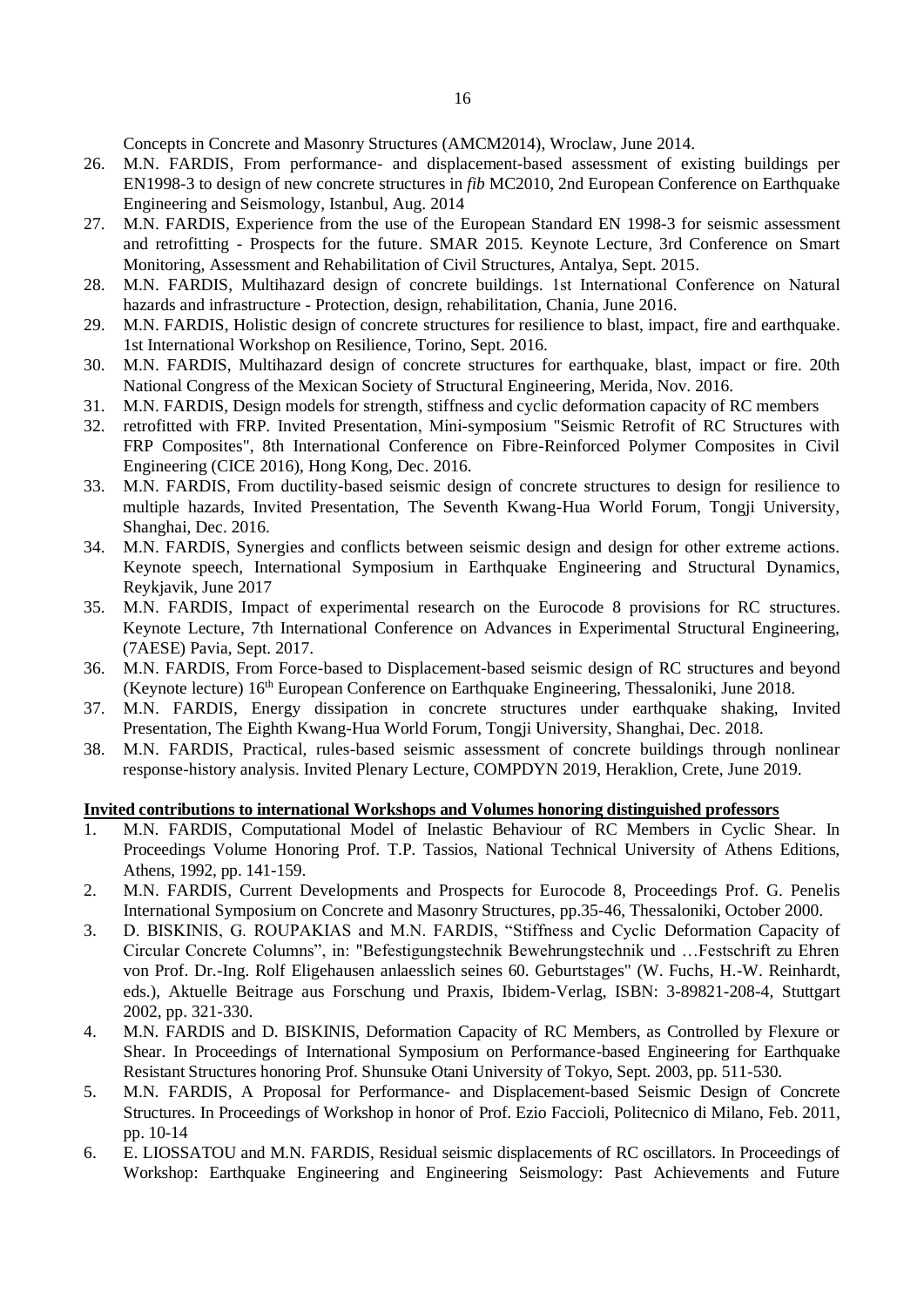Prospects, honoring Prof. Polat Gulkan, Middle East Technical University, Ankara, Oct. 2011, pp. 156-176

- 7. M.N. FARDIS. Seismic response analysis of distributed-parameter multi-span bridges with restrained ends, in "Issues on Mechanical and Civil Engineering" Volume to honour Prof. Enrique Alarcon (M. Doblare et al, eds). UPM Press, Madrid, ISBN 978-84-939196-7-2, 2012, pp. 347-360.
- 8. M.N. FARDIS. Member models for practical seismic evaluation and rehabilitation of concrete buildings using nonlinear response history analysis. Symposium honoring Prof. Anil Chopra on his retirement. University of California, Berkeley, Ca, Oct. 2017.
- 9. M.N. FARDIS. Hysteretic energy dissipation in seismic response analysis of concrete structures. First Colloquium of the Spanish Theoretical and Applied Mechanics Society (STAMS 2019), honoring Profs. Enrique Alarcon and Amable Liñán. Madrid, March 2019.
- 10. M.N. FARDIS, D.E. BISKINIS and S. GRAMMATIKOU Modeling of the seismic response of concrete buildings with smooth bars. In "Recent Global Advances in Earthquake Engineering" Proceedings of symposium honoring Prof. Haluk Sucuoglu on his retirement from Middle East Technical University, Oct. 2019, p. 134-163
- 11. M.N. FARDIS. Practical, rules-based seismic assessment of concrete buildings, using nonlinear responsehistory analysis. Symposium honoring Prof. Gustavo Ayala on his 50 years at Universita Autonoma Nacional de Mexico, Mexico City, Nov. 2019

## **Papers in Refereed International Conferences**

- 1. M.N. FARDIS, C.A. CORNELL, and J.E. MEYER, A Probabilistic Seismic Analysis of Containment Liner Integrity, Trans. of the 4th International Conference on Structural Mechanics in Reactor Technology, Vol. K(a) Paper 4/16, San Fransisco, Ca., August 1977.
- 2. M.N. FARDIS, and O. BUYUKOZTURK, Finite Element Model for Shear Transfer in Reinforced Concrete, ASCE Spring Convention, Boston, Mass., April 1979.
- 3. M.N. FARDIS, B. ALIBE, and J.L. TASSOULAS, Monotonic and Cyclic Model of Concrete Behavior, Joint ASME-ASCE Mechanics Conference, Boulder, Co., June 1981.
- 4. M.N. FARDIS, Concrete Encased in Fiber-Reinforced Plastic, as Structural Material, ACI Fall Convention, Session on Research on Plain and Reinforced Concrete, Quebec City, Quebec, Sept. 1981.
- 5. M.N. FARDIS, Multistate Reliability Analysis and Application to Seismic Safety, Proceedings of the 3rd Post-SMiRT International Seminar on Reliability of Nuclear Power Plants, Paris, France, August 1981, pp. 61-69. (Invited panelist).
- 6. M.N. FARDIS, and A. NACAR, Response of Reinforced Concrete Containment to Hydrogen Detonation Loading, Proceedings of RILEM-CEB-IASBE-IASS Symposium on Concrete Structures under Impact and Impulsive Loadings, West Berlin, June 1982, pp. 607-622.
- 7. M.N. FARDIS, and S.S. LIU, Analysis of Reinforced Concrete Beam-Column Joints under Seismic Loading, Proceedings of the 7th European Conference on Earthquake Engineering, Vol. 4, Athens, Sept. 1982, pp. 135-142.
- 8. E.-S. CHEN, and M.N. FARDIS, Cyclic Multiaxial Model of Plain Concrete, Transactions of the 7th International Conference on Structural Mechanics in Reactor Technology, Chicago, Ill., Aug. 1983.
- 9. M.N. FARDIS, and A. NACAR, Effect of Natural Veriability of Reinforcement on Static Ultimate Capacity of R/C Containment, Transactions of the 7th International Conference on Structural Mechanics in Reactor Technology, Chicago, Ill., Aug. 1983.
- 10. A-M. O. SKOUTEROPOULOU, S.N. BOUSIAS, and M.N. FARDIS, Contribution of Curved-in-space Free-standing Staircases to the Lateral Stiffness of Structures, Proc. of the 8th European Conference on Earthquake Engineering, Lisbon, Sept. 1986, Vol. 3, pp. 6.6/41-48.
- 11. F. KARANTONI and M.N. FARDIS, Assessment of Analysis Methods and of Strengthening Techniques, for Earthquake Resistant Masonry Structures, Proc. of the International Conference on Structural Conservation of Stone Masonry (Diagnosis, Repair and Strengthening), Athens, Oct. 1989.
- 12. M.G. SFAKIANAKIS and M.N. FARDIS, Biaxial Column Element for Nonlinear Dynamic Analysis of Space-frame Reinforced Concrete Structures, in Proceedings of the European Conference on Structural Dynamics, EURODYN '90, Bochum, June 1990, Kraetzig et al (eds.), Balkema, Rotterdam, pp. 557-564.
- 13. M.G. SFAKIANAKIS, M.N. FARDIS and S.E. DRITSOS, Analysis of the Response of Reinforced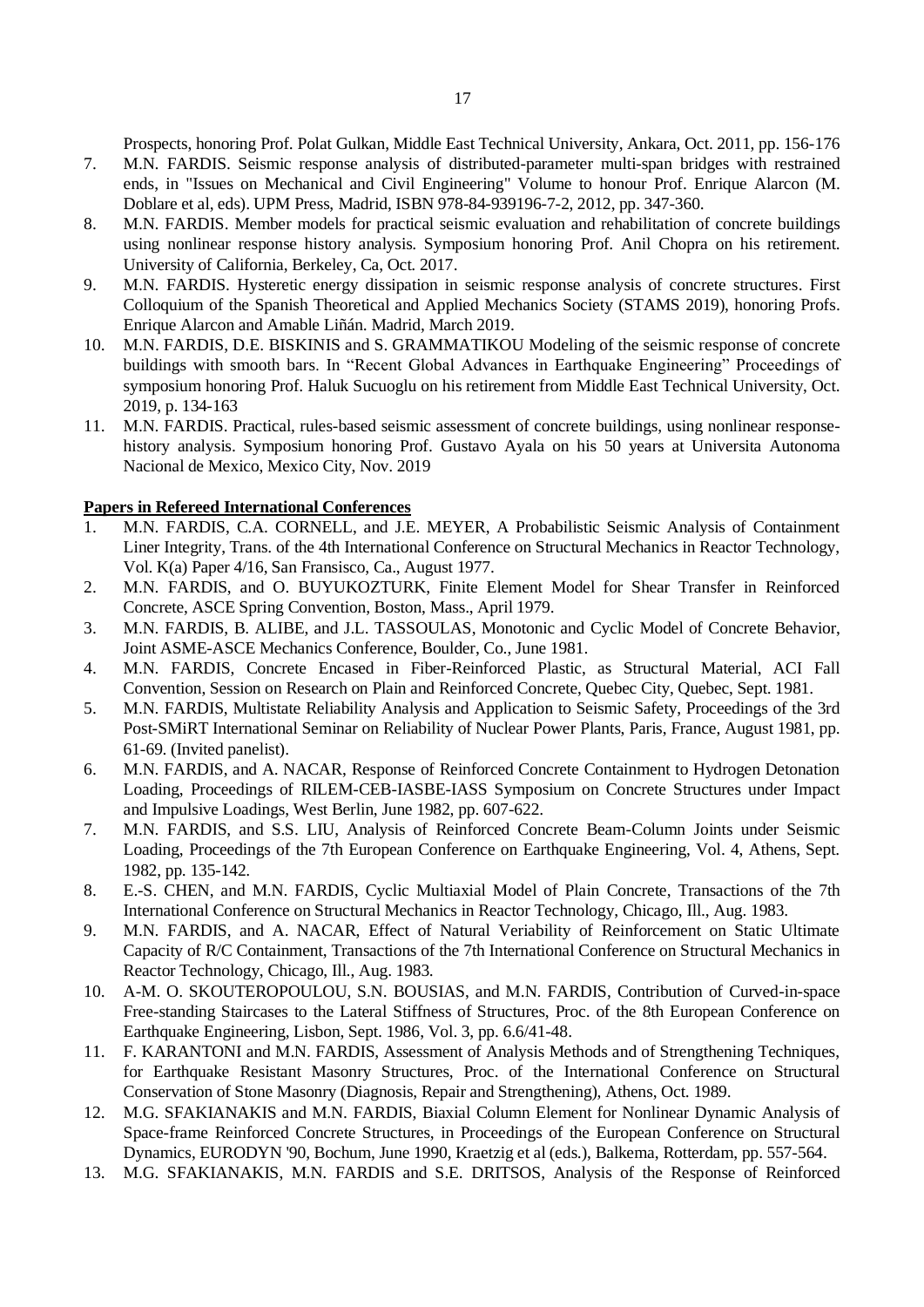Concrete Buildings to the 1986 Kalamata Earthquake using Alternative Methods and Comparisons with the Observed Damage, Proc. 9th European Conference on Earthquake Engineering, Moscow, September 1990.

- 14. M.G. SFAKIANAKIS, M.N. FARDIS, Cyclic Model of Inelastic Biaxial Bending of Reinforced Concrete Columns for Nonlinear Dynamic Analyses of Structures, Proc. 9th European Conference on Earthquake Engineering, Moscow, September 1990.
- 15. F. KARANTONI and M.N. FARDIS, Analytical Study of Strengthening Techniques for Earthquake Resistant Masonry Buildings, Proc. 9th European Conference on Earthquake Engineering, Moscow, September 1990, Vol. 7B, pp. 125-134.
- 16. S.N. ECONOMOU and M.N. FARDIS, Seismic Hazard Analysis on Spectral Acceleration Including Statistical Uncertainty. Application to Sites in Greece, Proc. 9th European Conference on Earthquake Engineering, Moscow, September 1990.
- 17. V.G. PAPADAKIS, C.G. VAYENAS and M.N. FARDIS, Fundamental Concrete Carbonation Model and Application to Durability of Reinforced Concrete, Proceedings 5th International Conference of Durability of Building Materials and Components, Brighton, U.K., November 1990, pp. 27-38.
- 18. HARISIS and M.N. FARDIS, Automatic Computer-Aided Construction of Strut-and- Tie Models, IABSE Colloquium on Structural Concrete, Stuttgart, Apr. 1991, pp. 373-377.
- 19. HARISIS and M.N. FARDIS, Algorithms for the Automatic Design / Detailing of Two-Dimensional RC Elements, Symposium on Computer Applications in Concrete Technology, ACI Annual Convention, Boston, Mass., March 1991.
- 20. HARISIS and M.N. FARDIS, Automatic Design / Detailing of Seismic Resistant RC Buildings, Symposium on Computer Applications in Concrete Technology, ACI Annual Convention, Boston, Mass., March 1991.
- 21. V.G. PAPADAKIS, M.N. FARDIS and C.G. VAYENAS, Physical and Chemical Properties Affecting the Durability of OPC and Pozzolanic Cement Concrete, ACI Annual Convention, Boston, Mass., March 1991.
- 22. M.N. FARDIS and S.N. ECONOMOU, Variable Safety Factors for Seismic Design of RC, Proc. 10th World Conference on Earthquake Engineering, Madrid, July 1992, pp. 5771-5776.
- 23. S.N. BOUSIAS, G. VERZELETTI, M.N. FARDIS and G. MAGONETTE, Reinforced Concrete Columns in Cyclic Biaxial Bending and Axial Load, Proc. 10th World Conference on Earthquake Engineering, Madrid, July 1992, 3041-3049.
- 24. F.V. KARANTONI and M.N. FARDIS, Assessment of Intervention Techniques for Seismic Strengthening of Masonry, Proc. Intern. Cong. on Restoration of the Architectural Heritage and Building (Canarias '92), Canarias, July 1992.
- 25. S.N. ECONOMOU, M.N. FARDIS and A. HARISIS, Linear Elastic v Nonlinear Dynamic Seismic Response Analysis of RC Buildings, EURODYN '93, 2nd European Conference on Structural Dynamics, Trondheim, June 1993, pp. 63-70.
- 26. F.V. KARANTONI, M.N. FARDIS, E. VINTZELEOU and A. HARISIS, Effectiveness of Seismic Strengthening Interventions, Proc. IABSE Symposium on the Structural Preservation of the Architectural Heritage, Roma, Sept. 1993, pp. 549-556.
- 27. T.C. TRIANTAFILLOU and M.N. FARDIS, Advanced Composites as Strengthening Materials of Historic Structures, Proc. IABSE Symposium on the Structural Preservation of the Architectural Heritage, Roma, Sept. 1993, pp. 541-548.
- 28. BOUSIAS, S.N. and M.N. FARDIS, Inelastic R.C. Section and Member Model for General Biaxial Bending with Axial Force, Proc. EURO-C 1994, (H. Mang et al eds.), Pineridge Press, Swansea, U.K., Innsbruck, March 1994, pp. 795-804.
- 29. S.N. ECONOMOU and M.N. FARDIS, Probabilistic Description and Simulation of Extreme Bidirectional Excitation in a Structure's Lifetime, 10th European Conference on Earthquake Engineering, (G. Duda, ed.), Balkema, Rotterdam, Vienna, Aug. 1994, pp. 1211-1216.
- 30. M.N. FARDIS, Damage Measures and Failure Criteria for Reinforced Concrete Members, 10th European Conference on Earthquake Engineering, (G. Duda, ed.), Balkema, Rotterdam, Vienna, Aug. 1994, pp. 1377-1382.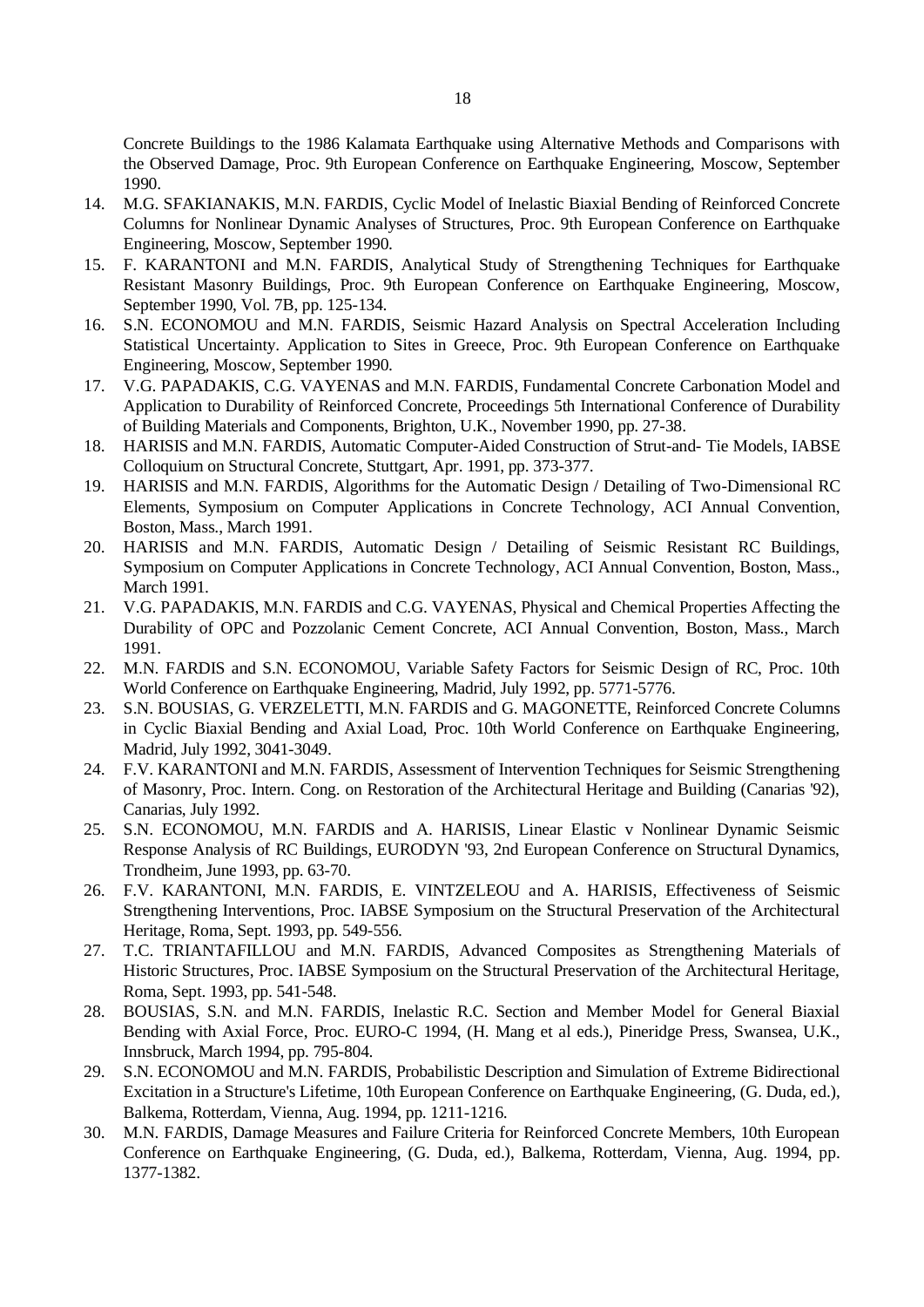- 31. E.C. CARVALHO and M.N. FARDIS, Strength versus Ductility in Seismic Design of Reinforced Concrete Buildings, Special Session on Prenormative Research in Support of Eurocode 8, 10th European Conference on Earthquake Engineering, (G. Duda, ed.), Balkema, Rotterdam, Vienna, Aug. 1994.
- 32. M.N. FARDIS, Eurocode 8: Reinforced Concrete, 8, Invited paper, Special Session on Eurocode 8, 10th European Conference on Earthquake Engineering, (G. Duda, ed.), Balkema, Vienna, Aug. 1994, pp. 2945-2950.
- 33. M.N. FARDIS and G.M. CALVI, Effects of Infills on the Global Response of Reinforced Concrete Frames, Special Session on Prenormative Research in Support of Eurocode 8, 10th European Conference on Earthquake Engineering, (G. Duda, ed.), Balkema, Rotterdam, Vienna, Aug. 1994, pp. 2893-2898.
- 34. F.V. KARANTONI, M.N. FARDIS and D. MATRAKA, Comparative Study of the Seismic Response of Stone and Brick Masonry Buildings, STREMA'95 Conference: Structural Studies on Repair and Maintenance of Historical Buildings, Chania, May 1995, Computational Mechanics Publications (Brebbia and Leftheris, eds.), pp. 61-68.
- 35. T.C. TRIANTAFILLOU and M.N. FARDIS, Strengthening of Historic Masonry Structures with Fibre Reinforced Plastic Composites, STREMA'95 Conference: Structural Studies on Repair and Maintenance of Historical Buildings, Chania, May 1995, Computational Mechanics Publications (Brebbia and Leftheris, eds.), pp. 129-136.
- 36. M.N. FARDIS, Current Trends in Earthquake Resistant Analysis and Design of Reinforced Concrete, 5th SECED Conference on European Seismic Design Practice-Research and Application, Chester, U.K., Oct. 1995, (A. Elnashai, ed.), Balkema, Rotterdam, pp. 375-382.
- 37. V.G. PAPADAKIS, M.N. FARDIS and C.G. VAYENAS, Effect of Fly Ash and Natural Pozzolans on the Pore Structure Characteristics and on Durability of Concrete, Intern. Conference for Chemicals and Additives for the Building and Construction Industry, Brussels, Nov. 1995.
- 38. V.G. PAPADAKIS, A.P ROUMELIOTIS, M.N. FARDIS and C.G. VAYENAS, Mathematical Modelling of Chloride Effect on Concrete Durability and Protection Measures, Intern. Conference: Concrete in the Service of Mankind, Dundee, Scotland, June 1996.
- 39. M.N. FARDIS, G.M. CALVI and T.B. PANAGIOTAKOS, Studies for the Development of Code Provisions for Infilled RC frames, 11th World Conference on Earthquake Engineering, Acapulco, June 23-28, 1996, p. STS-6 (2051).
- 40. M.N. FARDIS and T.B. PANAGIOTAKOS, Hysteretic Damping of Reinforced Concrete Elements, 11th World Conference on Earthquake Engineering, Acapulco, June, 1996, p. P-5 (464).
- 41. T.B. PANAGIOTAKOS and M.N. FARDIS, Seismic Response of Infilled RC Frame Structures, 11th World Conference on Earthquake Engineering, Acapulco, June, 1996, p. P-4 (225).
- 42. E.C. CARVALHO, E. COELHO and M.N. FARDIS, Assessment of Eurocode 8 Provisions for RC Frames, 11th World Conference on Earthquake Engineering, Acapulco, June, 1996, p. STS-6 (2049).
- 43. T.B. PANAGIOTAKOS and M.N. FARDIS, Nonlinear Seismic Response Analyses of Infilled R/C Frame Structures, Proc. 2nd National Congress on Computational Mechanics, Chania, June 1996.
- 44. T.C. TRIANTAFILLOU and M.N. FARDIS, Strength-Based Optimum Design Formulation for Lightweight/High-Strength Concrete Sandwich Panels, Proceedings FIP International Conference on New Technologies in Structural Engineering, Lisbon, July 1997, Vol.1, p.153-160.
- 45. M.N. FARDIS, Computer-Aided Design of Earthquake Resistant Reinforced Concrete Buildings, Proceedings Worldwide ECCE Symposium on Computers in the Practice of Building and Civil Engineering, Lahti, Finland, September 1997, p. 269-273.
- 46. M.G. SFAKIANAKIS and M.N. FARDIS, Case Studies of Cooling Tower Assessment and Repair, Proceedings 13th FIP Congress on Challenges for Concrete in the Next Millenium, Amsterdam, May 1998, Balkema, Rotterdam, p. 665-668.
- 47. M.N. FARDIS, T.P. PANAGIOTAKOS and G.M. CALVI, Seismic Response and Design of Masonryinfilled Reinforced Concrete Buildings, Proceedings 1st Structural Engineers World Congress, San Francisco, July 1998.
- 48. M.N. FARDIS, Design of R/C Infilled Structures, Proceedings 11th European Conference on Earthquake Engineering, Paris, Sept. 1998.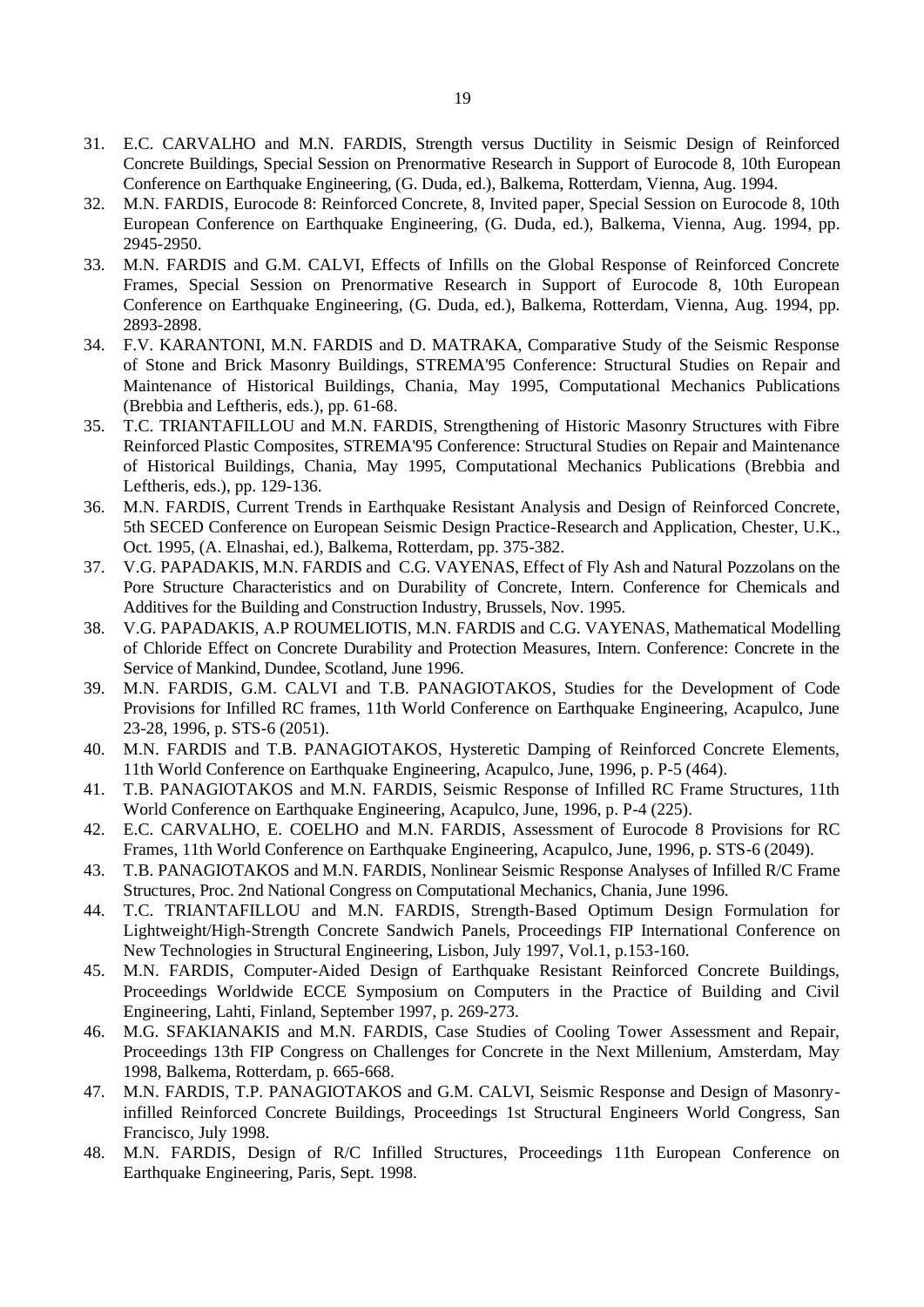- 49. M.N. FARDIS, S.N. BOUSIAS and T.B. PANAGIOTAKOS, Seismic Response and Design of Irregularly Infilled RC Structures, Proceedings 11th European Conference on Earthquake Engineering, Paris, Sept. 1998.
- 50. T.B. PANAGIOTAKOS and M.N. FARDIS, Deformation-controlled Seismic design of RC structures, Proceedings 11th European Conference on Earthquake Engineering, Paris, Sept. 1998.
- 51. G. MESCHKE, H.A. MANG, M.N. FARDIS and S.N. BOUSIAS, Retrofitting of a RC Cooling Tower: from Concrete Modelling to Structural Design, ASCE Structures Congress, New Orleans, LA, April, 1999.
- 52. M.N. FARDIS, Design Provisions for Masonry-Infilled RC Frames, Proceedings 12th World Conference on Earthquake Engineering, Auckland, NZ, Feb. 2000, paper 2553.
- 53. A. COLOMBO, M.N. FARDIS, J. MOLINA, P. NEGRO, T.B. PANAGIOTAKOS and G. TSIONIS, Pseudodynamic Response of Dual RC Structure with Different Designs, Proceedings 12<sup>th</sup> European Conference on Earthquake Engineering, Paper No. 297, London, Sept. 2002.
- 54. S.N. BOUSIAS, L.A. SPATHIS, T.C. TRIANTAFYLLOU and M.N. FARDIS, Seismic Retrofitting of Corrosion-damaged RC Columns, Proceedings 12<sup>th</sup> European Conference on Earthquake Engineering, Paper No. 431, London, Sept. 2002.
- 55. T.B. PANAGIOTAKOS, A.J. KOSMOPOULOS and M.N. FARDIS, Displacement-based Seismic Assessment and Retrofit of Reinforced Concrete Buildings, Proceedings of 1<sup>st</sup> *fib* Congress, Paper No.W-177, Osaka, Oct. 2002.
- 56. S. BOUSIAS, T. TRIANTAFILLOU, M.N. FARDIS, L. SPATHIS and B. O' REGAN, Experimental Behaviour of Deficient Rectangular Columns with Externally Bonded FRPs, Proceedings of 1<sup>st</sup> *fib* Congress, Paper No.W-189, Osaka, Oct. 2002.
- 57. D. BISKINIS, G. ROUPAKIAS and M.N. FARDIS, "Cyclic Deformation Capacity of Shear-Critical RC Members", Paper No. 199, Proceedings, *fib* Symposium: "Concrete Structures in Seismic Regions", Athens, May 2003.
- 58. T. PANAGIOTAKOS and M.N. FARDIS, "Performance of RC Frames Designed to the EN EC8 at Collapse Prevention Level", Paper No. 173, Proceedings, *fib* Symposium: "Concrete Structures in Seismic Regions", Athens, May 2003.
- 59. A. KOSMOPOULOS, S. BOUSIAS and M.N. FARDIS, "Design and Pre-Test Assessment of 3-Storey Torsionally-Unbalanced RC Test Structure", Paper No. 123, Proceedings, *fib* Symposium: "Concrete Structures in Seismic Regions", Athens, May 2003.
- 60. S.N. BOUSIAS, T.C. TRIANTAFILLOU, M.N. FARDIS, L. SPATHIS, B. O'REGAN, Strengthening of Corrosion-damaged RC Columns with FRP, Proceedings 6<sup>th</sup> International Symposium on FRP Reinforcement for Concrete Structures (FRPRCS-6), Singapore, July 2003, pp. 527-537.
- 61. T.B. PANAGIOTAKOS and M.N. FARDIS, Seismic Performance of RC Frame Buildings Designed to the three Ductility Classes of EN1998 (Eurocode 8) or the Greek Codes 2000, International Earthquake Engineering Conference SE-40 (Skopje Earthquake 40 years), Ohrid, F.Y.R.o.M., Aug. 2003.
- 62. A.I. KOSMOPOULOS and M.N. FARDIS, Seismic Testing of 3-storey Full-scale Torsionally Unbalanced RC Structure: Pre-test Predictions, Design and Analyses of Retrofitting, Proc. 5<sup>th</sup> International Ph.D Symposium in Civil Engineering, Delft, June 2004, Balkema, Rotterdam, p. 1115- 1123.
- 63. D.E. BISKINIS and M.N. FARDIS, Cyclic Strength and Deformation Capacity of RC Members, including Members Retrofitted for Earthquake Resistance, Proc. 5<sup>th</sup> International Ph.D Symposium in Civil Engineering, Delft, June 2004, Balkema, Rotterdam, p. 1125-1133.
- 64. M.N. FARDIS, Current Developments and Future Prospects of the European Code for Seismic Design and Rehabilitation of Buildings: Eurocode 8, Special Theme Session: Future of Building Codes, 13<sup>th</sup> World Conference in Earthquake Engineering, Paper No. 2025, Vancouver, August 2004.
- 65. S.N. BOUSIAS, L.A. SPATHIS and M.N. FARDIS, Seismic Retrofitting of Columns with Lap-splices through CFRP Jackets, 13th World Conference in Earthquake Engineering, Paper No. 765, Vancouver, August 2004.
- 66. S.N. BOUSIAS, L.A. SPATHIS and M.N. FARDIS, Seismic Retrofitting of Columns with Lap-splices via RC Jackets, 13th World Conference in Earthquake Engineering, Paper No. 1937, Vancouver, August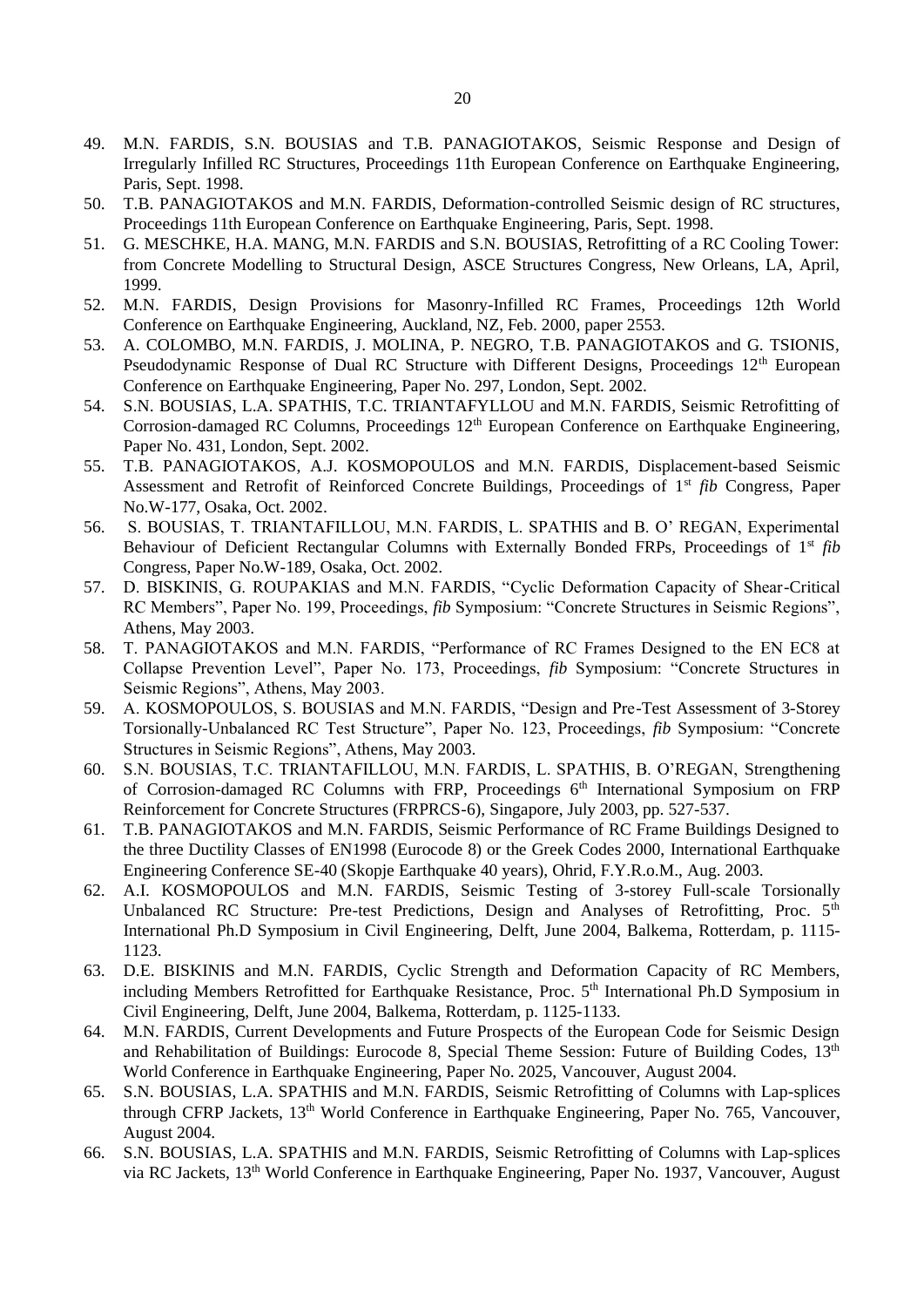2004.

- 67. F.V. KARANTONI and M.N. FARDIS, Damage to Reinforced Concrete Buildings due to the Aegion (GR) 1995 Earthquake, Proc. International Symposium on Durability and Maintenance of Concrete Structures, Dubrovnik, October 2004, pp.249-256.
- 68. M.N. FARDIS, The Seismic Action in the 2004 European Code for Design and Retrofitting of Structures for Earthquake Resistance, Proc. International Symposium on Earthquake Engineering Commemorating Tenth Anniversary of the 1995 Kobe Earthquake (ISEE Kobe 2005), Kobe/Awaji, January 2005.
- 69. M.N. FARDIS, D. BISKINIS, A. KOSMOPOULOS, S.N. BOUSIAS and A.-S. SPATHIS, Seismic Retrofitting Techniques for Concrete Buildings, Proc. SPEAR Workshop – An event to honour the memory of Jean Donea, Ispra, April 2005 (M.N. Fardis and P. Negro, eds.)
- 70. S.N. BOUSIAS, M.N. FARDIS and D. BISKINIS, Retrofitting of RC Columns with Deficient Lap-Splices, *fib* Symposium "Keep Concrete Attractive", Budapest, May 2005.
- 71. M.A. DELICHATSIOS and M.N. FARDIS, A Reappraisal of Containment Safety under Hydrogen Detonation, Proc. International Conference on Hydrogen Safety, Paper No 120125, Pisa, Sept. 2005.
- 72. S.N. BOUSIAS, L.-A. SPATHIS and M.N. FARDIS, FRP-Retrofitting and Seismic Response of Torsionally Unbalanced Two-Storey Building, 2nd *fib* Congress, Napoli, June 2006, paper 9-14.
- 73. T.B. PANAGIOTAKOS, V. BARDAKIS and M.N. FARDIS, Displacement-Based Seismic Design Procedure for Concrete Bridges with Monolithic Connection Between Deck and Piers, 2nd *fib* Congress, Napoli, June 2006, paper 8-10.
- 74. D. BISKINIS and M.N. FARDIS, Effective Stiffness, Lateral Resistance and Cyclic Deformation Capacity of Bridge Piers, 2nd *fib* Congress, Napoli, June 2006, paper 8-14.
- 75. A. KOSMOPOULOS and M.N. FARDIS, Seismic Evaluation of Strongly Irregular and Torsionally Unbalanced Concrete Buildings, 2<sup>nd</sup> *fib* Congress, Napoli, June 2006, paper 9-34.
- 76. V. BARDAKIS and M.N. FARDIS, Modelling and Inelastic Seismic Response Analysis in 3D of Concrete Bridges having Monolithic Connection between Deck and Piers, 6<sup>th</sup> PhD Symposium in Civil Engineering, Zurich, August 2006.
- 77. M.N. FARDIS, The Self-Sufficiency of Eurocode 8 and the Applicability of Complementary Documents - The Situation in Greece, Paper no.311, 1<sup>st</sup> European Conference on Earthquake Engineering and Seismology (a joint event of the 13<sup>th</sup> ECEE and the 30<sup>th</sup> General Assembly of the ESC), Geneva, September 2006.
- 78. M.N. FARDIS, Seismic Design Issues for Masonry-Infilled RC Frames, Paper no.313, 1<sup>st</sup> European Conference on Earthquake Engineering and Seismology (a joint event of the  $13<sup>th</sup> ECEE$  and the  $30<sup>th</sup>$ General Assembly of the ESC), Geneva, September 2006.
- 79. D. BISKINIS and M.N. FARDIS, Assessment and Upgrading of Resistance and Deformation Capacity of RC Piers, Paper no.315, 1<sup>st</sup> European Conference on Earthquake Engineering and Seismology (a joint event of the 13<sup>th</sup> ECEE and the 30<sup>th</sup> General Assembly of the ESC), Geneva, September 2006.
- 80. V. BARDAKIS and M.N. FARDIS, Linear v. Nonlinear Seismic Response Analysis of Concrete Bridges, *fib* Symposium: "Concrete Structures - Stimulators of Development", Dubrovnik, Croatia, May 2007.
- 81. S.N. BOUSIAS, A-L.SPATHIS, M.N. FARDIS, C.G. PAPANICOLAOU and T.C. TRIANTAFILLOU, Pseudodynamic Tests of Non-Seismically Designed RC Structures Retrofitted with Textile-Reinforced Mortar, 8th International Symposium on Fiber Reinforced Polymer Reinforcement for Concrete Structures (FRPRCS-8), Patras, July 2007.
- 82. S.N. BOUSIAS, A-L.SPATHIS and M.N. FARDIS, Experimental Seismic Response of Eccentric RC Structures, before or after CFRP-Rehabilitation, 8<sup>th</sup> International Symposium on Fiber Reinforced Polymer Reinforcement for Concrete Structures (FRPRCS-8), Patras, July 2007.
- 83. A. KOSMOPOULOS, S.N. BOUSIAS and M.N. FARDIS, Seismic Rehabilitation of a Theater Facility according to Eurocode 8 using CFRPs, 8<sup>th</sup> International Symposium on Fiber Reinforced Polymer Reinforcement for Concrete Structures (FRPRCS-8), Patras, July 2007.
- 84. D. BISKINIS and M.N. FARDIS, Cyclic Deformation Capacity of FRP-Wrapped RC Columns or Piers, with Continuous or Lap-Spliced Bars, 8<sup>th</sup> International Symposium on Fiber Reinforced Polymer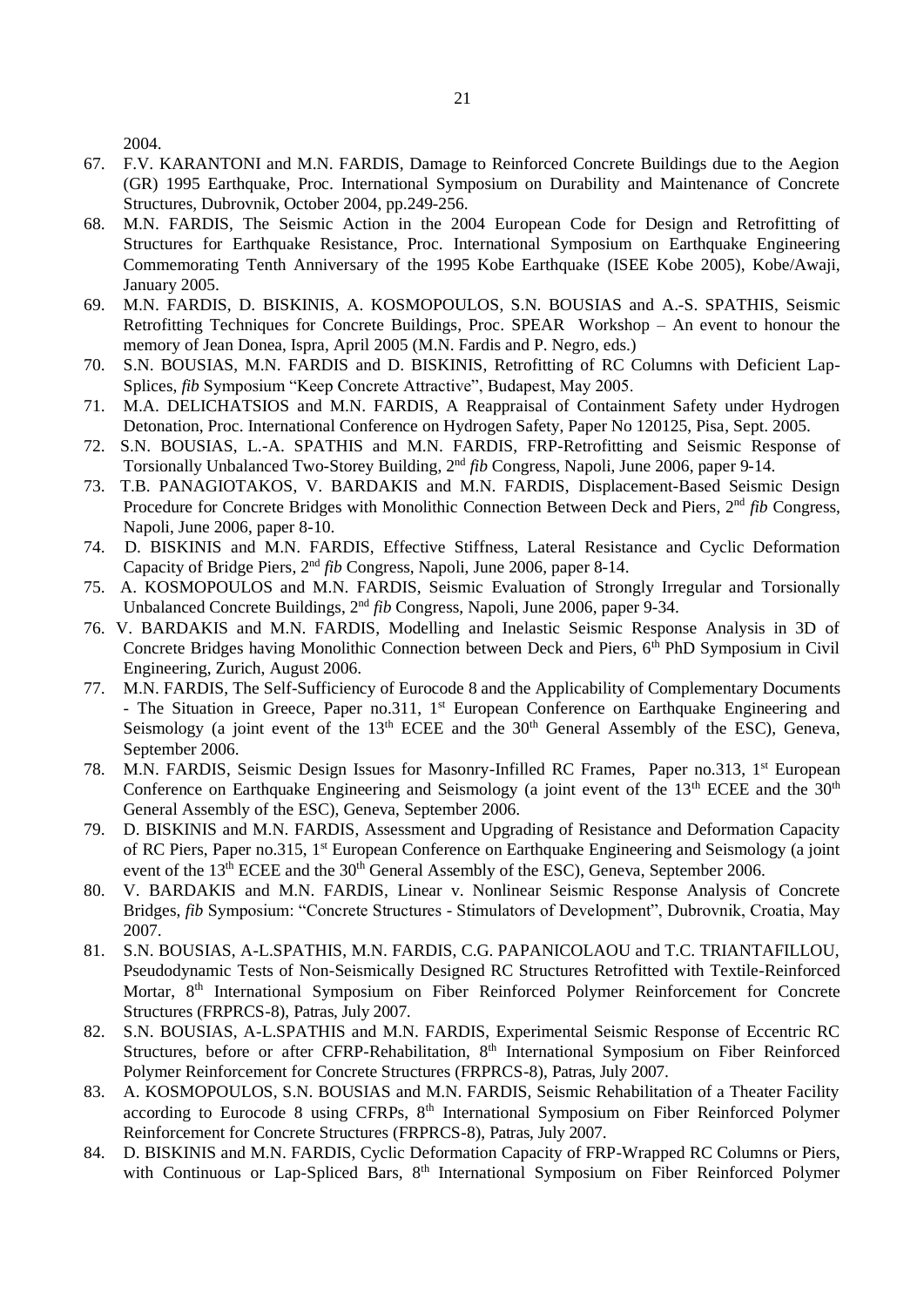Reinforcement for Concrete Structures (FRPRCS-8), Patras, July 2007.

- 85. X. PALIOS, J. MOLINA, S. BOUSIAS, E. STREPELIAS and M.N. FARDIS, Sub-Structured Pseudodynamic Testing of Rate-Dependent Bridge Isolation Devices, 2<sup>nd</sup> International Conference on Advances in Experimental Structural Engineering, Paper No. 7120119, Tongji Univ., Shanghai, Dec. 2007.
- 86. V.G. BARDAKIS and M.N. FARDIS, Displacement-Based Seismic Design of Concrete Bridges, 14<sup>th</sup> World Conference on Earthquake Engineering, Beijing, paper 05-02-0017, Oct. 2008.
- 87. D.E. BISKINIS and M.N. FARDIS, Cyclic Deformation Capacity, Resistance and Effective Stiffness of RC Members with or without Retrofitting, 14<sup>th</sup> World Conference on Earthquake Engineering, Beijing, paper 05-03-0153, Oct. 2008.
- 88. S.N. BOUSIAS, E. STREPELIAS, X. PALIOS, M.N. FARDIS and S. RAFTOPOULOS Experimental study of bridge seismic isolation systems with or without supplemental energy, 14<sup>th</sup> World Conference on Earthquake Engineering, Beijing, paper 12-01-0140, Oct. 2008.
- 89. M.N. FARDIS, Displacement- and Performance-Based Seismic Design for Sustainable Earthquake Resistant Concrete Construction, 2nd Intern. Conference on Sustainable Construction Materials and Technologies, June 2010, Ancona, Italy
- 90. S.N. BOUSIAS, M.N. FARDIS, E. STREPELIAS and X. PALIOS Cyclic Test to Failure of Pre-Damaged Retrofitted RC Building, Paper 516, 3<sup>rd</sup> *fib* International Congress, Washington DC, May 2010
- 91. M.N. FARDIS, Shear resistance of RC members or joints under seismic loading, Workshop, Design of Concrete Structures Using EN1992-1-1, Prague, Sept. 2010.
- 92. G. TSIONIS and M.N. FARDIS, Seismic fragility of concrete bridges with deck monolithically connected to the piers or supported on elastomeric bearings. Paper 3282, 15th World Conference on Earthquake Engineering, Lisbon, Sept. 2012.
- 93. A. PAPAILIA, G. TSIONIS and M.N. FARDIS, Effects of Design to EN-Eurocodes on the Seismic Fragility of Concrete Buildings. Paper 1426, 15th World Conference on Earthquake Engineering, Lisbon, Sept. 2012.
- 94. M.N. FARDIS, Seismic Engineering Research Infrastructures for European Synergies (SERIES). Paper 3001, 15th World Conference on Earthquake Engineering, Lisbon, Sept. 2012.
- 95. F. KARANTONI, F. LYRANTZAKI, G. TSIONIS and M.N. FARDIS, Seismic Fragility Functions of Stone Masonry Buildings. Paper 5229, 15th World Conference on Earthquake Engineering, Lisbon, Sept. 2012.
- 96. D.E. BISKINIS and M.N. FARDIS, Effective stiffness and cyclic ultimate deformation of circular RC columns including effects of lap-splicing and FRP wrapping. Paper 1128, 15th World Conference on Earthquake Engineering, Lisbon, Sept. 2012.
- 97. M.N. FARDIS, A. SCHETAKIS and E. STREPELIAS, Seismic retrofitting of buildings by adding walls. *fib* Symposium: "Engineering a Concrete Future: Technology, Modeling & Construction", Tel Aviv, April 2013.
- 98. K. ANTONIOU, G. TSIONIS and M.N. FARDIS, Seismic fragility of concrete buildings, 4th *fib* Congress, Mumbai, Feb. 2014, paper no. 62.
- 99. S. GRAMMATIKOU, D.E. BISKINIS and M.N. FARDIS, Strength, deformation capacity and failure mode of RC walls in cyclic loading, 4th *fib* Congress, Mumbai, Febr. 2014, paper no. 408
- 100. I. PERUS, D. BISKINIS, P. FAJFAR, M.N. FARDIS, S. GRAMMATIKOU, D. LIGNOS and H. KRAWINKLER, The SERIES Database of RC elements. 2nd European Conference on Earthquake Engineering and Seismology, Istanbul, Aug. 2014
- 101. G. TSIONIS and M.N. FARDIS, Seismic fragility curves for reinforced concrete buildings and bridges in Thessaloniki. 2nd European Conference on Earthquake Engineering and Seismology, Istanbul, Aug. 2014
- 102. K. ANTONIOU, G. TSIONIS and M.N. FARDIS, Evaluation of Eurocode 8 rules for wall shear demands in wall-frame RC buildings, 2nd European Conference on Earthquake Engineering and Seismology, Istanbul, Aug. 2014
- 103. M.N. FARDIS, The First Generation of EN-Eurocode 8: Its strengths and how it can better serve the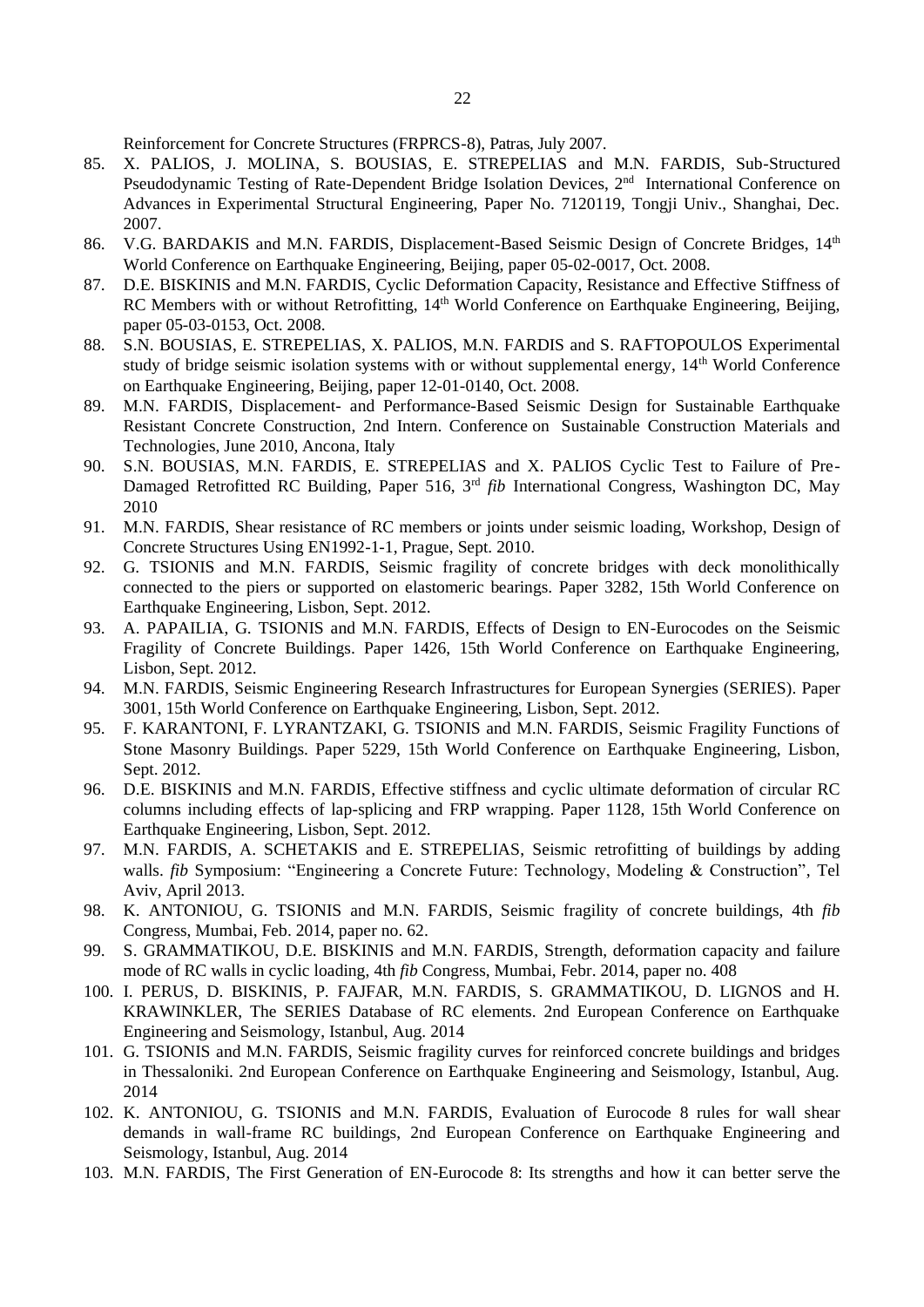needs of practicing engineers, 2nd European Conference on Earthquake Engineering and Seismology, Istanbul, Aug. 2014

- 104. M.N. FARDIS, E. LIOSSATOU and A.J. KOSMOPOULOS First building retrofitted to EN-Eurocode 8 tested by near-design-level-earthquake. fib Symposium: "Innovation and Design", Copenhagen, May 2015
- 105. D.E. BISKINIS, A. ANDRIOPOULOS-PSAROS and M.N. FARDIS, Properties of RC walls produced by infilling a frame with concrete for seismic rehabilitation. SMAR 2015. 3rd Conference on Smart Monitoring, Assessment and Rehabilitation of Civil Structures, Antalya, Sept. 2015.
- 106. N. STATHAS, S.N. BOUSIAS, X. PALIOS, E. STREPELIAS and M.N. FARDIS Experimental study of continuous beams and slabs under loss of support conditions, fib Symposium, Cape Town, November 2016.
- 107. S. GRAMMATIKOU, D.E. BISKINIS and M.N. FARDIS, Ultimate strain criteria and plastic hinge length for RC members in monotonic or cyclic flexure. 16th World Conference on Earthquake Engineering, Santiago, Chile, January 2017.
- 108. N. STATHAS, I. KARAKASIS, E. STREPELIAS, X. PALIOS, M.N. FARDIS and S. BOUSIAS Masonry infilling of RC building against progressive collapse in case of loss of column. 7th International Conference on Advances in Experimental Structural Engineering, (7AESE) Pavia, Sept. 2017
- 109. N. STATHAS, E. STREPELIAS, X. PALIOS, S. BOUSIAS and M.N. FARDIS Cyclic lateral loading of dry-jointed precast concrete frames on rocking or fixed footings.  $16<sup>th</sup>$  European Conference on Earthquake Engineering, Thessaloniki, June 2018.
- 110. S. GRAMMATIKOU, D.E. BISKINIS and M.N. FARDIS, Deformation capacity models of flexurecontrolled RC members under lateral cyclic loading 16<sup>th</sup> European Conference on Earthquake Engineering, Thessaloniki, June 2018.
- 111. S. GRAMMATIKOU, M.N. FARDIS and D.E. BISKINIS. Hysteretic damping in reinforced concrete members and structures.  $16<sup>th</sup>$  European Conference on Earthquake Engineering, Thessaloniki, June 2018.
- 112. E. LEIBOVICH, A.J. KOSMOPOULOS, N.M. FARDIS, T.B. PANAGIOTAKOS and M.N. FARDIS, Benchmark assessment of prototype RC building according to EN1998-3. 16<sup>th</sup> European Conference on Earthquake Engineering, Thessaloniki, June 2018.
- 113. M.N. FARDIS, D.E. BISKINIS and S. GRAMMATIKOU Quantification and modeling of energy dissipation in RC members. 17th World Conference on Earthquake Engineering, Sendai, Japan, Sept. 2021.

## **Papers in Refereed National Conferences**

- 1. M.N. FARDIS, Sulfur Concrete with Fly-ash as an Additive, (in Greek), Proceedings of the 6th Greek Concrete Conference, Vol. I, Ioannina, Greece, Oct. 1983, pp. 53-59.
- 2. M.N. FARDIS, Practical Checking of the Limit State of Crack Width According to the Requirements of the C.E.B. Model Code, (in Greek), Proceedings of the 6th Greek Concrete Conference, Vol. I, Ioannina, Greece, Oct. 1983, pp. 318-331.
- 3. M.N. FARDIS, Nonlinear Dynamic Analysis of Reinforced Concrete Structures, Invited Paper, 12th Regional Seminar on Earthquake Engineering, European Association on Earthquake Engineering, Chalkidiki, Greece, Sept. 1985, p. 34.
- 4. M.N. FARDIS, Impact of the Requirements of the New Code, on the Design Process for Building Structures, (in Greek), Invited Paper, Proceedings of the 7th Greek Concrete Conference, Vol. I, Patras, Greece, Oct. 1985, pp. 280-299.
- 5. A-M. O. SKOUTEROPOULOU, S.N. BOUSIAS, and M.N. FARDIS, Curved-in-space Free-Standing Stairs as Stiffness Elements of Structures Subjected to Horizontal Actions, (in Greek), Proceedings of the 7th Greek Concrete Conference, Vol. I, Patras, Greece, Oct. 1985, pp. 217-224.
- 6. GAITANAROS, and M.N. FARDIS, Design Interaction Diagrams, for L-shaped Cross-Sections under Biaxial Bending and Normal Force, (in Greek), Proc. of 7th Greek Concrete Conference, Patras, Oct.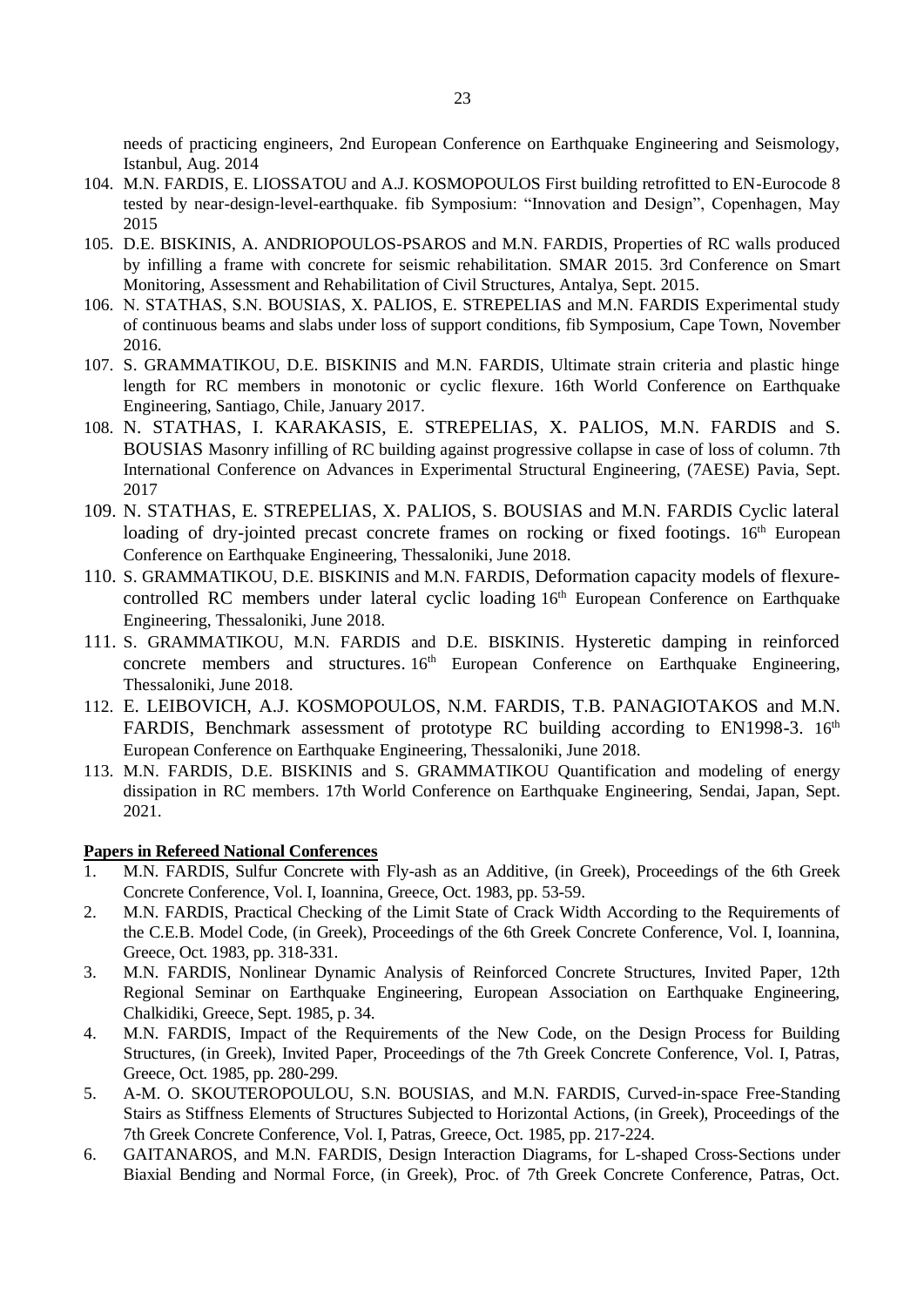1985, Vol. I, pp. 102-110.

- 7. M.N. FARDIS, Design Aids for Eccentric Punching of Slabs, (in Greek), Proc. of 7th Greek Concrete Conference, Patras, Oct. 1985, Vol. I, pp. 69-76.
- 8. M.N. FARDIS, Review of the Behavior of Reinforced Concrete Structures in the Kalamata Earthquake, with Reference to the Relevant Design Codes, Invited Paper (In Greek), Proc. of the 8th Greek Concrete Conference, Kavala, May 1987, Vol. II, pp. 323-343.
- 9. V.G. PAPADAKIS, C.G. VAYENAS, and M.N. FARDIS, Physicochemical Processes in Concrete Carbonation, (in Greek), Proc. of the 8th Greek Concrete Conference, Kavala, May 1987, Vol. I, pp. 96-104.
- 10. A-M. O. SKOUTEROPOULOU, S.N. BOUSIAS, and M.N. FARDIS, Lateral Stiffness and Earthquake-induced Forces of Helical Stairs, (in Greek), Proc. of the 8th Greek Concrete Conference, Kavala, May 1987, Vol. II, pp. 462-470.
- 11. M.G. SFAKIANAKIS, and M.N. FARDIS, Non-linear Dynamic Analysis of Three- Dimensional Reinforced Concrete Structures, by Micro-computer, (in Greek), Proc. of 8th Greek Concrete Conference, Kavala, May 1987, Vol. II, pp. 165-173.
- 12. GIANAKAS, D. PATRONIS, and M.N. FARDIS, Influence of the Location and Size of Openings, on the Elastic Stiffness of Infill Walls, (in Greek), Proc. of the 8th Greek Concrete Conference, Kavala, May 1987, Vol. II, pp. 49-56.
- 13. V.G. PAPADAKIS, C.G. VAYENAS, and M.N. FARDIS, Effect of Pozolanic Admixtures on the Durability of Reinforced Concrete, (in Greek), Proc. of the Conference on the Utilization of Fly Ash in Greece, Technical Chamber of Greece, Athens, Nov. 1988.
- 14. M.G. SFAKIANAKIS, and M.N. FARDIS, A Generalized Force-Deformation Relationship, for Sections of Reinforced Concrete Columns, (In Greek), Proc. of the 9th Greek Concrete Conference, Kalamata, Greece, Feb. 1990, Vol. II, pp. 111-118.
- 15. M.G. SFAKIANAKIS, M.N. FARDIS, and S.E. DRITSOS, Analysis of the Response of Reinforced Concrete Buildings to the Kalamata Earthquake, by means of Alternative Methods and Models, and Comparison to the Observed Damage, (in Greek), Proc. of the 9th Greek Concrete Conference, Kalamata, Greece, Feb. 1990, Vol. II, pp. 276-283.
- 16. N. FRAGOS, and M.N. FARDIS, Partial and Complete Demolitions of Reinforced Concrete Buildings after the Kalamata Earthquake, (in Greek), Proc. of the 9th Greek Concrete Conference, Kalamata, Greece, Feb. 1990, Vol. II, pp. 328-336.
- 17. V.G. PAPADAKIS, C.G. VAYENAS, and M.N. FARDIS, Calculation of Carbonation Depth, in terms of the Physical Characteristics of Concrete and of the Environmental Conditions, (in Greek), Proc. of the 9th Greek Conference, Kalamata, Greece, Feb. 1990, Vol. I, pp. 75-82.
- 18. V.G. PAPADAKIS, C.G. VAYENAS, and M.N. FARDIS, Physical Characteristics of Concrete Affecting its Durability, (in Greek), Proc. of the 9th Greek Concrete Conference, Kalamata, Greece, Feb. 1990, Vol. I, pp. 83-87.
- 19. HARISIS and M.N. FARDIS, Computer-Aided Strut-and-Tie Model of Plane Reinforced Concrete Elements, (in Greek), Proc. 10th Greek Concrete Conference, Vol.II, Rhodes, Oct. 1991, pp. 81-88.
- 20. M.N. FARDIS and P.A. CHRISTOPOULOS, Comparative Study of Damage Indexes for Reinforced Concrete Members under Cyclic Loading, (in Greek), Proc. 10th, Greek Concrete Conference, Vol. II, Rhodes, Oct. 1991, pp. 89-97.
- 21. HARISIS and M.N. FARDIS, Automated Design of Reinforced Concrete Buildings According to the New Greek Code, (in Greek), Proc. 10th Greek Concrete Conference, Vol. II, Rhodes, Oct. 1991, pp. 128-136.
- 22. S.N. BOUSIAS, G. VERZELETTI, M.N. FARDIS and E. GUTIERREZ, Experimental Investigation of Reinforced Concrete Columns under Cyclic Biaxial Bending with Axial Force, (in Greek), Proc. 10th Greek Concrete Conference, Vol. II, Rhodes, Oct. 1991, pp. 148-155.
- 23. F.V. KARANTONI and M.N. FARDIS, Comparative Study of Masonry Buildings Strengthening by means of Reinforced Concrete Elements or Prestressing, (in Greek), Proc. 10th Greek Concrete Conference, Vol. II, Rhodes, Oct. 1991, pp. 258-265.
- 24. M.G. SFAKIANAKIS, M.N. FARDIS, Nonlinear Dynamic Analysis in 3D, of Reinforced Concrete Buildings, (in Greek), Proc. 1st Greek Conference on Earthquake Engineering and Engineering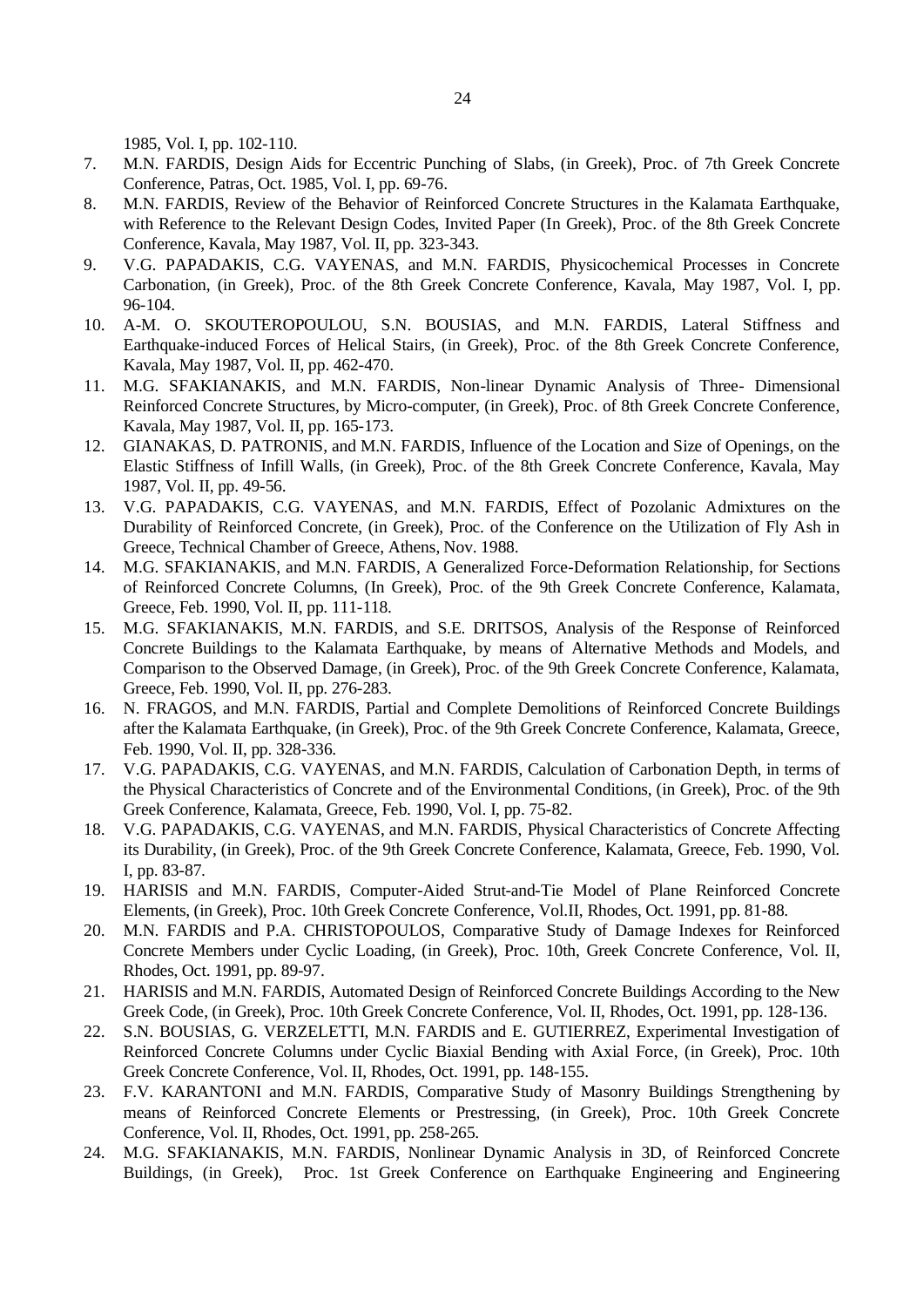Seismology, Vol. II, Athens, May 1992, pp. 243-253.

- 25. F. KARANTONI and M.N. FARDIS, Empirical or Analytical Approaches for Vulnerability Prediction of Stone Masonry Buildings, (in Greek), Proc. 1st Greek Conference on Earthquake Engineering and Engineering Seismology, Vol. II, Athens, May 1992, pp. 392-402.
- 26. S.N. ECONOMOU and M.N. FARDIS, Seismic Hazard Analysis on Spectral Acceleration Including Statistical Uncertainty, (in Greek), Proc. 1st Greek Conference on Earthquake Engineering and Engineering Seismology, Vol. II, Athens, May 1992, pp. 116-126.
- 27. S.N. ECONOMOU and M.N. FARDIS, Probabilistic Modeling and Simulation of Maximum Elastic Response Spectra in a Structure's Lifetime, (in Greek), Proc. 1st Greek Conference on Earthquake Engineering and Engineering Seismology, Vol. II, Athens, May 1992, pp. 127-137.
- 28. HARISIS and M.N. FARDIS, Computer-Aided Design of Two-Dimensional Reinforced Concrete Elements, Proc. 1st National Congress on Computational Mechanics, Athens, Sept. 1992, pp. 529-536.
- 29. F.V. KARANTONI and M.N. FARDIS, Static and Dynamic Seismic Response Analyses of Masonry Buildings, Proc. 1st National Congress on Computational Mechanics, Athens, Sept. 1992, pp. 544-551.
- 30. S.N. BOUSIAS and M.N. FARDIS, Model of Reinforced Concrete Columns under Cyclic Biaxial Bending with Axial Force, (in Greek), 11th Greek Concrete Conference, Corfu, May 1994, pp. 450-461.
- 31. V.G. PAPADAKIS, A.P. ROUMELIOTIS, M.N. FARDIS and C.G. VAYENAS, Influence of Chlorides on the Durability of Reinforced Concrete, (in Greek), 11th Greek Concrete Conference, Corfu, May 1994, pp. 137-151.
- 32. S.N. ECONOMOU and M.N. FARDIS, Partial Safety Factors for Seismic Design of Reinforced Concrete Elements, (in Greek), 11th Greek Concrete Conference, Corfu, May 1994, pp. 220-234.
- 33. M.G. SFAKIANAKIS and M.N. FARDIS, Force-Deformation Relations for RC Sections under Monotonic Flexure with Axial Force; Curvature Ductility Factors, (in Greek), Proc. 11th Greek Concrete Conference, Corfu, May 1994, pp. 11-25.
- 34. V.G. PAPADAKIS, H. KATSAFADOS, Z. CHRISTOU, T.C. TRIANTAFILLOU, M.N. FARDIS and C.G. VAYENAS, Development of High Durability Concrete with Greek Artificial Pozzolans, (in Greek), Proc. 12th Greek Concrete Conference, Limassol, Oct. 1996, Vol. I, p. 340-351.
- 35. T.B. PANAGIOTAKOS and M.N. FARDIS, Hysteretic Energy Dissipation in Reinforced Concrete Members under Cyclic Loading, (in Greek), Proc. 12th Greek Concrete Conference, Limassol, Oct. 1996, Vol. II, p. 190-199.
- 36. T.B. PANAGIOTAKOS and M.N. FARDIS, Effects of Infills on Seismic Response of Reinforced Concrete Frame Structures, (in Greek), Proc. 12th Greek Concrete Conference, Limassol, Oct. 1996, Vol. II, p. 273-199.
- 37. T.B. PANAGIOTAKOS and M.N. FARDIS, Displacement-based Seismic Design of RC Buildings, (in Greek), Proc. 12th Greek Concrete Conference, Limassol, Oct. 1996, Vol. III, p. 123-134.
- 38. M.G. SFAKIANAKIS, M.N. FARDIS and V.G. PAPADAKIS, Environmental Effects on Cooling Towers: Causes, Impact on Safety and Retrofit Measures, (in Greek), Proc. 12th Greek Concrete Conference, Limassol, Oct. 1996, Vol. III, p. 559-570.
- 39. P. NEGRO, G. VERZELETTI, A. COLOMBO, G. FRANCHIONI, M.N. FARDIS and S.N. BOUSIAS, Recerca Prenormativa per l' EC8: I Telai Tamponati, (in Italian), Proceedings 8th Italian Conference Earthquake Engineering, Taormina, Sept. 1997.
- 40. S.N. BOUSIAS, M.N. FARDIS, T.C. TRIANTAFILLOU and P. MEGREMIS, Behaviour of Lightweight Concrete Beams and Shear Walls, Proc. 13th Greek Concrete Conference, Vol.I, pp.354-361, (in Greek), Rethymno, Oct. 1999.
- 41. T.B. PANAGIOTAKOS and M.N. FARDIS, Displacement-based Seismic Design of RC Buildings: Proposed Procedure and Application, Proc. 13th Greek Concrete Conference, Vol.III, (in Greek), Rethymno, Oct. 1999.
- 42. M.N. FARDIS, S.N. BOUSIAS, T.B. PANAGIOTAKOS and G. FRANCHIONI, Seismic Response and Design of RC Buildings Irregularly Infilled In-plan, Proc. 13th Greek Concrete Conference, Vol.III, (in Greek), Rethymno, Oct. 1999.
- 43. M.N. FARDIS, S.N. BOUSIAS, T.B. PANAGIOTAKOS, P. NEGRO and G. VERZELETTI, Capacity Design of Open Storey in Irregularly Infilled RC Buildings, Proc. 13th Greek Concrete Conference,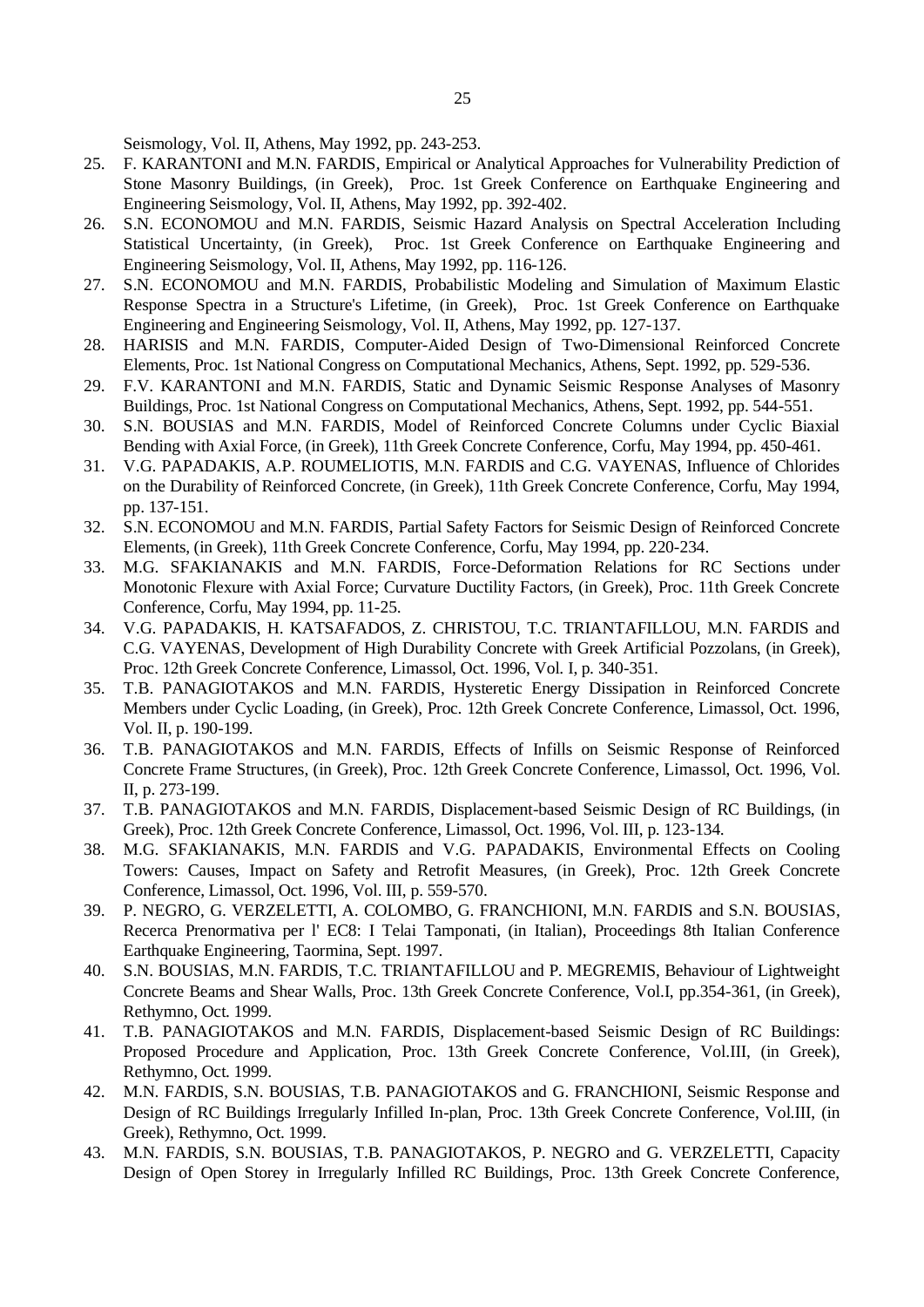Vol.III, (in Greek), Rethymno, Oct. 1999.

- 44. T.B. PANAGIOTAKOS and M.N. FARDIS, Displacement-Based Seismic Assessment and Retrofit of RC Buildings, Proc. 2nd Greek Conference for Earthquake Engineering and Engineering Seismology, Thessaloniki, November 2001, Vol.B, (in Greek), pp.103-112.
- 45. T.B. PANAGIOTAKOS and M.N. FARDIS, Deformations of Reinforced Concrete Members at Yielding and Ultimate, Proc. 2nd Greek Conference for Earthquake Engineering and Engineering Seismology, Thessaloniki, November 2001, Vol.B, (in Greek), pp.445-454.
- 46. T.B. PANAGIOTAKOS and M.N. FARDIS, Effect of Design to EC8 (draft prEN1998-1:2001) on Performance of RC Frames at Collapse Prevention Level, Proc. 2nd Greek Conference for Earthquake Engineering and Engineering Seismology, Thessaloniki, November 2001, Vol.A, (in Greek), pp.413-422.
- 47. T.B. PANAGIOTAKOS and M.N. FARDIS, Comparative Performance Evaluation of Multistorey RC Frames Designed according to the Greek Codes or to the 2003 Eurocodes, (in Greek), 14th Greek National Concrete Conference, Kos, Oct. 2003, Vol. A, pp. 258-269.
- 48. S.N. BOUSIAS, L.-A. SPATHIS and M.N. FARDIS, Seismic Retrofitting of RC Columns with Corroded Reinforcement, (in Greek), 14th Greek National Concrete Conference, Kos, Oct. 2003, Vol. B, pp. 509- 520.
- 49. D.E. BISKINIS, G.K. ROUPAKIAS and M.N. FARDIS, Resistance and Design of RC Members for Cyclic Shear, (in Greek), 14th Greek National Concrete Conference, Kos, Oct. 2003, Vol. B, pp. 363-374.
- 50. D.E. BISKINIS and M.N. FARDIS, Cyclic Resistance and Deformation Capacity of RC Members, with or without Retrofitting, (in Greek), 15th Greek National Concrete Conference, Alexandroupolis, Oct. 2006, Vol. B, pp. 495-506.
- 51. D.E. BISKINIS and M.N. FARDIS, Resistance, Stiffness and Deformation Capacity of Bridge Piers (in Greek), 15th Greek National Concrete Conference, Alexandroupolis, Oct. 2006, Vol. D, pp. 426-437.
- 52. S.N. BOUSIAS, M.N. FARDIS, F. SOTIROPOULOS, D. KALTEGIOTIS and M. CHRONOPOULOS, Effect of the Detailing of Transverse Reinforcement on the Seismic Performance of RC Columns, (in Greek), 15th Greek National Concrete Conference, Alexandroupolis, Oct. 2006 Vol. B, pp. 507-516.
- 53. S.N. BOUSIAS, L.-A. SPATHIS and M.N. FARDIS, Pseudodynamic Tests of Eccentric RC Building without Engineered Earthquake Resistance, before or after Retrofitting, (in Greek), 15th Greek National Concrete Conference, Alexandroupolis, Oct. 2006, Vol. B, pp. 517-528.
- 54. L.-A. SPATHIS, S.N. BOUSIAS and M.N. FARDIS, Tests of RC Columns Retrofitted with Concrete Jackets or FRPs, (in Greek), 15th Greek National Concrete Conference, Alexandroupolis, Oct. 2006, Vol. A, pp. 371-382.
- 55. V. BARDAKIS, T.B. PANAGIOTAKOS and M.N. FARDIS, Displacement-based Design of Bridges, (in Greek), 15th Greek National Concrete Conference, Alexandroupolis, Oct. 2006, Vol. B, pp. 459-470.
- 56. M.N. FARDIS, Outlook for the Earthquake-Resistant Design of Concrete Buildings, (in Greek), Invited Keynote speech, 15th Greek National Concrete Conference, Alexandroupolis, Oct. 2006, Vol. A, pp. 186- 197.
- 57. V. BARDAKIS, T.B. PANAGIOTAKOS and M.N. FARDIS, Displacement-based Seismic Design of Bridges (in Greek), 3rd Greek Conference on Earthquake Engineering and Engineering Seismology, paper 2065, Nov. 2008.
- 58. S.N. BOUSIAS, X. PALIOS, H. ALEXAKIS, E. STREPELIAS, M.N. FARDIS and S. RAFTOPOULOS, Experimental and analytical study of seismically isolated bridges with or without additional damping (in Greek), 3rd Greek Conference on Earthquake Engineering and Engineering Seismology, paper 2064, Nov. 2008.
- 59. A. KOSMOPOULOS and M.N.FARDIS, Simple models for inelastic seismic response analysis of asymmetric multistorey RC buildings, (in Greek), 3rd Greek Conference on Earthquake Engineering and Engineering Seismology, Nov. 2008.
- 60. A. KOSMOPOULOS and M.N.FARDIS, Estimation of inelastic seismic deformations in asymmetric multistorey RC buildings (in Greek), 3rd Greek Conference on Earthquake Engineering and Engineering Seismology, Nov. 2008.
- 61. M.N.FARDIS, Practical Modelling and Nonlinear Seismic Response Analysis of Concrete Buildings (in Greek), Keynote Lecture, 3rd Greek Conference on Earthquake Engineering and Engineering Seismology,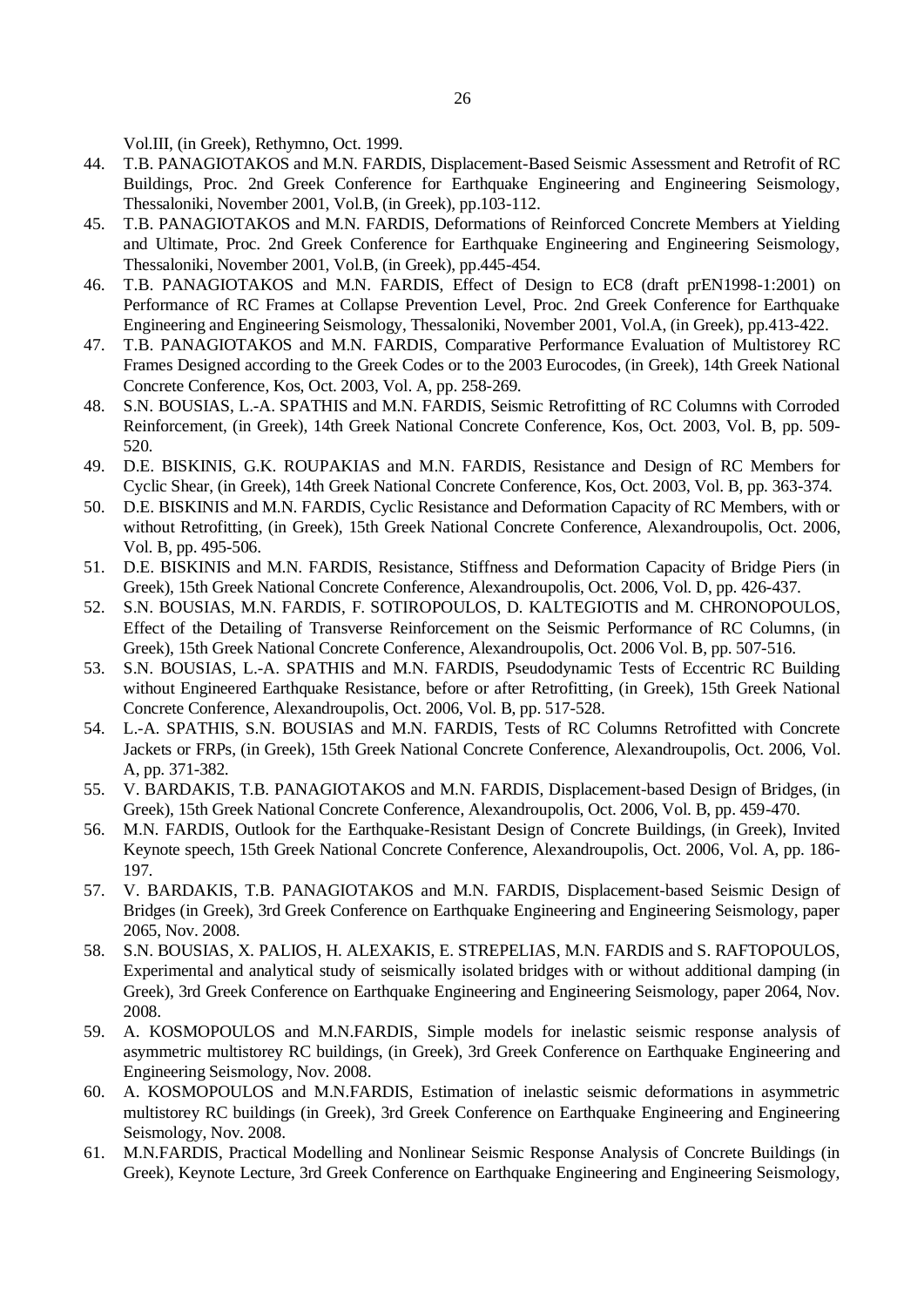Nov. 2008.

- 62. D.E. BISKINIS and M.N. FARDIS, Strength Model for Short Columns in Flexure and Shear (in Greek), 16th Greek National Concrete Conference, Paphos (CY), Oct. 2009, Paper 171105.
- 63. D.E. BISKINIS and M.N. FARDIS, Ultimate Deformation of FRP-Wrapped RC Members (in Greek), 16th Greek National Concrete Conference, Paphos (CY), Oct. 2009, Paper 171106.
- 64. A. KOSMOPOULOS, S.N. BOUSIAS and M.N.FARDIS, Pilot application of Eurocode 8 Part 3 for seismic assessment and strengthening (in Greek), 16th Greek National Concrete Conference, Paphos (CY), Oct. 2009, Paper 171107.
- 65. E. LIOSATOU and M.N.FARDIS, Strength of Flat Slab-Column Connections in Cyclic Loading (in Greek), 16th Greek National Concrete Conference, Paphos (CY), Oct. 2009, Paper 171108.
- 66. M.N. FARDIS, Codes in the Age of Globalisation (in Greek), Opening Lecture, 16th Greek National Concrete Conference, Paphos (CY), Oct. 2009, Vol. of Keynote Speeches, pp.1-18.

## **Papers in Non-refereed International Workshops or Seminars**

- 1. M.N. FARDIS, Hydrogen Explosion, 8th Water Reactor Safety Research Information Meeting, U.S. Nuclear Regulatory Commission, Gaithersburg, MD, Oct. 1980.
- 2. M.N. FARDIS, Hydrogen Loading, 9th Water Reactor Safety Research Information Meeting, U.S. Nuclear Regulatory Commission, Gaithersburg, MD., Oct. 1981.
- 3. M.N. FARDIS, Nonlinear Analysis of Reinforced Concrete Structures, Proc. 12<sup>th</sup> Regional Seminar, European Association of Earthquake Engineering, Chalkidiki, Sept. 1985.
- 4. M.N. FARDIS, Seismic Behaviour of Monumental and Historical Structures, Proc. International Seminar on Historical and Monumental Structures in Seismic Regions, European Center on Forecasting and Prevention of Earthquakes, Santorini, Oct. 1993.
- 5. M.N. FARDIS, Assessment of Resistance of RC Structures to Lateral Loads, Proceedings, Centro Internazionale di Aggiornamento Sperimentale-Scientifico, International Seminar "Evoluzione Nella Sperimentazione per le Costruzioni, Corinth, April 1998.
- 6. M.N. FARDIS, European Activities in Seismic Repair and Strengthening of Buildings, Proc. Tubitak-Worldbank Workshop on seismic vulnerability assessment and rehabilitation strategies for Turkey, Ankara, May 2000.
- 7. M.N. FARDIS, C.S. OLIVEIRA and J.G. BOUWKAMP, Proposed Changes in the Design Rules for Earthquake Resistant Buildings – Part 1 of EC8 – First Draft of prEN1998-1, Proc. of European Commission Workshop "Mitigation of seismic risk - Support to recently affected European countries", Belgirate, November 2000.
- 8. M.N. FARDIS, Eurocode 8 Present State, Pre-normative and Co-normative Research Needs (including design seismic actions), Proc. of European Commission Workshop "Mitigation of seismic risk - Support to recently affected European countries", Belgirate, November 2000.
- 9. M.N. FARDIS, Seismic Retrofit Techniques for Undamaged or Damaged Buildings- Evaluation of Various Alternatives, Twin Workshop "Seismic Assessment and Retrofitting of Buildings", Athens-Istanbul, Technical Chamber of Greece - Istanbul Branch of Turkish Chamber of Civil Engineers (IMO), January 2001.
- 10. M.N. FARDIS, Displacement-based Seismic Assessment of RC Buildings, Proc. Seminar on Assessment and Upgrading of Concrete and Masonry Structures, European Council for Construction Research, Development and Innovation, Corfu, June 2001.
- 11. M.N. FARDIS, Concrete Walls in Eurocode 8, AFPS-ACI-JCI post-FraMCoS-4 Workshop: "Seismic loading effects & CAMUS 3 benchmark", Paris, June 2001
- 12. M.N. FARDIS and T.B. PANAGIOTAKOS, Effect of Design Parameters and Immediate Occupancy Design on Performance of RC Frames at Collapse Prevention Level, Proc. 3<sup>rd</sup> US-Japan Workshop on Performance-based earthquake engineering methodology for reinforced concrete building structures, Seattle, WA, August 2001.
- 13. M.N. FARDIS, Displacement-based Seismic Assessment and Retrofit of Reinforced Concrete Buildings, Proc. 20<sup>th</sup> European Regional Earthquake Engineering Seminar, European Association of Earthquake Engineering, Sion, Sept. 2001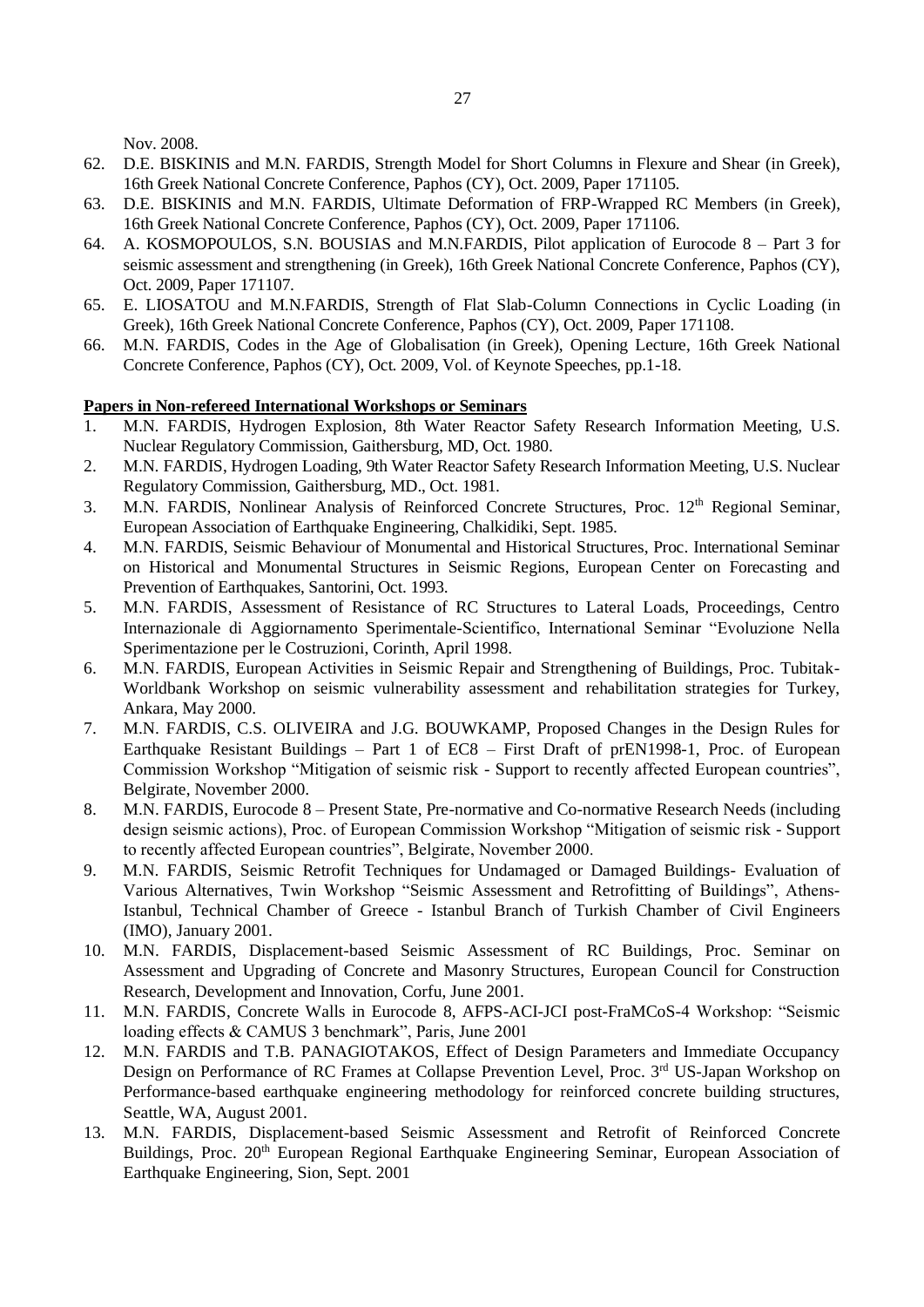- 14. M.N. FARDIS, Eurocode 8: Design of structures for earthquake resistance, Consensus Conference on Technical Construction Standards in the Caribbean , Barbados, February 2003
- 15. T.B. PANAGIOTAKOS and M.N. FARDIS, Performance of RC Frame Buildings Designed for Alternative Ductility Classes According to Eurocode 8 (Final Version, 2003), Proc. 5th US-Japan Workshop on Performance-based Earthquake Engineering methodology for Reinforced Concrete building structures, Hakone, Japan, Sept. 2003.
- 16. M.N. FARDIS, The Displacement-based Approach in Eurocode 8 (with Εmphasis on Αssessment of Εxisting Βuildings), IAEA Workshop on Safety Significance of Near-Field Earthquakes, Trieste, March 2004.
- 17. M.N. FARDIS, Seismic Assessment & Retrofitting of Existing (RC) Buildings According to Eurocode 8, Ministry of Public Works and Resettlement, Workshop on New Turkish Seismic Rehabilitation Code, Ankara, April 2004.
- 18. M.N. FARDIS, Context of EC8 and Design Actions, SECED Imperial College, Short Course on Practical Seismic Design, Principles & Application to EC8, London, Sept. 2004.
- 19. M.N. FARDIS, Seismic Repair and Retrofitting of RC Structures, Invited Lecture, Institution of Civil Engineers, London, Sept. 2004.
- 20. M.N. FARDIS, Current Developments and Future Prospects of the European Code for Seismic Design and Rehabilitation of Buildings: Eurocode 8, Invited Lecture to International Seminar on Prevention and Protection of Constructions against Seismic Risks, Luso-American Development Foundation (Fundação Luso-Americana para o Desenvolvimento, FLAD), Lisbon, Nov. 2004
- 21. M.N. FARDIS, Tools for Deformation-Controlled Seismic Design, Assessment and Retrofitting of Concrete Structures, Invited Lecture to International ETH Seminar: Future Challenges in Earthquake Engineering, Institute of Structural Engineering, ETH (Federal Institute of Technology), Zurich, Nov. 2004.
- 22. M.N. FARDIS, Eurocode 8: Design of structures for earthquake resistance, 1-day ETEK-CYS Course: Eurocodes: Building Codes for Europe, Technical Chamber of Cyprus (ETEK), Nicosia, Cyprus, May 2005.
- 23. M.N. FARDIS, Design Rules for Seismic Retrofitting with FRPs According to Eurocode 8 and Their Background, fib Short Course: "Retrofitting of Concrete Structures through Externally Bonded FRPs with emphasis on Seismic Applications". Middle-East Technical University, Ankara, June 2005.
- 24. M.N. FARDIS, Design Rules for Seismic Retrofitting with FRPs According to Eurocode 8 and Their Background, fib Short Course: "Retrofitting of Concrete Structures through Externally Bonded FRPs with emphasis on Seismic Applications", Istanbul Branch of Turkish Chamber of Civil Engineers (IMO), Istanbul, June 2005.
- 25. M.N. FARDIS, Eurocode 7: Geotechnical Design, 1-day Training Seminar, EU MEDA project,"Support to the Quality Infrastructure in Turkey", Training in Eurocodes, Ministry of Public Works & Settlement, Ankara, June 2005.
- 26. M.N. FARDIS, Eurocode 8: Design of structures for earthquake resistance, 2-day Training Seminar, EU MEDA project,"Support to the Quality Infrastructure in Turkey", Training in Eurocodes, Ministry of Public Works & Settlement, Ankara, June 2005.
- 27. M.N. FARDIS, Design Rules for Seismic Retrofitting with FRPs According to Eurocode 8 and Their Background, fib Short Course: "Retrofitting of Concrete Structures through Externally Bonded FRPs with emphasis on Seismic Applications". Sociedad Mexicana de Ingenieria Estructural, A.C., Mexico City, May 2006.
- 28. M.N. FARDIS, Seismic Input for Design with Eurocode 8, Invited Contribution to Panel Discussion on "Seismic Input for Design"in Common Session 1 (CS1), 1st European Conference on Earthquake Engineering and Seismology (a joint event of the 13th ECEE and the 30th General Assembly of the ESC), Geneva, September 2006.
- 29. M.N. FARDIS, Seismic Retrofitting of Buildings, Twin Workshop "Production of Buildings in Turkey & Greece", Istanbul - Athens, Technical Chamber of Greece - Istanbul Branch of Turkish Chamber of Civil Engineers (IMO), September 2006.
- 30. M.N. FARDIS, Eurocode 8: Design of structures for earthquake resistance, Technical Chamber of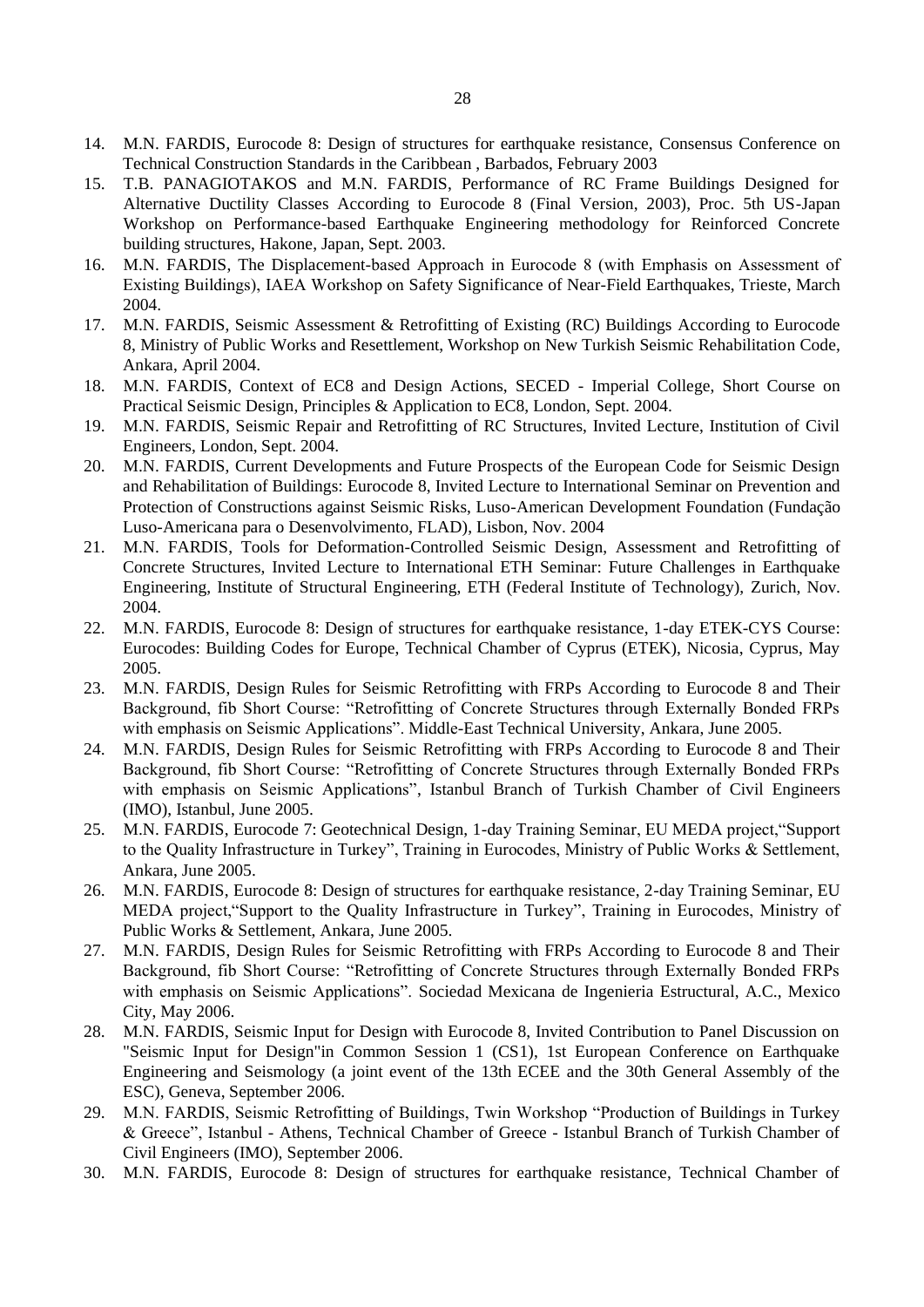Cyprus (ETEK), Nicosia, Cyprus, Nov. 2006.

- 31. M.N. FARDIS, Eurocode 8 Buildings Reinforced Concrete and Masonry, Workshop on the use of the Eurocodes in the Mediterranean Countries, European Commission's JRC and DG Enterprise, Varese, Italy, Nov. 2006.
- 32. M.N. FARDIS, Eurocode 8 and other seismic design codes, Workshop on the use of the Eurocodes in the Mediterranean Countries, European Commission's JRC and DG Enterprise, Varese, Italy, Nov. 2006.
- 33. M.N. FARDIS, EN 1998: Eurocode 8 Design of Structures for Earthquake Resistance, ETEK 2-day training program, Nicosia, June 2007
- 34. M.N. FARDIS, Displacement- and Performance-Based Seismic Design of Concrete Structures, Keynote Lecture, *fib*-days 2009, Jan. 2010, Kolkata.
- 35. M.N. FARDIS, Design of concrete buildings Local effects due to infills Design and detailing of secondary seismic elements - Provisions for concrete diaphragms, "European Commission Workshop on "Eurocode 8 - Seismic Design of Buildings", Lisbon, Feb. 2011
- 36. M.N. FARDIS, Retrofitting for seismic loading. "*fib* course Durability and Retrofitting of Concrete Structures", Nicosia, Apr. 2011
- 37. M.N. FARDIS, Performance- and Displacement-based Seismic Design of Concrete Structures, La Universidad Autonoma Metropolitana, Conferencias sobre Ingenieria Sismica, Mexico City, June 2012
- 38. M.N. FARDIS, Seismic Isolation Principles and Practice in the Context of European Standards "PROTA 28th Anniversary Symposium: Seismic Isolation Methods and Practices", Ankara, Feb. 2013
- 39. M.N. FARDIS, Seismic design, assessment or retrofitting of buildings in Eurocode  $8 -$  Parts 1 & 3, AFAD Workshop on the new Turkish Code, Istanbul, June 2013
- 40. M.N. FARDIS, Next Eurocode 8 and Performance-based seismic design philosophy "PROTA 30th Anniversary Symposium: New Generation of Seismic Codes and New Technologies in Earthquake Engineering", Ankara, Feb. 2015
- 41. M.N. FARDIS, Earthquake resistant design according to Eurocode 8, Seoul National University, Seoul, April 2015
- 42. M.N. FARDIS, Earthquake loads in Eurocode 8 for Low-to-Medium Seismicity Regions "Symposium: Performance-based Seismic Engineering in Low-to-Moderate Seismicity Regions", Architectural Institute of Korea, Seoul, April 2015
- 43. M.N. FARDIS, Towards a second generation of European Standards on Eurocodes, "4th European Standardisation Summit", Riga, June 2015
- 44. M.N. FARDIS, Second generation of the Eurocodes addressing new challenges, "European Forum for Science and Industry – JRC side-event to the Standardization Summit", Riga, June 2015.
- 45. M.N. FARDIS, Design of concrete buildings for resilience to earthquakes and blast. European Commission Workshop "Guidelines for the Protection of Critical Built Infrastructure", Institute for the Protection and Safety of the Citizen, Joint Research Centre, Ispra, June 2015.
- 46. M.N. FARDIS, Seismic design of concrete buildings and the Eurocodes The importance of concrete quality, "TITAN USJE Conference: Influence of building materials on construction quality" Skopje, MK, Sept. 2015
- 47. M.N. FARDIS, EN 1998-3: Seismic assessment and retrofitting of existing buildings. European Commission Workshop "Elaboration of Maps for Climatic and Seismic Actions for Structural Design in the Balkan Region", Zagreb, Oct. 2015.
- 48. M.N. FARDIS, Seismic assessment and retrofitting of existing buildings in Eurocode 8 Part 3 (with emphasis on concrete buildings), Standards Institution of Israel, Tel Aviv, June 2016.
- 49. M.N. FARDIS, EN 1998-1:2004 (Part 1 of Eurocode 8) Design of Structures for Earthquake Resistance - General rules, Seismic action, rules for buildings" (with emphasis on concrete buildings) , "Workshop: Adoption of Eurocodes for Design of Concrete Structures".Tel Aviv, July 2018
- 50. M.N. FARDIS, Seismic assessment and retrofitting of buildings in EN 1998-3:2005 (Eurocode 8 Part 3) (with emphasis on concrete buildings), "Workshop: Adoption of Eurocodes for Design of Concrete Structures".Tel Aviv, July 2018
- 51. M.N. FARDIS, Application of EN 1990:2002, EN 1991-1-1:2004, EN 1997-1:2004 & EN 1998-1:2004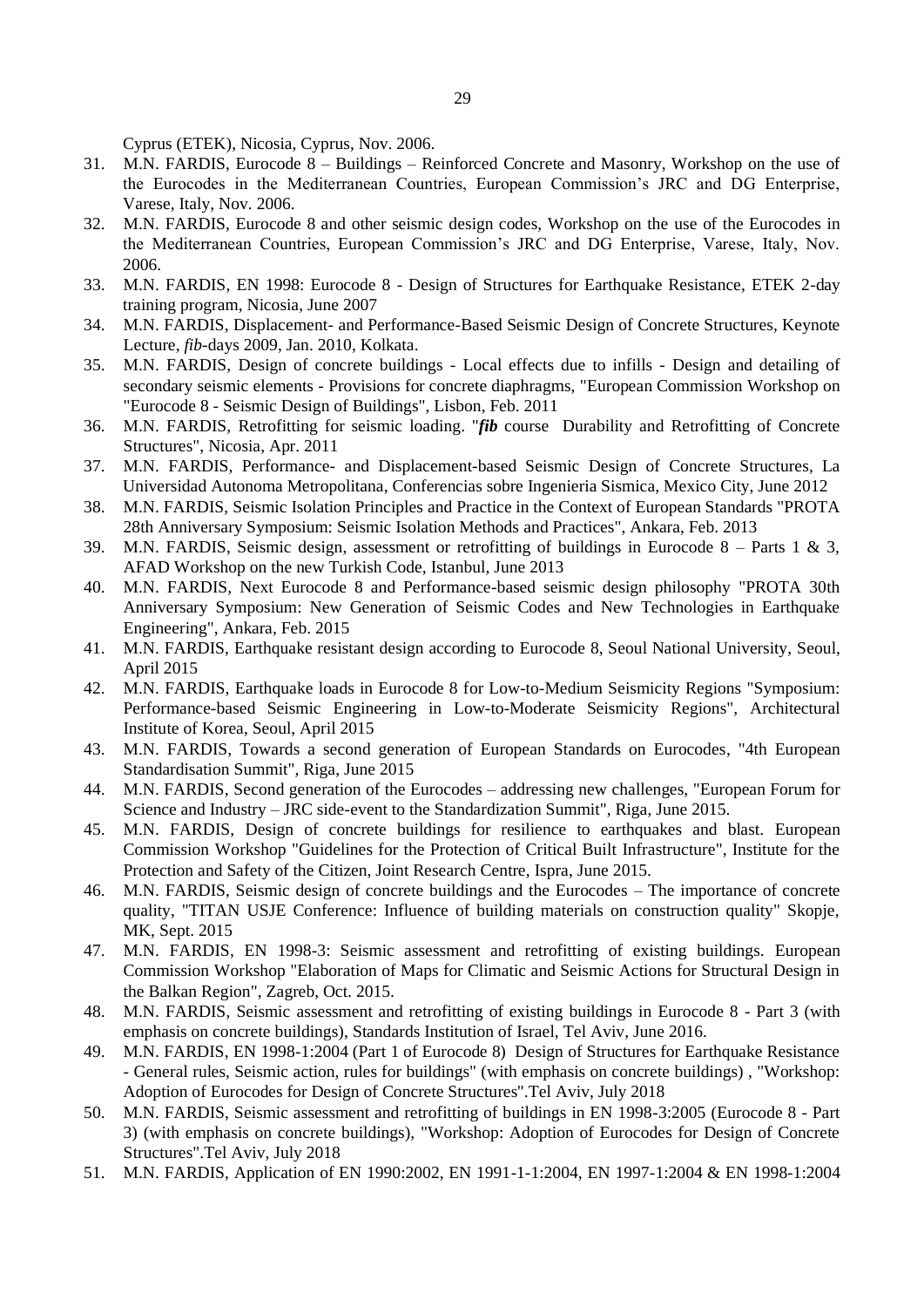for the design of a 6-story RC building with two basements (extended Lisbon example), "Workshop: Adoption of Eurocodes for Design of Concrete Structures".Tel Aviv, July 2018

- 52. M.N. FARDIS, Application of EN 1998-3:2005 (Eurocode 8 Part 3) to seismic assessment/ retrofitting of concrete buildings, "Workshop: Adoption of Eurocodes for Design of Concrete Structures".Tel Aviv, July 2018
- 53. M.N. FARDIS, The impact of the Model Codes of CEB/FIP and fib through the Structural Eurocodes as European Standards. Tongji University, Shanghai, Oct. 2018
- 54. M.N. FARDIS, Structural Eurocodes as European Standards Eurocode 8 "Design of structures for earthquake resistance", Tongji University, Shanghai, Oct. 2018

## **Recent Reports**

- D. BISKINIS and M.N. FARDIS, Deformations of concrete members at yielding and ultimate under monotonic or cyclic loading (including repaired and retrofitted members). Report no. SEE 2009-01 in Report Series in Structural and Earthquake Engineering, University of Patras, Dept. of Civil Engineering, January 2009, ISBN 978-960-89691-6-2, 76p
- M.N. FARDIS and G. TSIONIS, Application of EN-Eurocode 8 Part 1 for the seismic design of multistorey concrete buildings. Report no. SEE 2011-01 in Report Series in Structural and Earthquake Engineering, University of Patras, Dept. of Civil Engineering, January 2011, ISBN 978-960-89691-2-4, 245p (translated in Greek: ISBN 978-960-89691-3-1, 226p)
- M.N. FARDIS, V. KOLIAS, T. PANAGIOTAKOS, C. KATSARAS, T. PSYCHOGIOS, Guide for bridge design with emphasis on seismic aspects. Report no. SEE 2012-01 in Report Series in Structural and Earthquake Engineering, University of Patras, Dept. of Civil Engineering, January 2012, ISBN 978-960- 89691-1-7, 303p (translated in Greek: ISBN 978-960-89691-9-3, 350p).
- E. STREPELIAS, M.N. FARDIS, S. BOUSIAS, X. PALIOS, D. BISKINIS, RC frames infilled into RC walls for seismic retrofitting: Design, experimental behavior and modeling, Report no. SEE 2012-02 in Report Series in Structural and Earthquake Engineering, University of Patras, Dept. of Civil Engineering, January 2012, ISBN 978-960-89691-7-9, 48p.

# **Research Projects in the past 10 years**

## *European Community (EC) projects co-ordinated by M.N. Fardis*

• "Seismic Engineering Research Infrastructures for European Synergies (SERIES)" [www.series.upatras.gr](http://www.series.upatras.gr/) Grant Agreement N° 227887 - Framework Programme 7; Capacities Specific Programme: Research Infrastructures. Integrating Activity: Combination of Collaborative Project and Coordination & Support Action.  $01/03/2009-31/07/2013$ . Total EC contribution for 23 partners: 8,700,000 €; EC contribution for the University of Patras as the Co-ordinator and one of the partners:  $673,202 \text{ } \in$ .

M.N. FARDIS was the leader and co-ordinator of the 23-strong Consortium.

- "Advanced Centre of Excellence in Structural and Earthquake Engineering (ACES)" [www.aces.upatras.gr.](http://www.aces.upatras.gr/) Grant Agreement N° 204697. Framework Programme 7, FP7-REGPOT-2007-1 (Unlocking and developing the research potential in the EU's convergence regions and outermost regions): Support Action. 1/02/2008- 31/01/2012. EC contribution for the University of Patras as a single partner: 1,099,999.59  $\epsilon$ . M.N. FARDIS was the leader and co-ordinator of the project.
- "Seismic Performance Assessment and Rehabilitation (SPEAR)". Contract N° G6RD-CT2001-00525. Framework Programme 6, Growth - Dedicated call April 2000: M&T, Infrastructure 1/09/2001-28/02/2005. Total EC contribution for the 9 partners: 1,344,442  $\epsilon$ ; EC contribution for the University of Patras as the Co-ordinator and one of the partners:  $143,328 \text{ } \in$ .

M.N. FARDIS was the leader and co-ordinator of the 9-strong Consortium.

## *Multi-partner EC projects with M.N. Fardis as Principal Investigator (PI) for the University of Patras*

• "Systemic Seismic Vulnerability & Risk Analysis for Buildings, Lifeline Networks & Infrastructures Safety Gain (SYNERG)" Grant Agreement N° 244061, Framework Programme 7, FP7-ENV-2009-1 (ENV.2009.1.3.2.2: Vulnerability assessment of buildings, lifelines systems and networks related to earthquakes): Collaborative project. 1/11/2009-31/3/2013.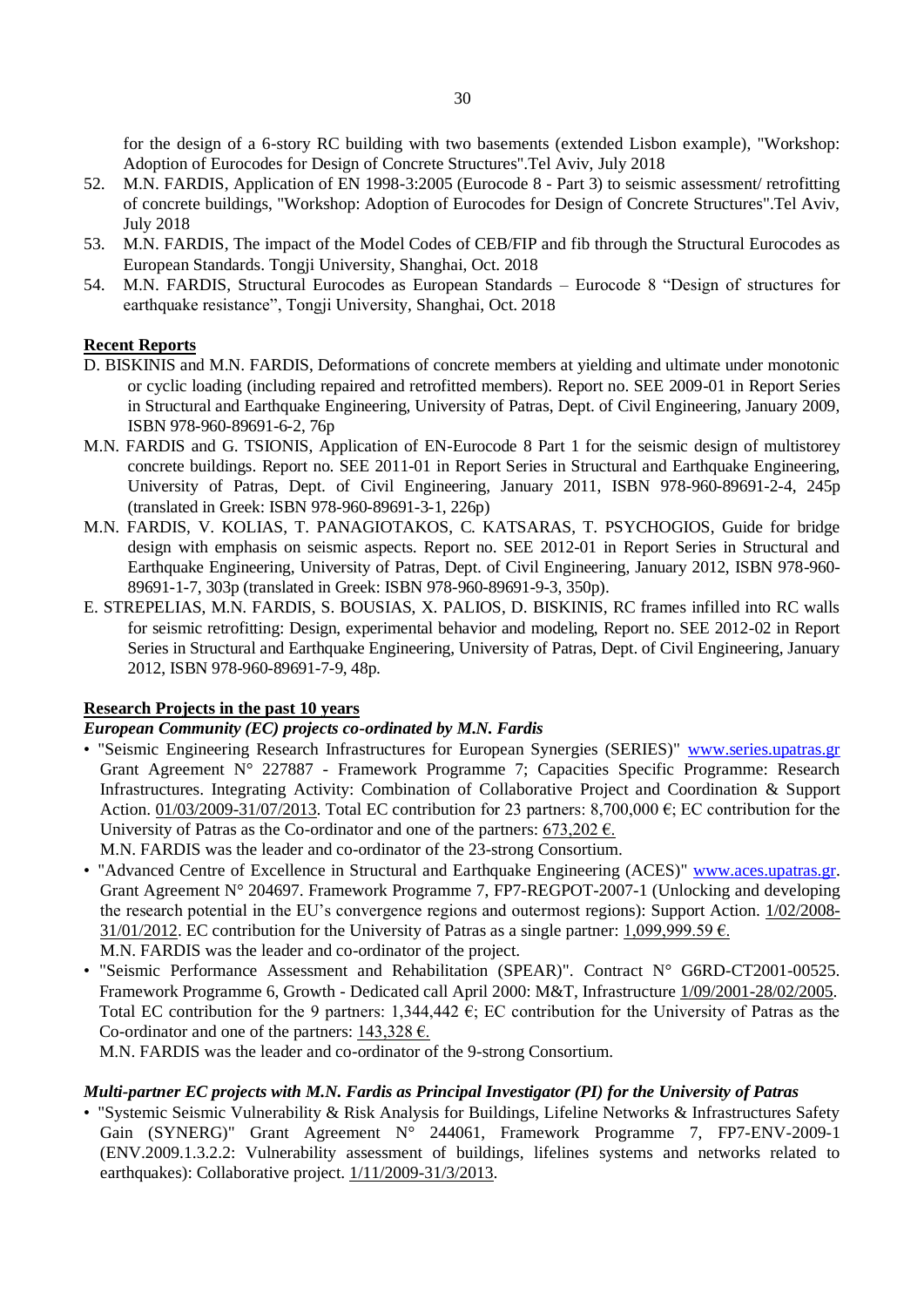EC contribution for the University of Patras as a partner:  $200,000 \in$ .

- "Risk Mitigation for Earthquakes & Landslides (LESSLOSS)". Grant agreement no.: 505448. Framework Programme 6: Integrated Project, Research and technological development programme, Integrating and Strengthening the ERA. 1/09/2004-31/08/2007.
	- EC contribution for the University of Patras as a partner:  $144,900.55 \text{ } \epsilon$ .

M.N. FARDIS was the lead technical person for the University of Patras and technical co-ordinator of one of the sub-projects (SP8).

• "Safety Assessment for Earthquake Risk Reduction (SAFERR)". Contract No: HPRN-CT-1999-00035. Framework Programme 6, Improving Human Research Potential. 1/07/2000-31/12/2003. EC contribution for the University of Patras as a partner:  $110,000 \text{ } \epsilon$ .

# *Participation in other multi-partner international projects with M.N.Fardis as PI for the University of Patras team*

- "Seismic Vulnerability & Strengthening of Existing Privately-Owned Buildings". Framework Programme for Research, Technological Development & Innovation 2008 of the Research Promotion Foundation of the Republic of Cyprus (RPF's FP 2008). 01/12/2008-30/04/2011.
- Budget for the University of Patras as a partner:  $41,800 \text{ } \in$ . • "Seismic Assessment and Rehabilitation of Existing Buildings". SfP 977231, NATO Science-for-Peace Programme. 01/06/2001-31/05/2004.

Budget for the Patras team as a partner:  $57,000 \in$ .

M.N. FARDIS was the lead technical person and Project Co-Director for FORTH/ICE-HT, Patras.

## *International single-partner projects with M.N.Fardis as PI*

• "Co-ordination of the Conversion of ENV 1998 (Eurocode 8) into EN". Contract with the British Standards Institute. 01/03/1999-31/03/2005. Budget: 34,264.37 €.

# *National multi-partner projects with M.N.Fardis as PI for the University of Patras*

• "Seismic Protection of Bridges (ASPROGE)". General Secretariat for Research & Technology: 3rd EC Support Framework for Competitiveness - Measure 4.5; Action 4.5.1: Built Environment & Seismic Risk Management. 1/10/2003-31/03/2007.

Budget for the University of Patras:  $96,000 \in$ .

## *National single-partner projects with M.N.Fardis as PI*

- "Paradigm for Resilient Concrete Infrastructures to Extreme Natural or Man-made Threats (PRESCIENT)" Grant ERC-12, General Secretariat for Research & Technology. 29/05/2013-31/10/2015. Budget: 1,029,500 €.
- "Experimental Investigation of 4-story RC (Reinforced Concrete) Frames Retrofitted with RC Infilling into RC Walls - Proposals for the Retrofitting Code". Contract with the Earthquake Planning & Protection Organisation. 22/02/2010-31/05/2011.

Budget:  $30,000 \in$  (plus VAT).

• "Investigation of Reinforcement Corrosion at the Municipal Theatre Building "Kefalos" and of the Impact on Structural Adequacy - Strengthening Measures". Contract with the Argostoli Municipality. 13/07/2004- 31/10/2007.

Budget:  $50,000 \in$  (plus VAT).

• "Impact of the Detailing of Transverse Reinforcement on the Seismic Performance of Reinforced Concrete Columns". Contract with SIDENOR, S.A. 22/07/2003-22/05/2004. Budget:  $60,000 \in$  (plus VAT).

## *National multi-partner projects where M.N.Fardis participated as member of the research team*

• "Seismic Vulnerability Assessment of Existing Buildings & Development of Advanced Retrofitting Materials/Techniques (ARISTION)". General Secretariat for Research & Technology: 3rd EC Support